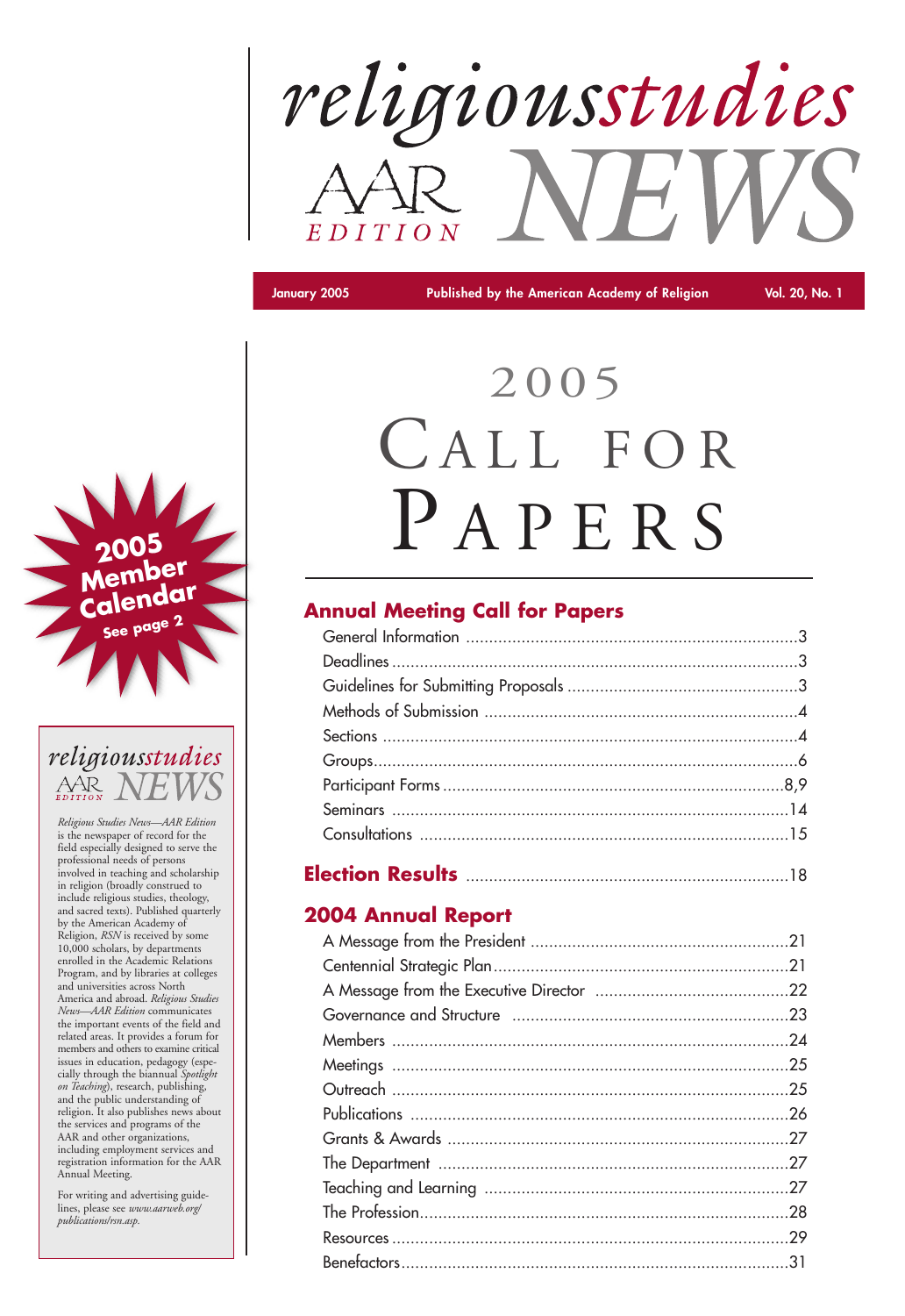#### **January**

*Religious Studies News—AAR Edition* January issue, including the Annual Meeting Call for Papers, results of the officer elections, and the 2004 Annual Report.

**January 1.** Annual term of membership begins for the AAR's 9,500 members, the largest and most inclusive association of religion scholars in the world.

January 28-29. Committee on the Public Understanding of Religion meeting, Washington, D.C.

**January 21.** Martin E. Marty Public Understanding of Religion Award nominations due. For more information, see *www.aarweb.org/awards/marty/*.

February 5–6. Committee on Teaching and Learning meeting, Atlanta, GA.

February 5–6. Committee on Status of Women in the Profession meeting, Atlanta, GA.

**January 21–22.** Religion in the Schools Task Force meeting, Atlanta, GA.

February 25-26. Executive Committee meeting, Atlanta, GA.

(More information on AAR committee meetings can be found at *www.aarweb.org/meetings/meetings.asp.*)

#### **February**

**February 5–6.** International Connections Committee meeting, Atlanta, GA.

**February 15.** Submissions for the May 2005 issue of *Religious Studies News* due. For more information, see *www.aarweb.org/ publications/rsn/default.asp.*

**February 25.** Nominations Committee meeting, Washington DC.

(More information on AAR committee meetings can be found at *www.aarweb.org/meetings/meetings.asp.*)

#### **March**

*Religious Studies News—AAR Edition* March issue.

*Journal of the American Academy of Religion,* March 2005 issue*.* For more information on AAR publications, see *www.aarweb.org/ publications* or go directly to the *JAAR* home page hosted by Oxford University Press, *www3.oup.co.uk/jaarel/.*

April 15. Executive Committee meeting, Philadelphia, PA.

**March 1.** 2005 Annual Meeting proposals due to Program Unit Chairs.

**March 1.** Book award nominations due from publishers. For more information see *www.aarweb.org/awards/bookrules.asp.*

**March 3–4.** Mid-Atlantic regional meeting, New Brunswick, NJ.

**March 4–6.** Status of Racial and Ethnic Minorities in the Profession Committee meeting, Atlanta, GA.

**March 5.** Religion and Disabilities Task Force meeting, Atlanta, GA.

**March 11–13.** Southeast regional meeting, Winston-Salem, NC.

**March 12–13.** Southwest regional meeting, Dallas, TX.

**March 12–14.** Western regional meeting, Tempe, AZ.

**March 19**. Committee on Publications meeting, New York, NY.

(For more information on regional meetings, see *www.aarweb.org/regions/meetings.asp.*)

#### **April**

**April 1.** Notification of acceptance of Annual Meeting paper proposals by Program Unit Chairs. **April 1–2.** Upper Midwest regional meeting, St. Paul, MN.

**April 2–3.** Academic Relations Task Force meeting, Atlanta, GA.

**April 6–7.** National Humanities Day. National Humanities Day is an advocacy event organized by the National Humanities Alliance and co-sponsored by the AAR and more than 20 organizations to promote support for the National Endowment for the Humanities. For more information, see *www.nhalliance.org.*

**April 8–9.** Rocky Mountain–Great Plains regional meeting, Denver, CO.

**April 8–9.** Midwest regional meeting, Chicago, IL.

**April 15.** Regional Secretaries meeting, Philadelphia, PA.

**April 16–17.** Spring Board of Directors meeting, Philadelphia, PA.

**April 29–May 1.** Pacific Northwest regional meeting, Seattle, WA.

(For more information on regional meetings, see *www.aarweb.org/regions/meetings.asp.*)

#### **May**

*Religious Studies News—AAR Edition* May issue.

*Spotlight on Teaching* Spring 2005 issue.

Annual Meeting Registration materials mailed with *RSN*.

**May 1.** Nominations (including self-nominations) for committee appointments requested. For more information, see

*www.aarweb.org/membership/volunteering.asp.*

**May 6–8.** Eastern International regional meeting, Montréal, QC, Canada.

*Openings: Employment Opportunities for Scholars of Religion. Openings* is a membersonly online publication listing job announcements in areas of interest to members; issues are viewable online from the first through the last day of each month. Submit announcements online, and review policies and pric-2 • January 2005 AAR *RSN* **Example 2006** Maximizes, St. Talas Maximizer 2006 AAR publications, see *www.aarweb.org* ing, at *www.aarweb.org/openings/submit.asp.* 

**May 15.** Annual Meeting registration & housing opens for 2005 Annual Meeting.

**May 15.** Registration for the Employment Information Services Center opens.

**May 30.** Annual Meeting Additional Meeting requests due for priority consideration.

(For more Annual Meeting information, see *www.aarweb.org/annualmeet/2005/default.asp.)*

#### **June**

*Journal of the American Academy of Religion* June 2005 issue*.*

**June 15.** Membership renewal deadline for 2005 Annual Meeting participants.

#### **July**

**July 1.** New fiscal year begins.

**July 15.** Submission deadline for the October issue of *Religious Studies News—AAR Edition*. For more information, see

*www.aarweb.org/publications/rsn/default.asp.*  **July 31.** Deadline for participants to request

audiovisual equipment at the Annual Meeting.

#### **August**

Annual Meeting Program goes online.

**August 1.** Change of address due for priority receipt of the 2005 Annual Meeting Program Book.

**August 1.** Research Grant Applications due. For more information, see *www.aarweb.org/grants/default.asp.*

**August 15.** Membership renewal period for 2006 begins.

**August 31.** Regional development grant applications due to regional secretaries.

#### **September**

*Journal of the American Academy of Religion* September 2005 issue*.* For more information on AAR publications, see *www.aarweb.org/*

*publications/default.asp* or go directly to the *JAAR* home page hosted by Oxford University Press, *www3.oup.co.uk/jaarel/.*

Annual Meeting Program Books mailed to members.

**TBA.** Program Committee meeting, Atlanta, GA.

**TBA.** Regions Committee meeting, Atlanta, GA.

**September 9.** Executive Committee meeting, Atlanta, GA.

#### **October**

*Religious Studies News—AAR Edition* October issue.

*Spotlight on Teaching* Fall 2005 issue.

**October 1–31.** AAR officer election period. Candidate profiles will be published in the October *RSN*.

**October 15.** January 2006 *Religious Studies News* submission deadline.

**October 15.** Excellence in Teaching award nominations due. For more information, see *www.aarweb.org/awards/teaching.asp.*

**October 21.** EIS preregistration closes.

#### **November**

**November 1.** Research grant awards announced.

**November 17.** Executive Committee meeting, Philadelphia, PA.

**November 18.** Fall Board of Directors meeting, Philadelphia, PA.

**November 18.** Chairs Workshop at the Annual Meeting, Philadelphia, PA. Free for departments enrolled in the Academic Relations Program. For more information, see *www.aarweb.org/department/acadrel.asp.*

**November 19–22.** Annual Meeting, Philadelphia, PA. Held concurrently with the Society of Biblical Literature, comprising some 8,500 registrants, 200 publishers, and 100 hiring departments.

**November 21.** Annual Business Meeting. See the Annual Meeting Program Book for exact time and place.

#### **December**

*Journal of the American Academy of Religion* December 2005 issue.

**December 1.** New program unit proposals due.

**December 9–10.** Program Committee meeting, Atlanta, GA.

**December 15.** Submissions for the March 2006 issue of *Religious Studies News* due. For more information, see

*www.aarweb.org/publications/rsn/default.asp.* **December 31.** Membership renewal for 2006

due. Renew online at *www.aarweb.org/dues.*

**And keep in mind throughout the year…**

Regional organizations have various deadlines throughout the fall for their Calls for Papers. See *www.aarweb.org/regions/default.asp.*

*In the Field.* News of events and opportunities for scholars of religion. *In the Field* is a membersonly online publication that accepts brief announcements, including calls for papers, grant news, conference announcements, and other opportunities appropriate for scholars of religion. Submit text online at *www.aarweb.org/ publications/inthefield/submit.asp*.

# *AAR Call for Papers 2005*

# **2005 Member Calendar**

Dates are subject to change. Check *www.aarweb.org* for the latest information.

# **2005 2005 AAR Staff Directory**

**Kyle Cole, PhD** *Associate Director of* Religionsource E-MAIL: *kcole@aarweb.org* TEL: 404-727-4725

**Barbara DeConcini, PhD** *Executive Director and Treasurer*  E-MAIL: *bdeconcini@aarweb.org* TEL: 404-727-3049

**Joe DeRose** *Director of Membership and Technology Services* E-MAIL: *jderose@aarweb.org* TEL: 404-727-7972

**Toby Director** *Administrative Assistant* E-MAIL: *tdirector@aarweb.org* TEL: 404-727-7920

**Ina Ferrell** *Accounting Manager*  E-MAIL: *iferrell@aarweb.org* TEL: 404-727-2331

**Carey J. Gifford, PhD** *Director of Academic Relations* E-MAIL: *cgifford@aarweb.org* TEL: 404-727-2270

**John Harrison** *Director of Finance and Operations/ Deputy Executive Director* E-MAIL: *jharrison@aarweb.org* TEL: 404-727-7954

**Steve Herrick** *Director of External Relations* E-MAIL: *sherrick@aarweb.org* TEL: 404-727-7948

**Myesha D. Jenkins** *Administrative Supervisor* E-MAIL: *mjenkins@aarweb.org* TEL: 404-727-3026

**Aislinn Jones**  *Annual Meeting Program Director* E-MAIL: *ajones@aarweb.org* TEL: 404-727-8132

**Allya Macdonald**  *Administrative Assistant* E-MAIL: *amacdonald@aarweb.org* TEL: 404-727-7920

**Shelly C. Roberts** *Academic Relations Program Manager* E-MAIL: *sroberts@aarweb.org* TEL: 404-727-4707

**Susan Snider** *Administrative Assistant, Media Referral* E-MAIL: *ssnider@aarweb.org* TEL: 404-727-4711

*Religious Studies News—AAR Edition* is published quarterly by the American Academy of Religion in January, March, May, and October. Letters to the editor and features examining professional issues in the field are welcome from all readers. Please send editorial pieces in electronic uncompressed file format only (MS Word is preferred) to: *rsneditor@aarweb.org.* 

Subscriptions for individuals and institutions are available. See *www.aarweb.org/ publications/rsn* for more information.

| Deadlines for submissions: |             |
|----------------------------|-------------|
| January:                   | October 15  |
| March:                     | December 15 |
| May:                       | February 15 |
| October:                   | July $15$   |
| <b>Advertising</b>         |             |

For information on advertising, please see *www.aarweb.org/publications/rsn.*

**Publisher: American Academy of Religion 825 Houston Mill Road, NE Suite 300 Atlanta, GA 30329 USA**

**Editor-in-Chief:** Carey J. Gifford, PhD **Production Manager:** Shelly C. Roberts

**Copy Editor:** Louisa T. Whitman

**Layout:** Jill G. Connolly

**© AAR, 2005**

#### **POSTMASTER:**

Send address changes to *Religious Studies News— AAR Edition*, 825 Houston Mill Road, Suite 300, Atlanta, GA 30329. Periodicals postage paid at Atlanta, GA.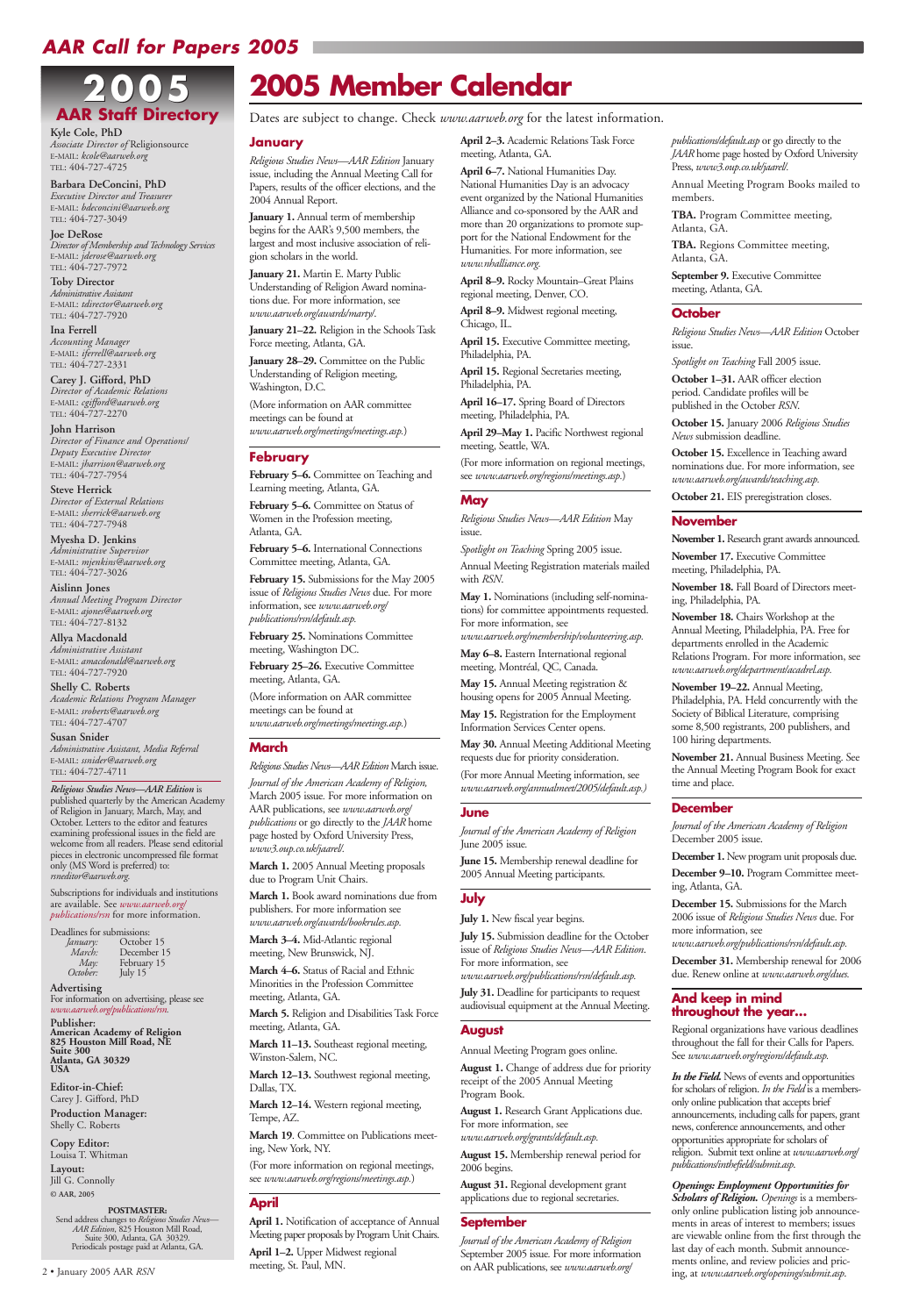# *Religious Studies News — AAR Edition*

# **General Information**

#### **Meeting Location**

The 2005 AAR Annual Meeting and Book Exhibit will be held at the Philadelphia Marriott and Pennsylvania Convention Center in Philadelphia, PA, November 19–22.

Future Annual Meeting locations include:

2006 – Washington, D.C., November 18–21 2007 – San Diego, CA, November 17–20 2008 – Chicago, IL, October 25–28 2009 – Montreal, QC, November 7–10 2010 – TBA 2011 – San Francisco, CA, November 19–22

### **Registration and Housing**

You must be registered for the meeting in order to secure a room in the Annual Meeting hotel at our specially negotiated hotel rates (which are often half the published room rate for the property). When you receive your preregistration information in the May issue of *Religious Studies News—AAR Edition* (or online), carefully review and follow the instructions in order to secure your housing. Although registration may be completed without submitting your housing request, you are encouraged to submit both together.

#### **Questions about the Call**

The work of the program unit is coordinated by the chair(s) and a steering committee who design the sessions and make the decisions about which proposals will eventually be on the program. Each proposal is carefully refereed, usually in a "blind" procedure (i.e., without the name of the proposer being provided to the referees). All proposals, abstracts, and completed participant information (as well as any questions you may have) should be sent to the individual(s) named in this Call.

Please inquire with the appropriate unit chair about the amount of time granted for your presentation, and by what date the respondent (if any) must receive your completed paper.

#### **Questions about the Annual Meeting**

Concerns of a general nature may be sent to the AAR executive office to the attention of the Annual Meeting Program Director, 825 Houston Mill Road NE, Suite 300, Atlanta, GA 30329, USA; W: 404-727-3049; F: 404-727-7959; *annualmeeting@aarweb.org.*

**Step 1:** Note acceptable method(s) of submission and the persons to whom it should be sent.

#### **Additional Meetings**

Organizations, persons, or program units wishing to plan receptions and other meetings before, during, or after the Annual Meeting should go online to *www.aarweb.org* after March 15, 2005. This Web site will have information regarding guidelines, necessary forms, and costs to request Additional Meeting space at the Annual Meeting and/or how to

announce your event in the Annual Meeting Program Book.

Questions should be directed to Conferon, Inc. at 314-997-1500 after April 1, 2005. Written requests can be sent to Conferon, Inc., 4 Cityplace Drive, Suite 480, St. Louis, MO 63141-7062, or *aarsbl@conferon.com*.

The deadline for priority scheduling of Additional Meeting requests is May 30, 2005. Requests after that date will be accommodated as space allows.

# **2005 Calendar of Deadlines**

#### **March 1, 2005**

Deadline for proposals, participant forms, and abstracts to be received by program unit chairs.

#### **April 1, 2005**

Notification of acceptance (or not) of proposals by program unit chairs. All program participants must renew/establish 2005 AAR memberships in order to participate on the program.

#### **April 7, 2005**

Program unit chairs submit session request information (Program Book copy, abstracts, participant forms) to AAR executive office online.

#### **May 15, 2005**

Annual Meeting and hotel registration opens. Forms available online and in the May *Religious Studies News—AAR Edition*.

#### **May 30, 2005**

Deadline for submission of Additional Meeting request forms. Forms are available online at *www.aarweb.org/annualmeet* starting March 15.

#### **June 15, 2005**

Deadline for participants to renew their AAR membership and be preregistered for the meeting. **Names of participants not registered will be removed from the Program Book**.

#### **September 2005**

Annual Meeting Program Books mailed to members.

#### **November 19–22, 2005**

AAR Annual Meeting, Philadelphia, PA.

# **Guidelines for Submitting Proposals**

**Step 2:** Submit all materials by one method only (if you submit your proposal via e-mail, you must not fax your participant form — the participant form must be sent via e-mail as well).

**Step 3:** Follow all instructions for submission requirements as outlined below, both general guidelines and those specific to your method of submission.

**Step 4:** Note the difference between paper and panel proposals.

**Step 5:** Be prepared to fulfill your AAR membership requirement if accepted onto the program. This must be done no later than June 15, 2005, or you may jeopardize your participation on the program in November.

#### **General Guidelines**

#### **Participation at the Annual Meeting**

All participants on the AAR program must be current (2005) members of AAR. Membership in SBL does not fulfill this requirement. All participants must also be preregistered for the Annual Meeting by June 15, 2005. Any participant who is not a current 2005 AAR member or preregistered for the Annual Meeting by June 15, 2005, will have his/her name removed from the printed Program Book and will jeopardize his/her participation on the program in November.

N.B. All 2004 and 2005 members receive this Call. To inquire about your 2005 membership status, please see *www.aarweb.org/membership.*

#### **Participation Limits**

Each member may appear on the Annual Meeting program (AAR and/or SBL side) a total of **two times** in any capacity (e.g., present a paper, be a panelist, be a respondent, or preside over a session). The only exception is for business meeting presiders.

Further, it is not appropriate to present the same material in two separate sessions, no matter the convention for describing them. If you are proposing the same idea to two different program units, you must be prepared to choose in which you will present if you are accepted onto both.

#### **Multiple Submissions**

To foster broad participation and to facilitate the work of unit chairs, the Program Committee allows but does not encourage multiple submissions of proposals. The total limit on such submissions is two. These may consist of the same proposal submitted to two different program units, or two different proposals to two different units.

A Program Participant Form must accompany each proposal, and the other program units to which you submitted proposals must be indicated. While failure to disclose multiple submissions may well result in the rejection of all submissions, disclosure of multiple submissions will not jeopardize full consideration of each. **The deadline for receipt of all submissions is March 1, 2005.**

#### **Proposal Requirements**

You are required to submit both a proposal (not more than 1,000 words) and an abstract (not more than 150 words) of your presentation. This holds regardless of your method of submission or the type of proposal you are making. Only proposals will be evaluated in the selection process, but if your proposal is accepted for the Annual Meeting, the abstract will be included in the Book of Abstracts.

#### **Proposals**

The proposal should state, as fully as you can, the proposal's purpose and how the argument will proceed. Provide enough context to show that you are aware of the basic literature in the field and summarize the argument of your presentation. Be specific about what sort of contribution your proposal will make. Bear in mind the nature of the program unit to which you are applying, particularly as reflected in the Call for Papers.

Failure to submit a proposal, an abstract, and/or participant form(s) may disqualify a submission from consideration. Further, submitting a proposal in a method other than those noted after each program unit's call will result in disqualification.

#### **Paper vs. Panel**

The Annual Meeting program has three types of sessions: paper sessions, panel sessions, and poster sessions.

A session with separately announced paper

titles is considered a **"paper"** session. Paper proposals are more often submitted individually and arranged into session by the chair(s) and steering committee of a program unit.

#### **Arts, Literature, and Religion Section**

Charles Mathewes, University of Virginia, Presiding

#### **Theme**: *Evil and Negativity*

Barbara E. Galli, McGill University *Facing Evil: The Parable of the Ring in the Hands of Abraham Abulafia and Gotthold Ephraim Lessing*

Eric Boynton, Allegheny College *Ivan's Rebellion: Love and the Excess of Evil*

Anita Houck, Saint Mary's College, Notre Dame

*Comic Theodicies: Laughter and Divine Responsibility in Modern Literature*

Alyda Faber, Atlantic School of Theology *Reading the Letters and Journals: Virginia Woolf's "Poetics of Reality"*

A **"panel"** is a session with one announced theme and a list of participants who address that theme but do not present

separate formal papers. Panel proposals are generally submitted as prearranged session proposals.

#### **Roman Catholic Studies Group**

Rodger Payne, Louisiana State University, Presiding

**Theme:** *Catholicism and Civil Rights in the 20th-Century South*

#### **Panelists:**

Gregory Nelson Hite, University of Virginia

Charles R. Gallagher, Milwaukee, MI

Andrew S. Moore, Middle Tennessee State University

Justin Poche, University of Notre Dame

#### **Responding**:

Peter A. Huff, Centenary College of Lousiana

#### **Poster Session Proposals**

The AAR is accepting proposals for poster sessions. A poster session presents research or discourse on a topic by combining graphics and text on a 4' x 8' board. The poster session presenter is available during an assigned session time in order to interact on a one-to-one basis with the attendee viewing the poster. A wellplanned poster communicates its message in a visually and textually powerful way, allowing the attendee to grasp the information quickly.

Poster session proposals should consist of a short description of the topic and focus of the research, one abstract, and a single participant form for all involved. Submissions will be reviewed and evaluated for acceptance onto the program by members of the AAR Program Committee. Submissions can be made online through the OP3 system before the March 1 deadline.

For more information on poster sessions, please visit the AAR Web site at *www.aarweb.org.*

#### **Prearranged Session Proposals**

Members may wish to submit a prearranged session in its entirety, complete with a presider, respondent, and participants. You will note in the Call that some program units use this procedure more than others (Religions and South Asia Section and Japanese Religions Group, for instance). Special considerations go into the submission of such a session. The coordinator of a prearranged session must submit a proposal that lists all the participants (presider, participants, and respondent [if desired]). Pre-arranged sessions can either be for paper or panel sessions.

Submissions for a **panel** session should include a single proposal detailing the focus of the session, one abstract, and a single participant form for all involved. (A separate participant form is not required when using OP3.) Submissions for a **paper** session must include each

See **GUIDELINES**, p.4

# **Call for Papers**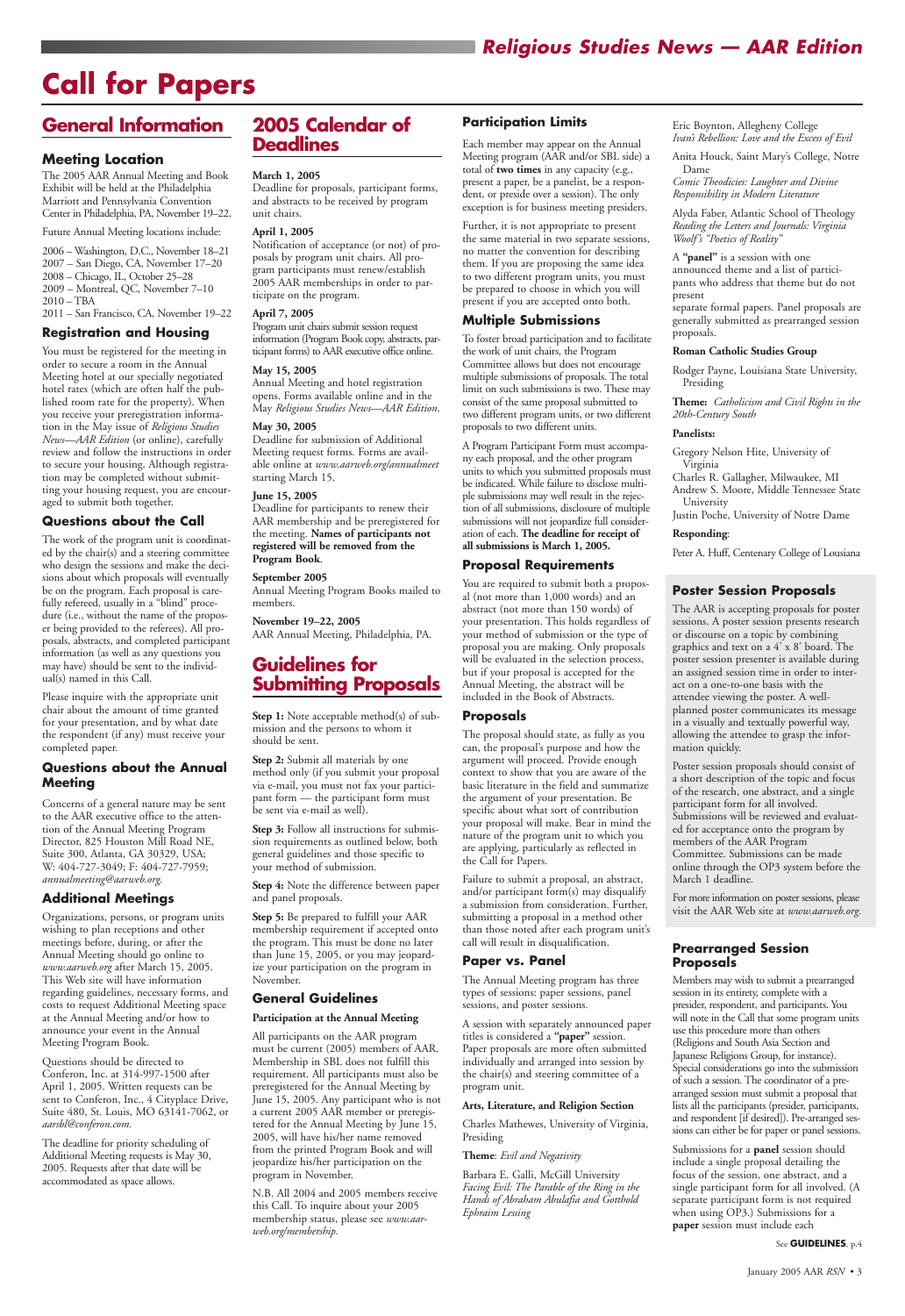**Academic Teaching and the Study of Religion Section**

Joe Favazza, Rhodes College, W: 901-843- 3907, *favazza@rhodes.edu*. Sid Brown, University of the South, W: 931-598-

1529, *sbrown@sewanee.edu*.

We seek presentations that discuss philosophies and strategies for effective teaching and learning, and that model pedagogical creativity, analysis, and "best practices." We strongly urge presenters to feature active and engaging methods of teaching in their sessions, and to indicate in their proposals how they plan to do so. We particularly seek proposals on the following themes: 1) For a teaching and learning "street fair" or "marketplace," we invite posters, exhibits, and/or interactive displays that will excite and educate others about a breakthrough moment in the classroom or a great course. 2) Dealing with freedom, politics, pluralism, and "combustible issues" in the religious studies classroom (e.g., negotiating clashing

political opinion in the classroom, fostering critical thinking in emotionally charged contexts). 3) Comparative models and strategies of teaching and learning religion in other cultural contexts, especially Eastern and Central Europe. 4) Proposals for a possible co-sponsored session, with the

Wabash Center and the Caucus of Scholars at Religiously Affiliated Institutions, on creative and effective course design and pedagogy when teaching a religious studies/theology course as part of an institution's general education requirement. 5) Proposals for a possible co-sponsored session with the Religion, Media, and Culture Consultation on teaching religion and the media (e.g., teaching religion with or through the media, the media as a "religious text," and/or the media as a mediating structure of knowledge about religion). 6) Finally, we invite new professors (those who have taught four years or fewer) to present on "What I wished they'd told me about teaching and how I learned better" — reflections on the implementation-surprise-change feedback

Sections are the most inclusive type of program unit, aimed at reflecting the major areas of academic interest of the members Academy and at addressing the continuing agenda of the varia reflecting the major areas of academic interest of the members of the Academy and at addressing the continuing agenda of the various subfields within the study of religion. Attendance at sessions of sections (as well as any of the other program units) is open to all persons who are registered for the Annual Meeting.

> loop that is so much a part of a living pedagogy.

SUBMISSIONS ACCEPTED VIA:

#### **Arts, Literature, and Religion Section**

Jennifer L. Geddes, University of Virginia, *jlg2u@virginia.edu*. S. Brent Plate, Texas Christian University, *b.plate@tcu.edu*.

The Arts, Literature, and Religion Section invites proposals for papers and for prearranged sessions on the following topics: literature of trauma and/or suffering; literary utopias and dystopias, especially in urban settings; fiction and poetry from Central and Eastern Europe; postcolonial literature; aesthetics and sacramental theol-



ogy; East and West coast poetics; hip hop culture; literature and the arts related to revolution, war, and pacificism; sacramental theology and aesthetics; *Angels in America* (film and theater versions); orality and literacy in a multimedia age; the art of Samuel Bak (for a joint session with SBL's Theory, Reading, Bible Group); Tantric art and literature (for a joint session with Tantric Studies Consultation). Proposals for papers or panels on other topics related to religion, literature, and the arts (including music, theater, and/or drama, as well as medieval, Renaissance, Baroque, or Romantic arts and literature) are also invited. Please send proposals to both program units when responding to a joint call for papers.

#### SUBMISSIONS ACCEPTED VIA:



#### **GUIDELINES**, from p.3

presenter's original paper proposal and abstract in addition to the necessary forms; one participant form for each participant. (A separate participant form is not required when using OP3.) Failure to send in a complete prearranged proposal may disqualify an entry. **Units reserve the right to accept prearranged session proposals in full or in part.**

#### **Abstracts**

Along with your proposal and completed participant form, you must submit an abstract of your proposed presentation in electronic format. Even if you are submitting your proposal via surface mail or fax, you must also send one copy of your abstract electronically in addition to the print copies. If possible send the abstract in the body of an e-mail with the subject heading: "Abstract for [supply your name]." Barring in the body of an e-mail, you may also send it virus-free on disk, or via e-mail as an attachment. *Please note some program units will not accept attachment*s.

Use the following guidelines for format:

- WordPerfect, MSWord, RTF, PDF, or ASCII text format.
- For transliterated characters, please describe them to the best of your ability after the text of your abstract, under "Diacritical Marks." The "Diacritical Marks" portion will not be included in your word count. These can include italics, macrons, under-or over-dots, etc. (i.e., add macrons over the first and second "a" in Yogacara; put a slash through the "o" in Søren). For non-Western characters, please use universal embedded fonts.
- The abstract should have the exact same title as your paper, followed by your name and then the name of your institution (please include city name if more than one school or campus bears the name) or city, state, or province, or write "Independent Scholar."
- The body of the abstract may be no more than 150 words in length. Successful proposals with abstracts longer than 150 words will be shortened.
- Do not use footnotes; any present will be deleted.

• Please scan your abstract for viruses before sending.

#### **Participant Forms**

The Program Participant Forms (see page 8) are designed to provide the information necessary to respond to your proposal and to organize the Annual Meeting. It is important that these forms be filled out clearly and completely by the participant. Please use the participant form appropriate for your method of submission (see below). Ensure that the title of your proposal exactly matches the title you use on the participant form in order for the two to be positively matched.

## **Methods of Submission (Specific Guidelines)**

Please go online to *www.aarweb.org* for full submission instructions. Separate participant forms are not required with OP3, as your participant information is integrated in the online form. **NB: Do not place your name or other identifying remarks in the body of the proposal field in OP3; this may endanger the blind review process of the unit and acceptance of your proposal may be jeopardized.** 

#### **E-mail**  $\sqrt{a}$

Submit your 1,000-word proposal and 150-word abstract within the BODY of ONE single e-mail. Locate the online "Participant Form for E-mail Submission" at *www.aarweb.org/annualmeet* for your participant form. Be sure you use the exact same title on the "Participant Form for Email Submission" as you do on the emailed proposal. Proposals received without the Participant Forms will be disqualified. Participant Forms received without proposals or abstracts will also be disqualified.

If you are requested by the program unit to submit a copy to both co-chairs or steering committee members, follow the instructions listed. If no one person is specified, send your complete proposal to either one of the co-chairs.

# **E-mail w/Attachments**

Submit your 1,000-word proposal, 150-word abstract, and Participant Form as attachments in one single e-mail. Please locate the "Participant Form for E-mail Attachment

Submission" at *www.aarweb.org/annualmeet* for your participant form; this will require the use of MSWord. If you are unable to use MSWord or the "MSWord Form" online, please locate the "Participant Form for E-mail Submission" at *www.aarweb.org/annualmeet* for your participant form. Be sure you use the exact same title on the "Participant Form for Email Submission" as you do on the attached proposal you e-mailed. Proposals received without the Participant Forms will be disqualified. Participant Forms received without proposals or abstracts will also be disqualified.

If you are requested by the program unit to submit a copy to both co-chairs or steering committee members, follow the instructions listed. If no one person is specified, send your complete proposal to either one of the co-chairs.

# Fax  $\blacksquare$

Submit one (1) copy of the proposal, including abstract (with your name and institution listed). Submit one (1) copy of the participant form. Be certain you include a current e-mail address on your participant form. Notifications of acceptance/rejection will be sent out via e-mail.

- 1. Use plain white paper, 8.5" x 11" (or A4) with one-inch margins.
- 2. Do not use institutional or other letterhead.
- 3. Use a computer and printer, preferably a laser printer. (Handwritten proposals cannot be accepted.)
- 4. Use the following format:
	- a. Type title of proposal.
	- b. Below the title, type name of presenter, a comma, and a complete name of institution. If there is no institutional affiliation, list city, state, or province, or write "Independent Scholar."
	- c. Type body of proposal double-spaced. Proposals should not exceed 1,000 words.

#### **OP3**   $\begin{array}{c}\n\boxed{OP3} \\
\hline\n\end{array}$ OP3

If you are requested by the program unit to submit a copy to both co-chairs or steering committee members, follow the instructions listed. If no one person is specified, send your complete packet to either one of the co-chairs. Remember to include an e-mail address on your proposal. If you do not use e-mail, include a fax number so the Program Unit Chair can

send the notification regarding your acceptance/rejection onto the program. Send one electronic copy of your abstract to the same person to whom you are sending your proposal. See above under Abstracts.

## **Surface Mail**  $\bigcap$

Unless otherwise instructed in the Call itself, submit six (6) copies of the proposal, including (1) copy with your name and institution listed, and five (5) copies which are "blind," (i.e., your name and institution are not listed anywhere on the proposal). You need only submit one (1) copy of the participant form. Be certain you include a current e-mail address on your participant form. Notifications of acceptance/rejection will be sent out via e-mail.

- 1. Use plain white paper, 8.5" x 11" (or A4) with one-inch margins.
- 2. Do not use institutional or other letterhead.
- 3. Use a computer and printer, preferably a laser printer. (Handwritten proposals cannot be accepted.)
- 4. Use the following format:
- a. Type title of proposal.
- b. On one copy of the proposal, below the title, type name of presenter, a comma, and a complete name of institution (please include city name if more than one school or campus bears the name). Or, if you are not affiliated with any school, list city, state, or province, or write "Independent Scholar." Do not list this information on the other five copies of the proposal.
- c. Type body of proposal double-spaced. Proposals should not exceed 1,000 words.

If you are requested by the program unit to submit copies to both co-chairs or steering committee members, follow the instructions listed. If no one person is specified, send your complete packet to either one of the co-chairs. Remember to include an e-mail address on your proposal. If you do not use e-mail, include a self-addressed stamped envelope with appropriate postage for the country from which the Program Unit Chair will send the notification regarding your acceptance/rejection onto the program. Send one (1) electronic copy of your abstract to the same person to whom you are sending your proposal. See above under Abstracts. ❧

4 • January 2005 AAR *RSN*

# *AAR Call for Papers 2005*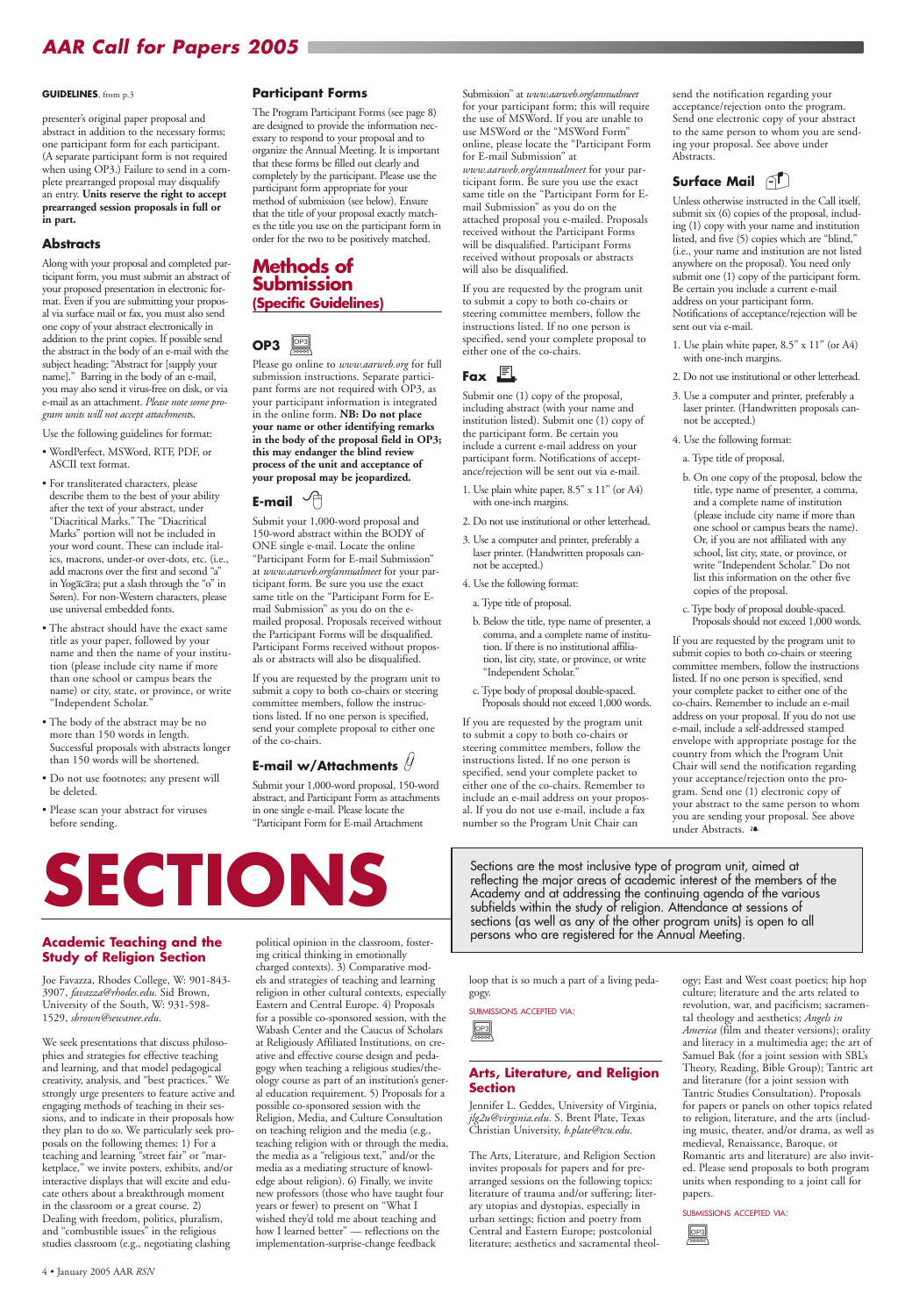#### **Buddhism Section**

Anne M. Blackburn, Cornell University, *amb242@cornell.edu*. Peter N. Gregory, Smith College, *pgregory@email.smith.edu*.

Papers are invited on the following topics (interested proposers are urged to communicate, at least initially, with the contact persons indicated): 1) Vinaya/discipline: old texts, modern regulations, and regional manifestations. Contact Jeff Samuels, *jeffrey.samuels@wku.edu* or Tom Borchert, *taborche@midway.uchicago.edu*. 2) Buddhism in the southern capital: heian and kamakura developments of Nara Buddhism. Contact Robert Rhodes, *rhodes@res.otani.ac.jp*. 3) Seeing through images. Contact Bruce Williams, *bwilliam@library.berkeley.edu*. 4) Rituals across traditions. Contact Bruce Williams, *bwilliam@library.berkeley.edu*. 5) The demonic, saints, and death in Buddhism. Contact Mariko Walter, *mnwalter@ptd.net*. The section co-chairs also welcome proposals for individual papers, panels, or full paper sessions on any other topic concerning the history, doctrine, practice, and culture of Buddhism in or across any geographical areas. All submissions will be considered by the section steering committee through a blind refereeing process.

SUBMISSIONS ACCEPTED VIA:

#### **Christian Systematic Theology Section**

David S. Cunningham, Hope College, P.O. Box 9000, Holland, MI 49422-9000, USA; W: 616-395-7320; F: 616-395- 7490; *cunningham@hope.edu*. Cynthia Rigby, Austin Presbyterian Theological Seminary, 100 E. 27th ST, Austin, TX 78705-5797, USA; W: 512-472-6736; F: 512-479-0738; *crigby@austinseminary.edu*.

General theme: theological aesthetics in systematic perspective. We invite scholarly papers pursuing constructive work on the category of beauty within the classical systematic loci. Presenters are encouraged to include visual and/or aural representations of their argument. Five sessions are planned. 1) Revealed beauty: the revelation of God's beauty in particular cultural forms. Papers will explore how both the doctrine of revelation and the vision of God that emerges from it are shaped by differing cultural understandings of the beautiful. 2) Music and the spirit. How does the Holy Spirit shape the human experience of music, and how might Christian pneumatology be reformulated in light of that experience? 3) Mary and divine creativity: considerations of the history, theology, and iconography of Mary as aesthetic keys to understanding and formulating the Christian doctrine of God. 4) Theological responses to *The Beauty of the Infinite* by David Bentley Hart (Eerdmans, 2004). 5) Beauty in thought, prayer, and action: theological reflections on the relationship between mysticism and social activism. This last session is co-sponsored with the Religion, Social

Conflict, and Peace Group; please submit proposals to both units. Please note: In all cases, we seek constructive (not merely descriptive) proposals that are both informed by the historical Christian traditions and directed to the contemporary contexts in which theology is pursued. Proposals should focus on the constructive argument to be presented and describe it in detail. For future planning, we are choosing general themes two years out; in 2006 it will be mission and discipleship in an age of globalization.

#### SUBMISSIONS ACCEPTED VIA:

#### **Comparative Studies in Religion Section**

Selva J. Raj, Albion College, Department of Religious Studies, Albion, MI 49224, USA; W: 517-629-0400; F: 517-629- 0286; *sraj@albion.edu*. Mary N. MacDonald, Le Moyne College, Department of Religious Studies, 1419 Salt Springs RD, Syracuse, NY 13214, USA; W: 315-445-4364; F: 315-445- 4540; *mnmacd@aol.com*.

The Comparative Studies in Religion Section provides the opportunity for significant cross-traditional and/or cross-cultural inquiry. We seek proposals that provide occasion for comparative inquiry seriously engaging two or more religious traditions around a common topic and that also reflect critically on the conceptual tools employed in the inquiry. While we accept individual paper proposals, we strongly encourage group proposals either in the form of thematic sessions (maximum four presenters, a presider, and a respondent) or as panels (maximum six presenters). Thematic paper session proposals must include both an abstract and individual paper proposals. Panel proposals must include a two-page abstract and a list of the panel members. The steering committee reserves the right to add individuals to any group proposal. Proposals must be made through the online system unless alternative arrangements have been made with one of the co-chairs well in advance of the deadline. The 2005 meeting includes a focus on contributions of Central and Eastern European scholars and scholarship in the study of religion. Therefore, session organizers are strongly encouraged to consider such scholars and scholarship in their proposals. Themes proposed for the 2005 meeting, with organizers identified in parentheses, are: religions and human rights (Grace Kao, *gkao@vt.edu*); eugenics in comparative perspective (William LaFleur, *lafleur@mail.sas.upenn.edu*); rulers and religion (Mark MacWilliams, *mmacwilliams@ stlawu.edu*); contemporary psychological approaches to the comparative study of religions (Shubha Pathak, *spathak1@uchicago.edu*); rituals online (Mark MacWilliams, *mmacwilliams@stlawu.edu*); and comparativists and the study of religion (Mary N. MacDonald, *mnmacd@aol.com*). Please contact the organizer of the session in which you would like to participate.

SUBMISSIONS ACCEPTED VIA:

#### **Ethics Section**

Gloria Albrecht, University of Detroit Mercy, *albrecgh@udmercy.edu*. Darryl Trimiew, Colgate Rochester Crozier Divinity School, *dtrimiew@crcds.edu*.

The Ethics Section invites proposals from all religious traditions that provide ethical analysis and response to the following themes. 1) Papers that explore the relationship of specific rituals to ethical attitudes, judgments, and debates. Papers from all religious traditions are encouraged. This session is being co-sponsored with the Ritual Studies Group. Proposals for co-sponsored sessions should be sent to both sponsors. 2) Papers that provide an ethical analysis of the effectiveness of the moral message of the religious left in public discourse. 3) Papers that provide an ethical reassessment of civil liberties in light of the war against terrorism, drugs, and crime. This theme may include an ethical analysis of torture. 4) Papers that provide an ethical analysis of the impact of current public policies on the moral agency of women: for example, policies related to welfare, housing, health, education, and so forth. 5) Papers that provide an ethical analysis of the political advocacy of black



churches and governmental threats to that advocacy. Papers of particular excellence on other topics, particularly related to the role of religious and moral discourse in the public arena, are also invited.

SUBMISSIONS ACCEPTED VIA:

 $\boxed{\text{OP3}}$ 

#### **History of Christianity Section**

Anne Clark, University of Vermont, *aclark@zoo.uvm.edu*. Amy DeRogatis, Michigan State University, *derogatis@cal.msu.edu*.

The History of Christianity Section seeks to present innovative and engaging research on the history, culture, and development of Christianity from its origins to the present, while at the same time promoting interdisciplinary dialogue among the fields of history, ritual studies, art history, anthropology, and historical theology. We seek proposals for individual papers or entire panels on the following topics: theorizing the relationship between past and present — why study the history of Christianity; Christianity and empire; Christianity under hostile governments; Christian responses to non-Christian ritual; teaching global Christianity (possible co-sponsorship with Academic Teaching and the Study of Religion Section); Christianity in Eastern Europe; holy wars, holy memories; pacifist traditions; intermarriage in the history of Christianity; medicine and Christian bodies; Eastern Orthodoxy as other; the ideal of the early church in Christian history; deconversion and apostasy in Christian history; history of exegesis. We will consider proposals on other topics as well. Papers should be conceived for an effective 20-minute presentation. All proposals must be submitted online via OP3 and will be evaluated by blind peer review of the section steering committee.

SUBMISSIONS ACCEPTED VIA:

# $\boxed{\text{OP3}}$

#### **North American Religions Section**



John Corrigan, Florida State University, Religion Department, Dodd Hall, Tallahassee, FL 32306-1520, USA; W: 850-644-8094; F: 850-644-7225; *john.corrigan@fsu.edu*. Diane Winston, Annenberg School for Communication, University of Southern California, 3502 Watt WAY, 332B Los Angeles, CA 90089- 0281, USA; W: 213-821-5388; F: 213- 740-8624; *dianewin@usc.edu*.

The North American Religions Section encourages the use of diverse sources and multiple approaches to the study of religions in North America. In most sessions, we seek to stimulate comparative discussion around particular themes across a range of traditions. Most years we also devote one session to new work on a particular religious tradition and another session to a recently published book of outstanding merit in the field. The section

welcomes submissions for individual papers, panels, and sessions on any topic relevant to the study of religions in North America. We propose the following areas in particular for the 2005 meeting: 1) religion in Philadelphia, including papers or entire sessions on the African Methodist Episcopal Church, Father Divine, Reconstructionism, Quakers, Jewish Publication Society, abolitionism, Sun Ra, MOVE, the revival of 1858, and the Enlightenment; 2) religion and teenagers; 3) American religious discourses (and the social/cultural/political uses of these discourses) about terrorism/evil/moral values; 4) ethnography and history in the study of American religions; 5) the Civil War; 6) material culture; and 7) sessions that incorporate site visits.

SUBMISSIONS ACCEPTED VIA:

#### **Philosophy of Religion Section**

Tom Carlson, University of California, Santa Barbara, *tcarlson@religion.ucsb.edu*.

The Philosophy of Religion Section welcomes proposals for individual papers, paper sessions, or panels related to the following topics: 1) questions of humanity and personhood in light of current science and technology; 2) political theology, religious violence, and the question of tolerance; 3) philosophy of religion and the work of Philip Quinn; 4) Islamic philosophy and philosophy of religion; 5) Martin Heidegger's *The Phenomenology of Religious Life*; 6) philosophy of religion and thinkers from Eastern or Central Europe (esp. Slavoj Zizek, Leszek Kolakowski, Jan Patocka, Julia Kristeva, Mircea Eliade); 7) feminist philosophy of religion. We will also consider proposals on topics not listed here.



SUBMISSIONS ACCEPTED VIA:

#### **Religion and the Social Sciences Section**

Douglas Hicks, University of Richmond, *dhicks@richmond.edu*.



Proposals are invited in relation to the following themes: 1) social scientific approaches to religion and race; 2) contemporary psychological approaches to the comparative study of religion; 3) social scientific analyses of religious discourse and religious participation in politics and the public sphere; 4) intersections of law, religion, and sexuality; 5) negotiating boundaries: religion and migration. Other proposals are welcome that employ social scientific methodologies in the study of religious or theological questions or that apply religious/theological methodologies to social scientific questions.

SUBMISSIONS ACCEPTED VIA:

*(continued on p.6)*



January 2005 AAR *RSN* • 5

# *Religious Studies News — AAR Edition*

### **Membership Current?**

You must be a current AAR member in order to participate on the program. You must also be registered for the 2005 meeting. Persons who do not meet the membership and registration requirements by June 15, 2005, will not appear in the Program Book. To renew your membership, use the form on page 14 or go online to *www.aarweb.org/membership*. Annual Meeting registration opens May 15th.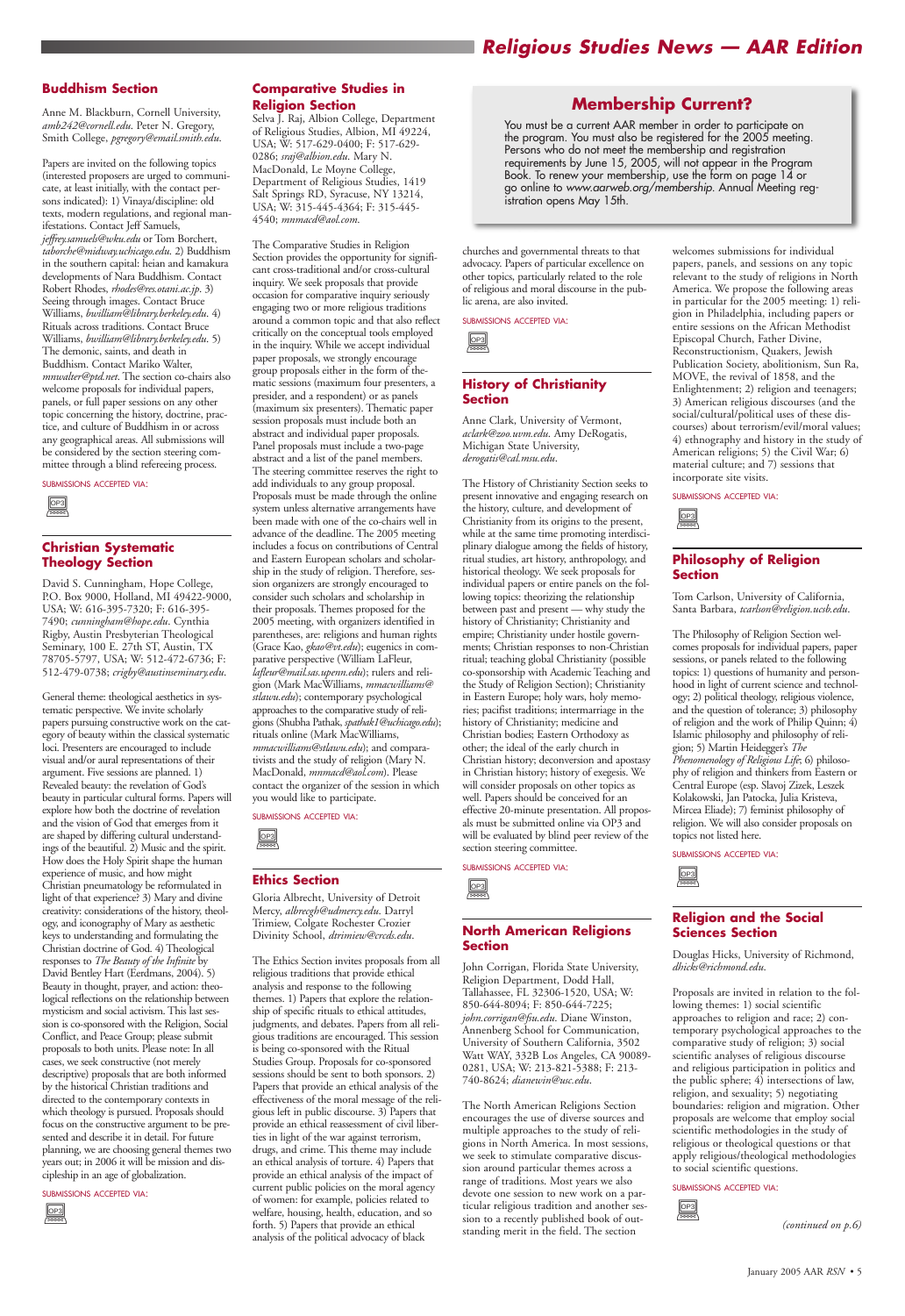# *AAR Call for Papers 2005*

#### **African Religions Group**

Samuel K. Elolia, Emmanuel School of Religion, Johnson City, TN 37601, USA; W: 423-926-1186; *eloliak@esr.edu*. Cynthia Hoehler-Fatton, University of Virginia, Department of Religious Studies, Charlottesville, VA 22904-4126, USA; W: 434-924-6314; *chh3a@virginia.edu*.

Papers are invited on the following themes: 1) Issues in the historiography of African religions. Topics may include the historical dimension of African indigenous religions; representations of indigenous religions in historical studies of Africa; challenges, methodologies and resources in the historiography of African religions. 2) African religions in the neo-diaspora. Topics can include religions in new African immigrant communities — religions such as Pentecostalism, Sufism, or African independent Christianity. We invite discussion of

Groups are established to encourage the exploration of an emergent<br>area of study or methodology, to cultivate the relation between the<br>study of religion and a cognate discipline, or to pursue a long-range<br>and broad researc area of study or methodology, to cultivate the relation between the study of religion and a cognate discipline, or to pursue a long-range and broad research project. More focused than sections and less restricted in participation than seminars, groups are expected to experiment with the format of sessions at the Annual Meeting.

> migration, globalization, and translocality and contemporary African religions. 3) With the Afro-American Religious History Group, we will co-sponsor a session on the American Methodist Episcopal Church and Africa. Topics may include AME missionaries in Africa; the importance of Africa in the vision of the

AME; the works of A. G. Miller, especially *Elevating the Race*.

SUBMISSIONS ACCEPTED VIA:



#### **Religion in South Asia Section**

Tazim Kassam, Syracuse University, Department of Religion, 501 Hall of Languages, Syracuse, NY 13244, USA; W: 315-443-5722; *tkassam@syr.edu*. Parimal G. Patil, Harvard University, Study of Religion, 12 Quincy ST, Cambridge, MA 02138, USA; W: 617-384-8938; *ppatil@fas.harvard.edu*.

We invite proposals for fully developed paper sessions or panels on any aspect of religion in South Asia, including field research, textual studies, and pedagogy. Proposals with a multireligious or interreligious dimension and those concerned with parts of South Asia other than India are especially welcome. Given the special international focus of the 2005 Annual Meeting, we encourage contributions from colleagues in Central and Eastern Europe. Proposals must be made through the online system. Individual paper proposals are not accepted. Topics suggested for the 2005 Annual Meeting are listed below; this list is by no means exhaustive or definitive. Teaching Hinduism in the survey course (John Cort, *cort@denison.edu*); can Hindus talk to Muslims? (Phyllis Herman, *phyllis.k.herman@csun.edu*); Vastu (Laurie Patton, *lpatton@emory.edu*); word and image in South Asian religions (Karline McLain, *kmclain@mail.utexas.edu*); media and the transformation of religion (Deepak Sarma, *deepak.sarma@case.edu*); religion and money (Whitney Kelting, *w.kelting@neu.edu*); vanishing village deities (Venkatakrishna Sastry, *sastry\_bvk@hindu-university.edu*); public ceremonial and political ritual (Richard Davis, *rdavis@bard.edu*); dialogue, debate, and verbal contest (Tamar Reich, *treich@ucalgary.ca*); personal law vs. uniform civil code (Purushottama Bilimoria, *p.bilimoria@ unimelb.edu.au*); web-based education (Kuldip Gupta, *gupta@hindu-university.edu*); yoga and ecology (Chris Chapple, *cchapple@lmu.edu*); aesthetics and ethics in South Asian religions (Emily Hudson, *ehudson@learnlink.emory.edu*); media representations of Hinduism (M. K. Sridhar, *sridhar@hindu-university.edu*); Sikh identity (Susan Prill, *sprill@hamilton.edu*); embodied religion and performance (Linda Hess, *lionda@stanford.edu*); sacred and profane love in mystical traditions (Daniela Rossella, *ghezziem@tin.it*); the Bhakti movement says who? (Jack Hawley, *jsh3@columbia.edu*); South Asian religions and the Web (Andrew Fort, *a.fort@tcu.edu*); South Asian students studying South Asian religions (Pankaj Jain, *pankaj-jain@uiowa.edu*); can North American religionists talk to South Asians? (Robin Rinehart, *rineharr@lafayette.edu*).

SUBMISSIONS ACCEPTED VIA:

#### **Study of Islam Section**

Nelly Van Doorn-Harder, Valparaiso University, Department of Theology, Valparaiso, IN 46383-7493, USA; *pieternella.hardervandoorn@valpo.edu*. Omid Safi, Colgate University, Department of Philosophy & Religion, 13 Oak DR, Hamilton, NY 13346, USA; *osafi@mail.colgate.edu*.

The Study of Islam Section encourages paper proposals in all areas of Islamic studies, but successful proposals will reflect theoretical and methodological sophistication and self-awareness, as well as innovative examination of Islamic societies and texts. As in all years, we welcome submissions dealing with the Qur'an, Islamic law, Sufism, gender and sexuality constructions, engagement with modernity, teaching Islam, interfaith, and other areas of general interest. This year's areas of focus will be: 1) Pedagogy and the challenges of teaching Islam from the point of view of various disciplines (for example, history, religious studies, anthropology, etc.). 2) Contemporary Muslim intellectuals and Islamic thought. (Panel proposals about one or more specific thinkers, such as for example Soroush, are welcome.) 3) African-American Islam. 4) Islam in public discourses. The focus of papers can be on topics such as: How is Islam being presented in the media? Are there ways for scholars of Islam to influence this discourse? 5) Developing shared conversations: Judaism and Islam in interaction. 6) Textual readings of Qur'an and Bible. (This can possibly be a joint panel with SBL). 7) In view of the 2005 AAR focus on Eastern Europe, all topics on Islam in Eastern Europe. 8) We also welcome proposals for book panels, for example on the latest scholarship in Qur'anic studies.

SUBMISSIONS ACCEPTED VIA:

#### **Study of Judaism Section**

Randi Rashkover, York College of Pennsylvania, W: 410-415-5839, *rrashkov@ycp.edu*. Martin Kavka, Florida State University, *mkavka@mailer.fsu.edu*.

In keeping with the international focus on Eastern Europe at next year's Annual

Meeting, we invite proposals on Judaism in Eastern Europe, past or present, from any methodological approach or subfield in the study of Judaism. We also invite proposals on the following topics: 1) portrayals of Judaism in literature; 2) religious violence; 3) ancient Jewish sources and modern Jewish thought (either the use of ancient Jewish sources in modern Jewish thought or the constructive aspects of scholarship on ancient texts); 4) Judaism and space/territory; 5) Islamic interpretations of Jewish texts; 6) Orthodox Jewish feminism; 7) and the construction of Judaism in the thought of the Frankfurt School or psychoanalytic theory. Additionally, we are hoping to co-sponsor a panel with the Nineteenth-Century Theology Group on constructions of the religious "other" in 19th-century religious thought. As always, we are also eager to receive paper and panel proposals on other issues and topics.

#### SUBMISSIONS ACCEPTED VIA:

#### **Theology and Religious Reflection Section**

Paul Lakeland, Fairfield University, Department of Religious Studies, North Benson RD, Fairfield, CT 06824, USA; W: 203-254-4000 x2492; *pflakeland@mail.fairfield.edu*.



The Theology and Religious Reflection Section invites proposals for the 2005 program on the following themes: 1) The relationships between varieties of evangelical religion and social change. We hope to present a panel or set of papers in which the speakers will respond from various sectors of evangelicalism (conservative evangelicalism, Hispanic evangelicalism, Sojourners evangelicals, etc.). 2) In light of the rhetoric of recent religio-political discourse, the possibility that we are seeing the emergence of a new form of civil religion. 3) The relationship between violence and images of God, especially "beyond Girard," perhaps considering the work of Eugen Drewermann, Walter Wink, Leo Lefebure, and others. 4) The relationship between religious language and public discourse, or religious language and economics. 5) The relationships



between religion and empire. 6) Do the Religious Right and the Religious Left employ different aesthetics? How do they imagine the beautiful? 7) Progressive Christianity and the secular Left. 8) Langdon Gilkey on Tillich and on Niebuhr, for a possible joint session with the Tillich Group. Please send proposals to both program units when responding to a joint call for papers. Additionally, the Theology and Religious Reflection Section welcomes paper and panel proposals which address the intersections of theological and religious reflection with philosophical and political issues, and with questions of literary, cultural, and critical theory.



SUBMISSIONS ACCEPTED VIA:

#### **Women and Religion Section**

Jung Ha Kim, Georgia State University, Department of Sociology, Atlanta, GA 30303, USA; W: 404-651-1847; H: 770- 814-8584; F: 404-651-1712; *socjhk@ panther.gsu.edu*.



Individual and group (panel/paper) proposals are welcome on any aspect of the study of women and religion. This year the section especially seeks proposals on the following themes (in random order): 1) women and religion in Philadelphia; 2) women and religion in Eastern Europe; 3) methodologies in the study of the Goddess; 4) interfaith dialogue on "authoritative" texts/texts; 5) women, sacrifice, and war; 6) Katherine of Siena and the canonization of Kateri Tekawihtha; 7) women hymn writers; 8) women and religious performance. Proposals should reflect critical awareness of the importance of race, sex, ethnicity, religious identity, class, sexuality, and/or nation to analysis on women and religion. The section especially invites proposals that facilitate dialogue across religious traditions and/or among various groups or specialists in the study of women and religion, broadly construed. Presentations that are multidisciplinary or innovative in format, that address emerging areas of scholarship or public interest, or that concern the intersection of scholarship and activism are particularly encouraged. Proposals should specify to which area of the call, if any, they respond and should state the importance of the proposed subjects or approaches to the study of women and religion.

SUBMISSIONS ACCEPTED VIA:





#### **Annual Meeting AV Requests**

Every attempt will be made to meet all requests for AV equipment. However, due to the high cost of technical electronic AV equipment, (computers, LCD projectors, Internet, software, etc.) only presentations which necessitate the use of such equipment will be granted access to it. **All AV requests must be received at the time of your proposal. AV requests received after the deadline cannot be accommodated.**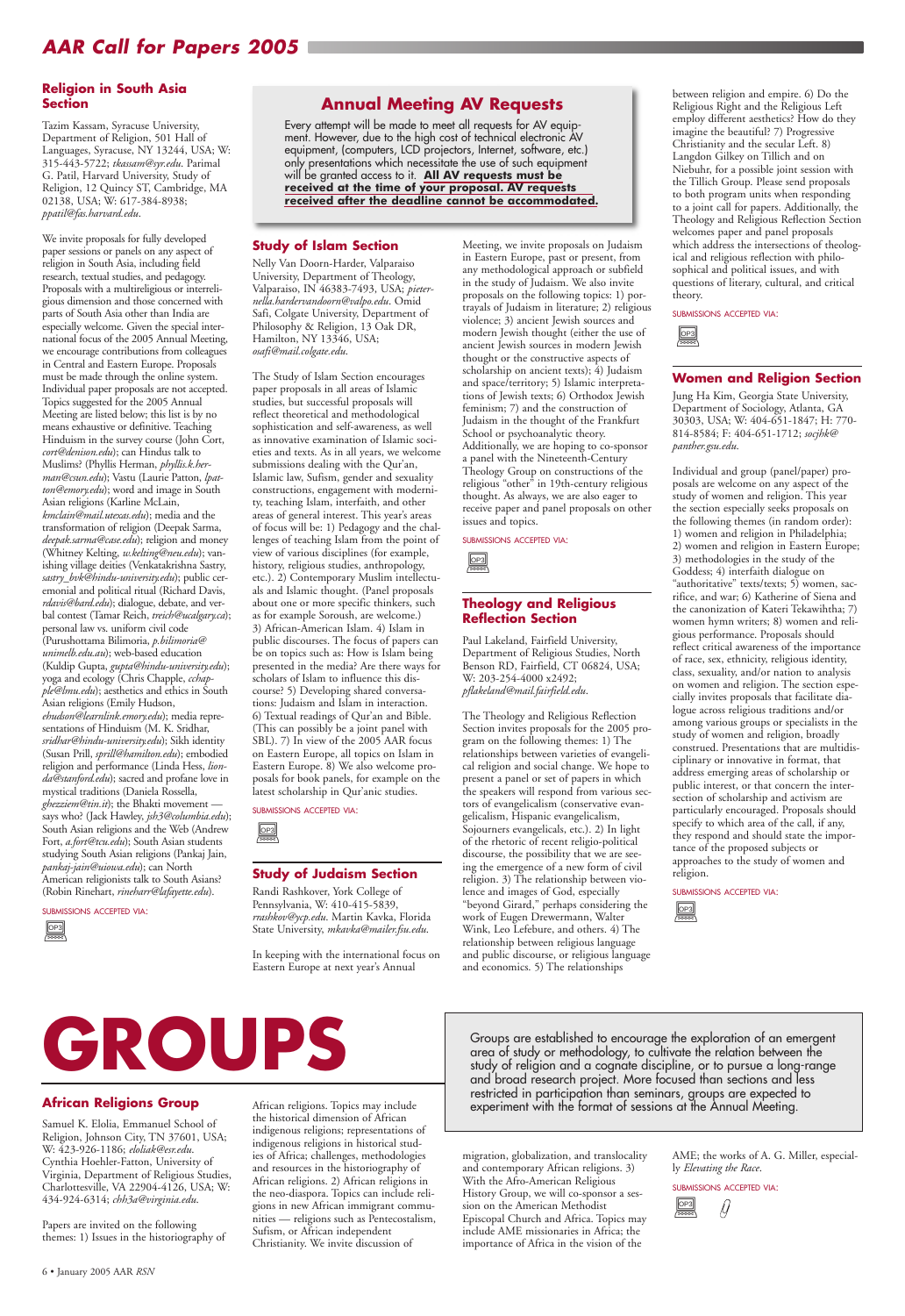# *Religious Studies News — AAR Edition*

#### **Afro-American Religious History Group**

Debra Mubashshir Majeed, Beloit College, Department of Philosophy & Religious Studies, 700 College ST, Beloit, WI 53511, USA; W: 608-363-2318; F: 608-363-2194; *mubashsh@beloit.edu*. Moses N. Moore, Arizona State University, Tempe, AZ 85287, USA; W: 408-965-8671; F: 408-965-5139; *moses.moore@asu.edu*.

Consistent with AAR's Eastern European initiative and Philadelphia as the site of our 2005 Annual Meeting, we invite proposals for individual papers or full panels on the following general themes: 1) the American Methodist Episcopal Church and Africa; 2) black religions and the body; 3) the methodological contributions of DuBois to African-American religious historiography; 4) sacred images: black religious iconography in/and the African diaspora; 5) material culture within the African-American religious experience; 6) the historic relationship between African Americans and Quakers; 7) the violence/nonviolence debate within black religions. We encourage interdisciplinary presentations that incorporate the use of video, film, or other multimedia formats. Submissions will be accepted via OP3 and e-mail attachment.

#### SUBMISSIONS ACCEPTED VIA:

Ų

#### **Anthropology of Religion Group**

Rebecca Norris, Merrimack College, Department of Religious Studies, 315 Turnpike ST, N. Andover, MA 01845, USA; W: 978-837-5000 x4521; *rsnorris@sachsnorris.com*. Shawn Landres, University of California, Santa Barbara, 12851 Evanston ST, Los Angeles, CA 90049-3712, USA; W: 310-472-1127; *shawn@landres.com*.

This year we propose the general themes of displacement and re-placement. "Displacement," from urban divination and New Age initiation rituals to Pennsylvania puja, considers religion disembedded from expected contexts. "Re-placement" encompasses the search for religious "roots," including reappropriation and reconstruction of indigenous religious practices and historical traditions, as well as intellectual and familial genealogies. And what are the methodological considerations of displacement — what do we do when theory or data doesn't "fit"? We also invite proposals for a co-sponsored session with the Religion, Media, and Culture Consultation addressing ethnographies of performance and audience, with media broadly understood. We encourage submissions from scholars using anthropology to study diverse traditions, regions, and eras; in 2005 we hope to contribute especially to the focus on Central and Eastern Europe.

#### **Asian North American Religion, Culture, and Society Group**

Duncan Williams, University of California, Irvine, Department of East Asian Languages and Literatures, W: 949- 824-1603, *duncanw@uci.edu*. Su Yon Pak, Union Theological Seminary, W: 212- 280-1396, *spak@uts.columbia.edu*.

We invite papers and panels addressing: 1) critical commentaries on recent publications in Asian North American religious studies; 2) evangelicalism and evangelical theology in Asian North American contexts; 3) local Philadelphia and regional Asian North American religions and cultures, including new immigrant communities; 4) new theories, methods, and research on Asian North American religions. Submissions via the AAR's Online Paper/Panel Proposal System (OP3) is preferred, though proposals sent through email attachments to the co-chairs are also acceptable.

SUBMISSIONS ACCEPTED VIA:

#### **Bioethics and Religion Group**

Aline Kalbian, Florida State University, Department of Religion, Tallahassee, FL 32306, USA; W: 850-644-9878; *akalbian@fsu.edu*. Paul R. Johnson, D'Youville College, 280 Getzville RD, Snyder, NY 14226-3542, USA; W: 716- 829-8176; *johnsonp@dyc.edu*.

We invite papers on the general topic of access to health care services. More specifically we seek papers that address religious, ethical, and justice-related issues surrounding such access. Topics might include: 1) cultural, social, and economic barriers to access; 2) medical insurance, Medicaid, and Medicare; 3) the cost of prescription drugs; 4) the Internet and medical information; 5) gender and access to health care; and 6) access to health services from the perspectives of the disabled. Proposals that address questions of access on both a domestic and global level are encouraged, as are those engaging the world's religious traditions on this issue.

SUBMISSIONS ACCEPTED VIA:

#### **Black Theology Group**

Anthony B. Pinn, Rice University, 6100 Main ST MS 15, Houston, TX 77005, USA; W: 713-348-2710; F: 713-348- 5486; *pinn@rice.edu*. Stacey Floyd-Thomas, Brite Divinity School, Texas Christian University, 2800 South University DR, TCU 298130, Fort Worth, TX 76129, USA; W: 817-257- 7140; F: 817-423-3132; *s.floyd-thomas@ tcu.edu*.

For 2005, the Black Theology Group is calling for papers that explore the implications that theories of existence have for furthering

black theological discourse. We are particularly interested in papers that bring black theology into dialogue with process studies, deconstructionist theories (i.e., poststructuralism, postcolonialism, and postmodernism), and existentialism (e.g., Kierkegaard). Topics covered may include theodicy, construction of the body, aesthetics, and cultural representation. In addition to individual papers, we welcome proposals for full panels. We are co-sponsoring a session with the Kierkegaard Group.

#### SUBMISSIONS ACCEPTED VIA:

#### **Bonhoeffer: Theology and Social Analysis Group**

Lisa Dahill, Carnegie Foundation for the Advancement of Teaching, *dahill@carnegiefoundation.org*. Lori Brandt Hale, Augsburg College, *hale@augsburg.edu*.



For 50 years, the legacy of Bonhoeffer has provided resources for those seeking theological-ethical paradigms of faith engaged with politics. Now, emerging from the 2004 U.S. elections, a different faithpolitical agenda is manifest; it includes the cooptation of the writings and legacy of Bonhoeffer to provide a "Christian" justification for the war in Iraq. We solicit proposals that will analyze this use of Bonhoeffer's legacy on textual, historical, and theological/ethical grounds, making particular use of the new edition of Bonhoeffer's *Ethics*. Proposals might address the distinctiveness of, and role of discernment in, Bonhoeffer's ethics, or how his pacifism shaped his conspiracy participation. We also invite proposals on the "quest for the historical Bonhoeffer," with attention to the role Bethge played as primary interpreter of Bonhoeffer.



SUBMISSIONS ACCEPTED VIA:

#### **Chinese Religions Group**



Daniel B. Stevenson, University of Kansas, Department of Religious Studies, Smith Hall, 1300 Oread AVE, Lawrence, KS 66045, USA; W: 785-864-7258; F: 785- 864-5205; *dbsteve@ku.edu*. Chun-Fang Yu, Columbia University, Department of Religion, 624 Kent Hall, New York, NY 10025, USA; W: 212-854-5546; F: 212- 854-5922; *cy2126@columbia.edu*.



We invite proposals related to all aspects of Chinese religious practice and thought, both historical and contemporary. Though individual proposals are acceptable, panel proposals or closely related paper proposals have a greater chance of acceptance. For 2005 we welcome proposals relating to the following topics: 1) appropriation of Chinese religious traditions and practices in East Asia at large, including interactions across cultural and political boundaries; 2) issues of approach, resource, and pedagogy in the teaching of Chinese religions (e.g., teaching China in a World Religions or Asian Religions course); 3) rhetorical strategies in ritual text and performance; 4) religion and the state in contemporary China (e.g., sanction and proscription, legal and discursive parameters of "religion," "healing science," and "depraved cult"). Submission by the OP3 system is strongly encouraged.

#### SUBMISSIONS ACCEPTED VIA:

#### **Christian Spirituality Group**

Arthur G. Holder, Graduate Theological Union, 2400 Ridge RD, Berkeley, CA 94709, USA; *aholder@gtu.edu*. Wendy Wright, Creighton University, 319 N. 36th AVE, Omaha, NE 68131, USA; *wmwright@creighton.edu*.



We welcome proposals that explore the relationship between the academic study of Christian spirituality and its practice, as well as proposals that employ multidisciplinary perspectives. We invite proposals (including those for complete prearranged sessions) on the following themes: 1) the "Peaceable Kingdom": the religious experiment among Quakers and other Christian groups in Pennsylvania history; 2) "I'm spiritual AND religious" (how Christian communities and institutions engage persons in the spiritual quest); 3) Christian practices of spiritual guidance (models, traditions, innovations); 4) spirituality of Pierre Teilhard de Chardin (for the half-centenary of his death); 5) spiritual practices in Eastern Christianity (co-sponsored session with Eastern Orthodox Studies Group), with papers on the Jesus Prayer and Hesychasm especially welcome, also iconography, pilgrimage, liturgy, etc.



SUBMISSIONS ACCEPTED VIA:

#### **Comparative Studies in Hinduisms and Judaisms Group**

Kathryn McClymond, Georgia State University, P.O. Box 4089, Atlanta, GA, 30302-4089, USA; W: 404-651-0727; *kmcclymond@gsu.edu*.



This group seeks to bring together scholars of Hinduism and Judaism to generate responsible and insightful comparative conversation with the intention of developing an alternative paradigm to the Protestant-based paradigms that have tended to dominate the academic study of religion. For the 2005 sessions we invite papers on the following themes: 1) practices associated with death and dying; 2) mothers and mothering; 3) representations of Hindu and Jewish religious identity in film (co-sponsored with the Religion, Film, and Visual Culture Group). Presenters need not have expertise in both Hindu and Jewish traditions.

**MISSIONS ACCEPTED VIA:** 

#### SUBMISSIONS ACCEPTED VIA:

*(continued on p.8)*

|--|--|

## **Member ID Number**

You can find your membership ID number on any of the official paperwork that comes from the AAR. The top line of the address label has your ID number. It is a single letter followed by five (5) numbers (e.g. Z12345).

If you are a 2004 or 2005 member, the label on this Call for Papers has your ID number on it. If it is not there, please go to *www.aarweb.org/membership* and you can request to have your ID number e-mailed to you immediately.

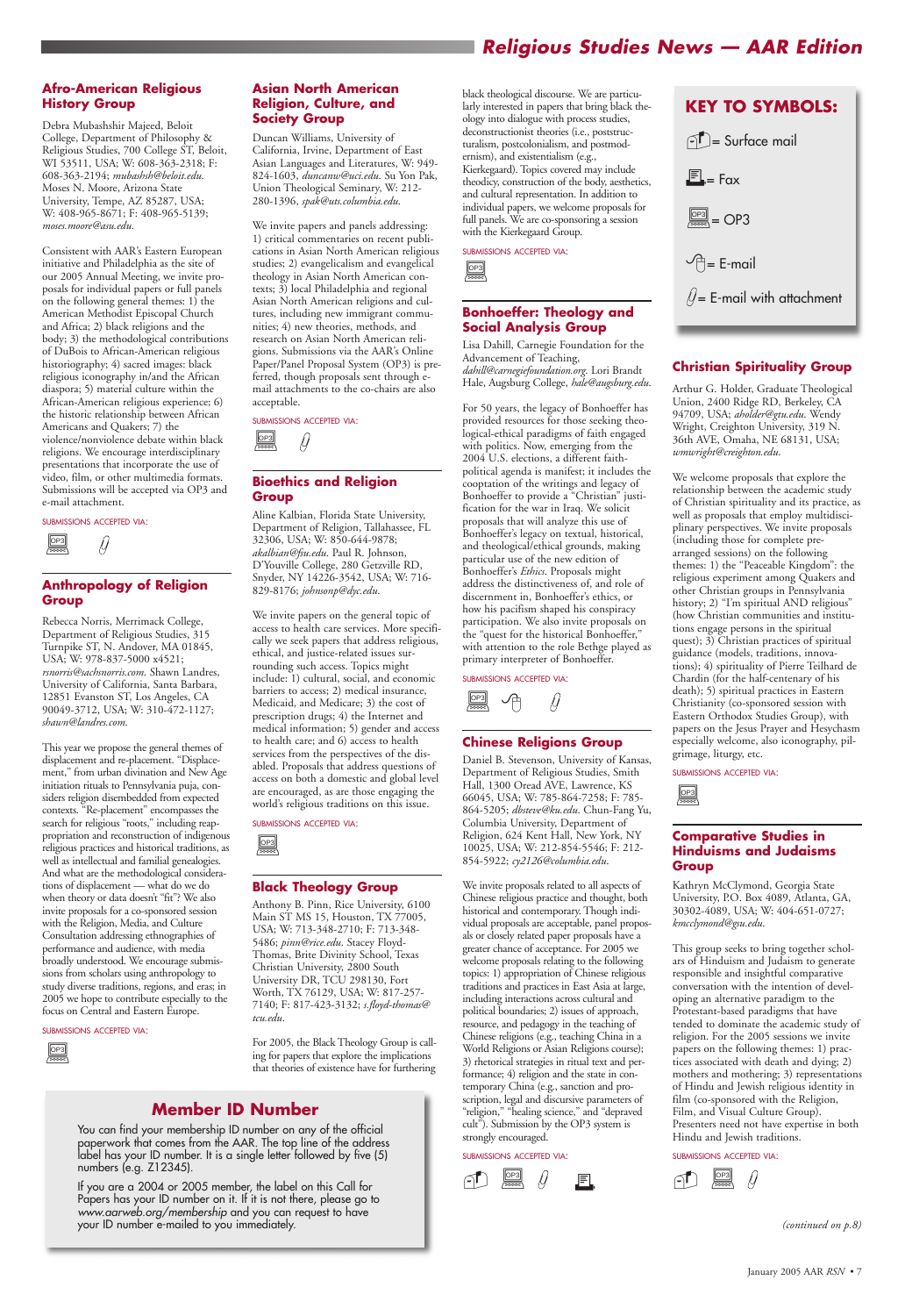# *AAR Call for Papers 2005*

#### **Confucian Traditions Group**

Edward Slingerland, University of Southern California, Department of Religion and East Asian Languages and Cultures, MC: 0355, Los Angeles, CA 90089-0355, USA; W: 213-740-8508; *slingerl@usc.edu*.

The Confucian Traditions Group welcomes proposals on all aspects of the Confucian tradition. For the 2005 meeting, proposals concerning archaeological texts, novel directions in Confucian studies, and the relevance of Confucianism to contemporary issues (including nativism or Chinese nationalism, issues of human rights and democracy, and attitudes toward economic concerns) are particularly welcome. Full paper session or panel proposals are preferred.

SUBMISSIONS ACCEPTED VIA:

#### **Critical Theory and Discourses on Religion Group**

Steven Engler, Mount Royal College, Humanities, 4825 Richard RD SW, Calgary, Alberta, T3E 6K6, CANADA; *sengler@criticaltheory.org*. Kocku von Stuckrad, University of Amsterdam, History of Hermetic Philosophy and Related Currents, Oude Turfmarkt 147, NL - 1012 GC, AMSTERDAM; *stuckrad@criticaltheory.org*.

The Eastern Orthodox Studies Group invites proposals for papers on the following three topics: 1) all aspects of the thought and life of 20th-century Orthodox theologians fr Europe;  $2)$  theology, his of Patristic and Byzanti and  $3$ ) spiritual practice Christianity (co-sponso Christian spirituality G on the Jesus Prayer and cially welcome, as well iconography, pilgrimag

Presider: Panelists:

Submissions are invited on the following themes: 1) gender, war, and nationalism; 2) religion and the senses (the place of smell, touch, etc., limitations of visuality, anthropology of the senses); 3) Tomoko Masuzawa's *The Invention of World Religions*; 4) reflections on the academic/media discourses that framed religion's role in the 2004 election; 5) contested sciences: the plurality of forms of knowledge (religious vs. scientific claims, art/literature/experience as knowledge, etc.). Consistent with the international focus of the 2005 meeting, proposals addressing Central and Eastern European issues and approaches are especially welcome.

SUBMISSIONS ACCEPTED VIA:

#### **Eastern Orthodox Studies Group**

James Skedros, Holy Cross Greek Orthodox School of Theology, *jskedros@hchc.edu*. Paul Gavrilyuk, University of St. Thomas, Saint Paul, *plgavrilyuk@stthomas.edu*.

#### $\begin{array}{c}\n\boxed{OP3} \\
\hline\n\end{array}$ OP3

SUBMISSIONS ACCEPTED VIA:

#### **Europe and the Mediterranean in Late Antiquity Group**

## $\prec$ **PARTICIPANT FORM 2005** (PREARRANGED SESSION)



David T. Frankfurter, University of New Hampshire, W: 603-862-3015, *davidtf@cisunix.unh.edu*.



We invite submissions for two sessions that address any of the Mediterranean or Near Eastern religious traditions of late antiquity: 1) "The Uses of Comparison: Within, Across, and Beyond the Mediterranean World" asks how we speak about Western vs. Eastern, or regional religious forms (like Egyptian vs. Syrian, or Babylonian vs. Palestinian), by means of comparison, as well as how scholars have drawn on modern comparanda (from anthropology or European history) to understand ancient materials. 2) "Rituals of Reading" will cover the various liturgical, processional, magical, and contempla-



tive rites that surrounded the public and private reading of texts in antiquity: what did it mean to "read" a text, to oneself or others, and in what types of performative or gestural contexts did reading take place?

#### **Evangelical Theology Group**



8 • January 2005 AAR RS

Anthea Butler, Loyola Marymount University, One LMU DR, Suite 3700, Los Angeles, CA 90045, USA; *abutler@lmu.edu*.

The theme for 2005 is "Evangelical Engagement with Scripture in Relationship to Theological and Ethical Issues." Proposals can be submitted in two topic areas: 1) "Evangelical Ethics and

Values." Proposals should reflect how evangelical interpretations of scripture formulate and inform Evangelical ethics in relationship to family, social, and political values. 2) "Evangelical Theology and Scripture." Proposals should address the use of scripture in developing an evangelical systematic theology, or how evangelicals use scripture to interpret or refine traditional biblical theologies. We also solicit proposals for potential joint sessions on evangelicalism and theology in Asian North American contexts (Asian North American Religion, Culture, and Society Group) and worship and popular culture among Evangelicals, vis-à-vis Tillich's theology of culture (Tillich: Issues in Theology, Religion, and Culture Group).

#### SUBMISSIONS ACCEPTED VIA:



Cassette or CD Player (circle one)

LCD Projector w/Screen

Computer: □ Windows □ Macintosh □ Internet

-------

#### **The session organizer or chair must fill out this form in its entirety.**

Names and institutions will appear in the Program Book as indicated below (please include city name if more than one school or campus bears the name). If you are not affiliated with an institution, list city, state, or province, or write "Independent Scholar." (PLEASE PRINT IN BLUE OR BLACK INK.)

| <b>Session Organizer Contact Information</b>                      |                                                                                                                                                                                              |
|-------------------------------------------------------------------|----------------------------------------------------------------------------------------------------------------------------------------------------------------------------------------------|
| Name                                                              |                                                                                                                                                                                              |
| Institution                                                       |                                                                                                                                                                                              |
| Mailing Address                                                   |                                                                                                                                                                                              |
| City<br>State/Province                                            | Postal Code<br>Country                                                                                                                                                                       |
| Office Phone                                                      | Home Phone                                                                                                                                                                                   |
| Summer Phone                                                      | E-mail                                                                                                                                                                                       |
| 1. PROPOSED THEME of SESSION:                                     | 3b. OTHER PROGRAM UNITS in which above participants may<br>participate or to which they are also sending submissions, if any<br>(list participant name and program unit):                    |
| 2. PROGRAM UNIT to which you are submitting this proposal:        |                                                                                                                                                                                              |
| 2b. OTHER PROGRAM UNIT to which you are submitting this           | (Completed participant form(s) must accompany each submission.)<br>4. AUDIO-VISUAL REQUIREMENTS for the entire<br>session (note number needed) :<br>____ Slide Projector w/Screen & Carousel |
| proposal, if any:                                                 | Extra Carousel(s)<br>Overhead Projector w/Screen<br>Extra Screen                                                                                                                             |
| 3. PLANNED PARTICIPANTS for this session, in order of appearance: | VCR or DVD Player with Monitor (circle one)                                                                                                                                                  |

| a century<br>rom Eastern                                                                                                                                 |                                                                                        | Other:                                                                                                                                                                                                                                                                                                                                                                                                                                             |
|----------------------------------------------------------------------------------------------------------------------------------------------------------|----------------------------------------------------------------------------------------|----------------------------------------------------------------------------------------------------------------------------------------------------------------------------------------------------------------------------------------------------------------------------------------------------------------------------------------------------------------------------------------------------------------------------------------------------|
| story, and practice<br>ne hymnography;<br>es in Eastern<br>red session with<br>roup), with papers<br>Hesychasm espe-<br>as papers on<br>e, liturgy, etc. | Respondent:<br>NOTE: No individual may participate on the program more than two times. | Audio-Visual requests must be submitted at the same time as your proposal.<br>Late requests cannot be accommodated. The executive office makes every<br>attempt to honor the AV requests of our members. Unusual requests should<br>be cleared, through the appropriate program unit chair, with the executive office to confirm the availability of the equipment or set-up of space.<br>5. SCHEDULING NEEDS due to religious observance, if any: |
|                                                                                                                                                          |                                                                                        | Also available at www.aarweb.org/annualmeet for download                                                                                                                                                                                                                                                                                                                                                                                           |
| M,                                                                                                                                                       |                                                                                        |                                                                                                                                                                                                                                                                                                                                                                                                                                                    |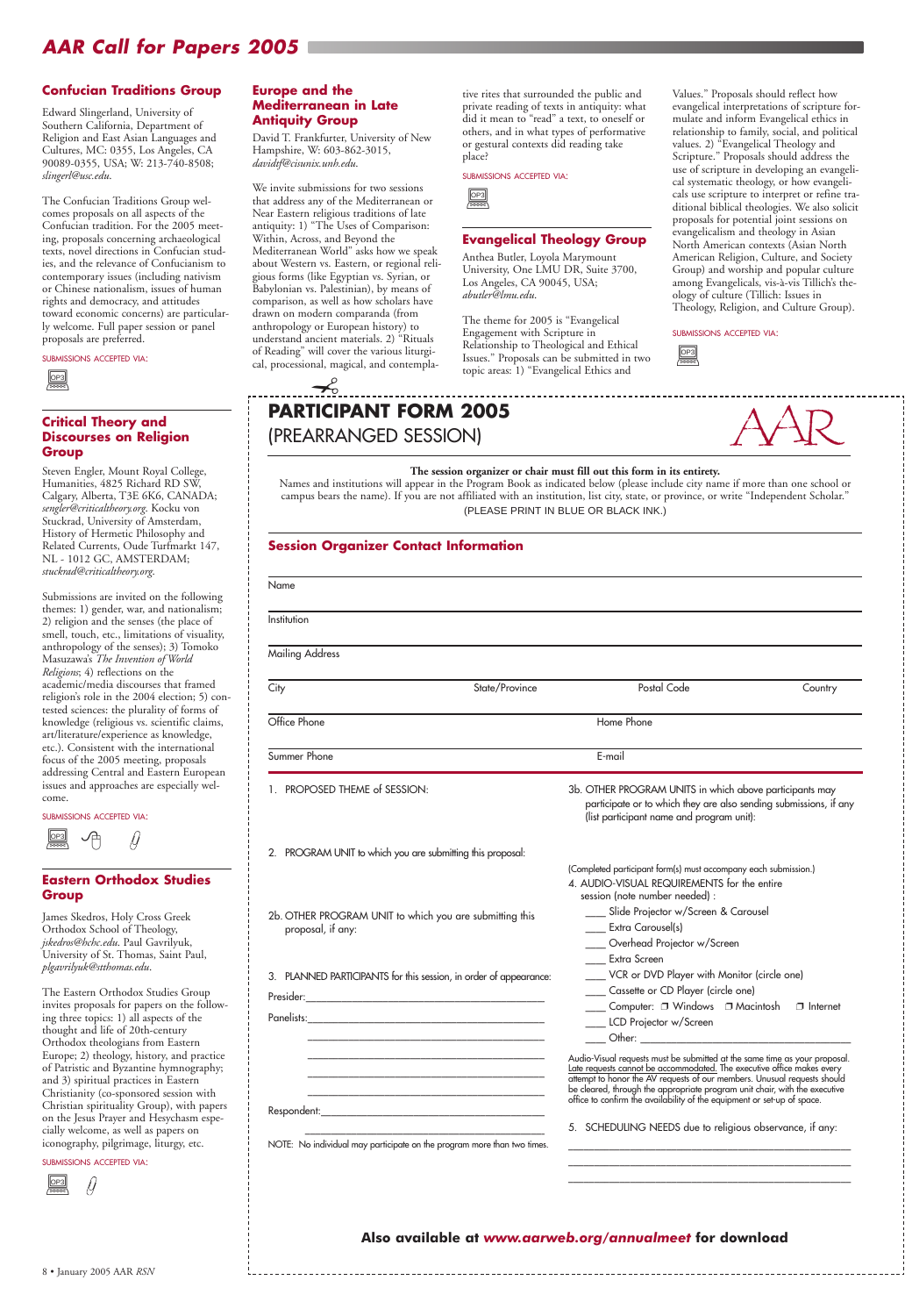# *Religious Studies News — AAR Edition*

#### **Feminist Theory and Religious Reflection Group**

Liora Gubkin, California State University, Bakersfield, Department of Philosophy and Religious Studies, 9001 Stockdale HWY, Bakersfield, CA 93311, USA; W: 661-664- 2314; *lgubkin@csub.edu*. Rosemary Carbine, College of the Holy Cross, Box 109A, One College ST, Worcester, MA 01610, USA; W: 508-793-2384; *rcarbine@holycross.edu*.

Papers and panel proposals are invited that critically engage feminist theory and religious reflection. Preference is given to proposals with substantial argument, and to those engaging cross-cultural perspectives, especially Eastern European. We invite, in particular, papers and panels on the following: 1) feminist possession of self: autonomy, choice, control, consent; 2) subjectivity vs. agency: theories of religious being; 3) examining feminist redemption; 4) imagining, claiming,

and envisioning moral values: strategies of feminist prophecy post-November 2004; 5) the steering committee will convene a panel on the topic "what is feminist theory to/for religion scholars?" The panel will consist of invited and submitted statements.

Submissions of 500-word statements to this panel will be considered.

SUBMISSIONS ACCEPTED VIA:

#### **Gay Men's Issues in Religion Group**

Donald L. Boisvert, Concordia University, W: 514-848-2424 x4153, *dlb@alcor.concordia.ca*.

The Gay Men's Issues in Religion Group explores the intersections of gay male experience and religion, broadly conceived. This

year, we are particularly interested in receiving proposals for papers on the following topics: 1) the potentially queer intersections of religious post-coloniality and gay male relationships, or the globalization of commodified queer desire; 2) ethnographic and/or phenomenological investigations of the ritualized or otherwise "religious" aspects of gay male sociality; 3) Asian/Pacific Islander and especially Chinese religious traditions; 4) queer approaches to Islamic traditions; 5) rhetorical or cultural analyses of the role religion plays in the construction of queer sexualities and gender performances in public/political discourse. We also welcome proposals for topics not listed here and from all religious traditions. Proposals from Eastern European scholars are especially

encouraged.

SUBMISSIONS ACCEPTED VIA:

 $\underbrace{\fbox{0P3}}_{\overline{\hspace{1em}}} \quad \text{I}$ OP3

#### **Hinduism Group**

Sushil Mittal, James Madison University, W: 540-568-6137, *mittalsx@jmu.edu*. Balu Balagangadhara, Ghent University, W: 329-264-3704, *balu@ugent.be*.

We invite panel proposals on any aspect of Hinduism in the world. We welcome proposals from scholars in other fields who wish to enter into dialogue with Hinduism based on their research. We equally encourage scholars of Hinduism to widen their dialogical perspectives. We also welcome proposals for joint sessions with other AAR units. Proposals must be made through the online system. Individual paper proposals are not accepted. Topics suggested for the 2005 meeting are: how to speak for Hinduism (Balu Balagangadhara, *balu@ugent.be*); Hinduism and science (Jonathan Edelmann, *jonathan.edelmann@ theology.oxford.ac.uk*); Bankimcandras Anandamath (Rachael McDermott, *rmcdermott@barnard.edu*); Basham's *The Wonder That Was India* (Sushil Mittal, *mittalsx@jmu.edu*); Hindu occidentalism (Sushil Mittal, *mittalsx@jmu.edu*); Madhva dialectics (Deepak Sarma, *deepak.sarma@ case.edu*); diaspora of yoga practice (Frederick Smith, *frederick-smith@ uiowa.edu*); and Bhagavata Purana (Kenneth Valpey, *kvalpey@ochs.org.uk*).



SUBMISSIONS ACCEPTED VIA:

#### **Indigenous Religious Traditions Group**

Jacob K. Olupona, University of California, Davis, African American & African Studies, 2201 Hart Hall, Davis, CA 95616, USA; W: 530-752-8354; H: 530-758-7977; F: 530-752-9704; *jkolupona@ucdavis.edu*.



The Indigenous Religious Traditions Group invites proposals on: 1) Categories and models scholars use to study indigenous religion. Often Western categories are inadequate to explore the deeper meanings of indigenous religion. This panel will explore the relevance and limitations of Western-derived categories and new categories derived from indigenous traditions, language, and experience. 2) Issues of violence and aggression, war, peace, and justice, as they relate to indigenous worldviews, culture, and contemporary society. Indigenous people are often the bellwether of these issues. How do the issues of war and peace relate to the contemporary life and society of indigenous peoples? What relates these traditions to the changing culture and society of our contemporary world that takes cognizance of indigenous religions and social policy?



#### SUBMISSIONS ACCEPTED VIA:

 $rac{OP3}{\sqrt{200}}$ 

*(continued on p.10)*

SCHEDULING NEEDS due to religious observance, if any

**Each presenter, panelist, respondent, and presider must fill out a form in its entirety.** It is very important that the participant fill out this form. Name and institution will appear in the Program Book as indicated below (please include city name if more than one school or campus bears the name). If you are not affiliated with an institution, list city, state, or province, or write "Independent Scholar."

(PLEASE PRINT IN BLUE OR BLACK INK.)

# **PARTICIPANT FORM 2005** (INDIVIDUAL PROPOSALS)

2c. OTHER PROGRAM UNIT to which you are submitting another proposal or in which you are participating, if any:

(Completed participant form(s) must accompany each submission.)

3. YOUR ROLE in this session:

❐ Presiding

❐ Presenting (titled paper)

❐ Responding

❐ Panelist (untitled presentation)

❐ Presiding at a Business Meeting

| Name                                                                         |                                                                                                                                                                                                                                                                 |
|------------------------------------------------------------------------------|-----------------------------------------------------------------------------------------------------------------------------------------------------------------------------------------------------------------------------------------------------------------|
| Institution                                                                  |                                                                                                                                                                                                                                                                 |
| <b>Mailing Address</b>                                                       |                                                                                                                                                                                                                                                                 |
| State/Province<br>City                                                       | Postal Code<br>Country                                                                                                                                                                                                                                          |
| Office Phone                                                                 | Home Phone                                                                                                                                                                                                                                                      |
| Summer Phone                                                                 | E-mail                                                                                                                                                                                                                                                          |
| 1. TITLE OF YOUR PROPOSAL (if presenting a paper):                           | 4. AUDIO-VISUAL REQUIREMENTS (note number needed) :<br>____ Slide Projector w/Screen & Carousel<br><b>Extra Carousel(s)</b><br>____ Overhead Projector w/Screen                                                                                                 |
| 2. PROGRAM UNIT to which you are submitting this proposal:                   | <b>Extra Screen</b><br>____ VCR or DVD Player w/Monitor (circle one)<br>____ Cassette or CD Player (circle one)<br><u>Computer:</u> □ Windows □ Macintosh □ Internet                                                                                            |
| 2b. OTHER PROGRAM UNIT to which you are submitting this<br>proposal, if any: | ____ LCD Projector w/Screen<br>Audio-Visual requests must be submitted at the same time as your proposal.<br>Late requests cannot be accommodated. The executive office makes every<br>attempt to honor the AV requests of our members. Unusual requests should |

NOTE: No individual may participate in the program more than two times.

be cleared, through the appropriate program unit chair, with the executive office to confirm the availability of the equipment or set-up of space.

\_\_\_\_\_\_\_\_\_\_\_\_\_\_\_\_\_\_\_\_\_\_\_\_\_\_\_\_\_\_\_\_\_\_\_\_\_\_\_\_\_\_\_\_\_\_\_\_\_\_\_\_\_\_\_ \_\_\_\_\_\_\_\_\_\_\_\_\_\_\_\_\_\_\_\_\_\_\_\_\_\_\_\_\_\_\_\_\_\_\_\_\_\_\_\_\_\_\_\_\_\_\_\_\_\_\_\_\_\_\_ \_\_\_\_\_\_\_\_\_\_\_\_\_\_\_\_\_\_\_\_\_\_\_\_\_\_\_\_\_\_\_\_\_\_\_\_\_\_\_\_\_\_\_\_\_\_\_\_\_\_\_\_\_\_\_

**Also available at** *www.aarweb.org/annualmeet* **for download**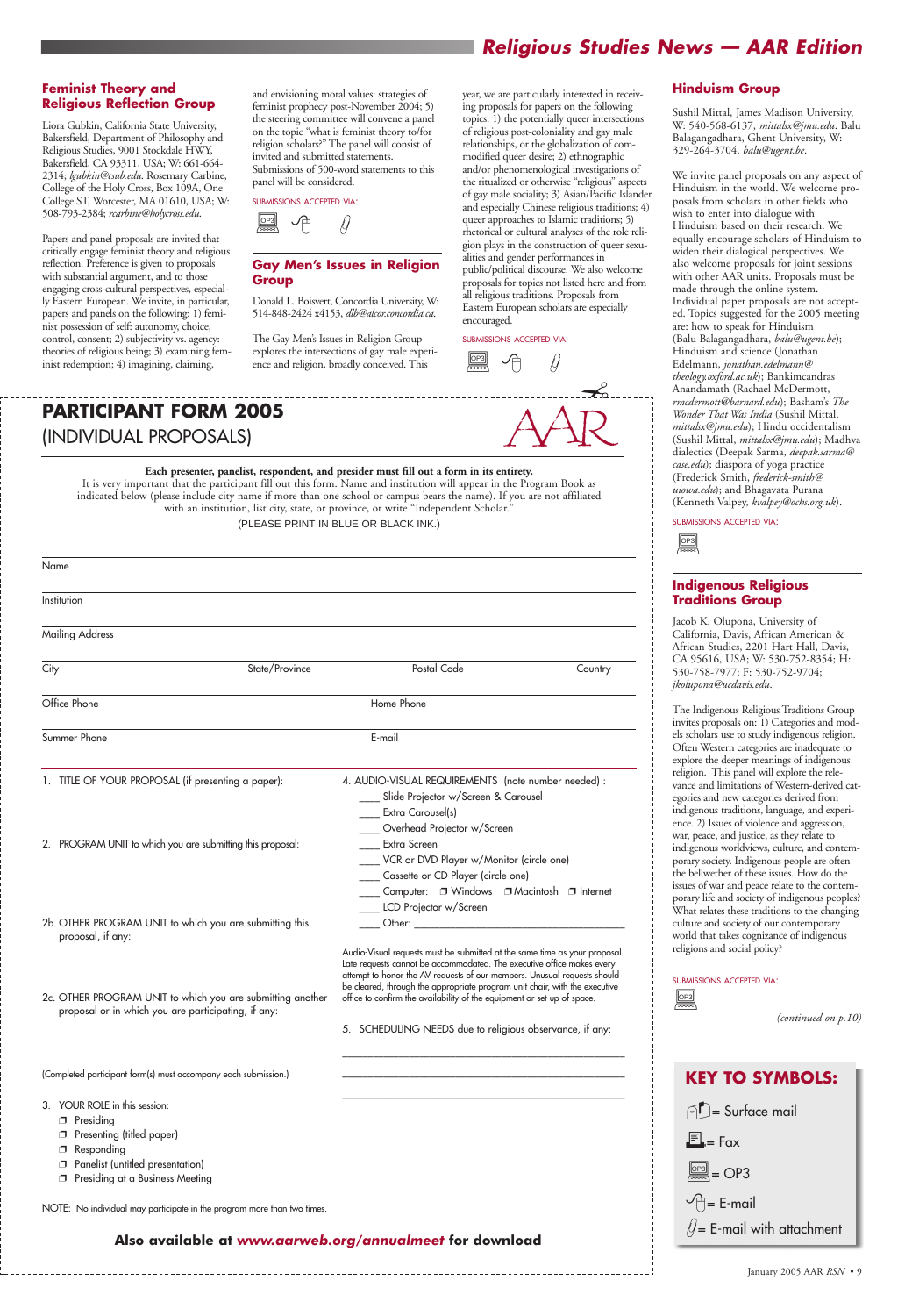# *AAR Call for Papers 2005*

#### **Islamic Mysticism Group**

Vincent J. Cornell, University of Arkansas, King Fahd Center for Middle East and Islamic Studies, 202 Old Main, Fayetteville, AR 72701, USA; W: 479- 575-4157; *vcornell@uark.edu*. Carl W. Ernst, University of North Carolina, Chapel Hill, Department of Religious Studies, CB #3225 205 Howell Hall, Chapel Hill, NC 27599, USA; W: 919- 962-3924; *cernst@email.unc.edu*.

The Islamic Mysticism Group encourages proposals in all areas that broadly fall under the rubric of Islamic mysticism. These include, but are not limited to, Sufism, Isma'ili, and broader Shi'i esoteric thought; some aspects of Islamic philosophy; and allegorical interpretations of the Qur'an. The group welcomes papers covering all geographical areas and all chronological periods. We encourage proposals and presentations that incorporate critical discussions of research methodologies current in the field. This year we are particularly interested in papers or panels on the following subjects: 1) Sufism and the modern; 2) critical studies of hagiography; 3) mysticism and aesthetics; 4) mysticism and metaphysics; 5) Sufi psychology; 6) Sufi reform doctrines and networks; 7) techniques of mystical pedagogy; and 8) Sufism and Hindu-Muslim relations.

SUBMISSIONS ACCEPTED VIA:

#### **Japanese Religions Group**

Paula Arai, Carleton College, W: 507- 646-7164, *parai@carleton.edu*. James Ford, Wake Forest University, W: 336-758- 4191, *fordj@wfu.edu*.

SUBMISSIONS ACCEPTED VIA:  $\boxed{\text{OP3}}$ 

The Japanese Religions Group invites proposals on the following topics: 1) Japanese religions in the media; 2) teaching Japanese religions; 3) material culture; 4) performance arts; 5) narrative genre. Proposals that integrate theoretical and methodological discussions of their work that might appeal to a broader cross-section of the academy are highly encouraged. Submissions on other topics will also be considered and we are open to cosponsorship of panels appropriate to our unit's mission. Creative formatting (not just 20-minute oral presentations) is encouraged. Proposers are encouraged to propose whole sessions but individual papers will certainly be considered. Please submit all proposals online.

SUBMISSIONS ACCEPTED VIA:

#### **Kierkegaard, Religion, and Culture Group**

Marcia C. Robinson, Syracuse University, Department of Religion, 501 Hall of Languages, Syracuse, NY 13244-1170, USA; W: 315-443-5726; *mrobin03@syr.edu*. Lee Barrett, Lancaster Theological Seminary, 555 West James ST, Lancaster, PA 17603, USA; W: 717-393-0654 x103; *lbarrett@lts.org*.

Two sessions are planned, one of which is to be a joint session with the Black Theology Group. Session one: We invite papers that explore Kierkegaard from the perspective of contemporary virtue ethics or contemporary virtue ethics from a Kierkegaardian perspective. This might cover unity of the virtues, relation of act to disposition, weakness of will, and emotions and passions. Session two: We invite proposals that utilize Kierkegaardian and black theological conceptions of existence to explore human suffering and the problem of evil. For example, a paper using a Kierkegaardian approach might focus on Toni Morrison's *Beloved* through the lens of anxiety or despair. This joint session is meant to be a conversation; proposals might consider the ease and difficulty of such a venture. For this session, contact Marcia Robinson (above) and Stephen G. Ray (Black Theology Group), Louisville Presbyterian Theological Seminary, 1044 Alta Vista RD, Louisville, KY 40205, USA; W: 502-992-9376; *sray@lpts.edu*.

#### **Korean Religions Group**

Jin Y. Park, American University, *jypark@american.edu*.

Korean Religions Group invites papers on "Religion and Politics" which can include, but is not limited to, the topics of religion and reunification, religion and war, religion and cultural politics, religion and international politics, and religion and gender politics in the context of Korea. The topic can also include political implication of religious rituals, spirituality and politics, religion and student movements, and Korean religions and globalization. Papers on other topics and panel proposals are also welcome.

SUBMISSIONS ACCEPTED VIA:

#### **Latina/o Religion, Culture, and Society Group**

Benjamin Valentin, Andover Newton Theological School, 210 Herrick RD, Newton Centre, MA 02459, USA; W: 617-964-1100 x245; *bvalentin@ants.edu*.

Paper and panel proposals are invited on the following two themes: 1) political, liberationist, cultural, or post-colonial theology? assessing the fundamental commitments of U.S. Latino/a theology; and 2) sexual diversity and Latino/a religious communities/traditions. The first session allows for proposals that critically and creatively analyze questions regarding the nature/character of Latino/a theology or the fundamental guiding commitments of this theology (e.g., its political vision, its theoretical commitments, its methodologies, its overall theological aspirations, etc.) The second session permits for any range of proposals that address issues regarding sexual diversity among Latinos/as (e.g., sexual orientation and Latino/a religion, gay/lesbian/feminist issues and the Latino/a churches or religious communities, etc.).

 $\begin{array}{c}\n\boxed{OP3} \\
\hline\n\end{array}$ OP3

SUBMISSIONS ACCEPTED VIA:

#### **Law, Religion, and Culture Group**

Natalie B. Dohrmann, Center for Advanced Judaic Studies, University of Pennsylvania, 420 Walnut ST, Philadelphia, PA 19106, USA; W: 215- 238-1290; *dohrmann@sas.upenn.edu*. Jason Bivins (North Carolina State University), 217 East Knox CIR, Durham, NC 27701, USA; W: 919-515-6140; *jcbivins@unity.ncsu.edu*.



The Law, Religion, and Culture Group invites papers concerning, but not limited to, the following topics: 1) religion and the judiciary, in the U.S. and elsewhere, given heightened attention to the regulation of religion in secular states; and 2) the project of a "genealogy of the secular" as it pertains to law, human rights, and juridical discourse. This may include comparative explorations of any historical or contemporary legal secularisms in any culture, e.g., the emergence of secularism as a juridical discourse in the modern West, the relationship between secular law and secularization more broadly, or the notion that secularism may itself be a "religion." We are especially interested in interdisciplinary, historical, and cross-cultural work.

SUBMISSIONS ACCEPTED VIA:

 $rac{OP3}{2P3}$ 

#### **Lesbian-Feminist Issues and Religion Group**

Gayle Baldwin, University of North Dakota, *gayle\_baldwin@und.nodak.edu*. Elizabeth Say, California State University, Northridge, *elizabeth.say@csun.edu*.

The Lesbian-Feminist Issues in Religion Group invites proposals on the following topics: 1) Strategic responses to the use of a politics of values in the 2004 election, especially as this relates to issues of sexuality; the use of sexuality to motivate religious communities to cross traditional political lines, e.g., communities of color, working class, and the economically disenfranchised. 2) The erosion of civil rights in the current religio-political climate. 3) How heterosexism distorts issues of race, gender, and class in religious communities. 4) Lesbian life and religious identity in Eastern Europe. 5) The potential for activism within our religious systems and structures. 6) We also encourage thoughtful, well-developed ideas on any range of topics falling under the rubric of lesbian feminist issues and religion.



SUBMISSIONS ACCEPTED VIA:

# $\boxed{\text{OP3}}$

#### **Men's Studies in Religion Group**

David Livingston, Mercyhurst College, W: 814-824-2502, *dlivingston@mercyhurst.edu*. Mark Justad, Vanderbilt University, W: 814-322-0882, *mark.justad@vanderbilt.edu*.

Submissions are sought for two sessions: 1) "Religious Reflection on Masculinities in Context." Responses to *Soft Patriarchs, New Men: How Christianity Shapes Fathers*



*and Husbands* are especially encouraged. Papers from various religious traditions engaging masculinities and nationality, race, class, sexual orientation, social roles, etc., also sought. Possible themes: war, empire, aging, embodiment, fathering, sports, and global economics.

2) "Masculinities and Disabilities" (joint session with the Religion and Disability Studies Group). This session will explore issues related to the intersections of religion, disability studies, and the critical study of men and masculinities. Possible themes: men, disabilities, and religion; the disabled male body and theologies of embodiment; construction(s) of disabled men within religious traditions; gendered images of disability; religious impacts on male/disabled identity; implications of the "Disabled Christ."

SUBMISSIONS ACCEPTED VIA:

#### **Mysticism Group**

Neil Douglas-Klotz, Edinburgh Institute of Advanced Learning, Edinburgh, SCOTLAND; W: +44-131-466-1506; *ndk@eial.org*. June McDaniel, College of Charleston, Department of Philosophy & Religion, Charleston, SC, USA; W: 843- 953-5956; *mcdanielj@cofc.edu*.

We focus on the philosophical, theological, psychological, historical, theoretical, comparative, cross-cultural, and transnational nature of mysticism, religious experience, and spiritual practice. Creative, imaginative, and scholarly proposals with a clear methodology are invited for 2005 on: 1) shared mystical experiences (in community); 2) mysticism in Central and Eastern Europe; 3) mystical experiences: natural or supernatural?; 4) how are mystical experiences transmitted?; 5) mystical marriage; and 6) late 19th-/early 20thcentury approaches to mysticism, East and West, for a session co-sponsored with the Nineteenth-Century Theology Group. For a full description of the co-sponsored session and the focus of papers desired, which will be prepublished online and in print, see *www.eial.org/AARMysticismCall.htm*.





#### **Native Traditions in the Americas Group**

Michael McNally, Carleton College, Northfield, MN 55057, USA; W: 507- 646-5953; *mmcnally@carleton.edu*. Ken Mello, University of Vermont, W: 802- 656-0230, *kenneth.mello@uvm.edu*.



We invite individual paper and group proposals on any aspect of Native traditions of the Americas. On the occasion of the meeting in Philadelphia, we especially encourage proposals exploring: 1) Haudenosaunee (Iroquois) Studies, including studies of Native peoples and the Constitution; 2) sovereignty, patriotism, the nation state, and Native American religio-political traditions of peoplehood and governance; 3) a critique of modern Western analytic conventions

## **E-mail Notifications**

Remember to include an e-mail address on your proposal. If you do not use e-mail, include a self-addressed stamped envelope with appropriate postage for the country from which the Program Unit Chair will send the notification about your acceptance/rejection onto the program.

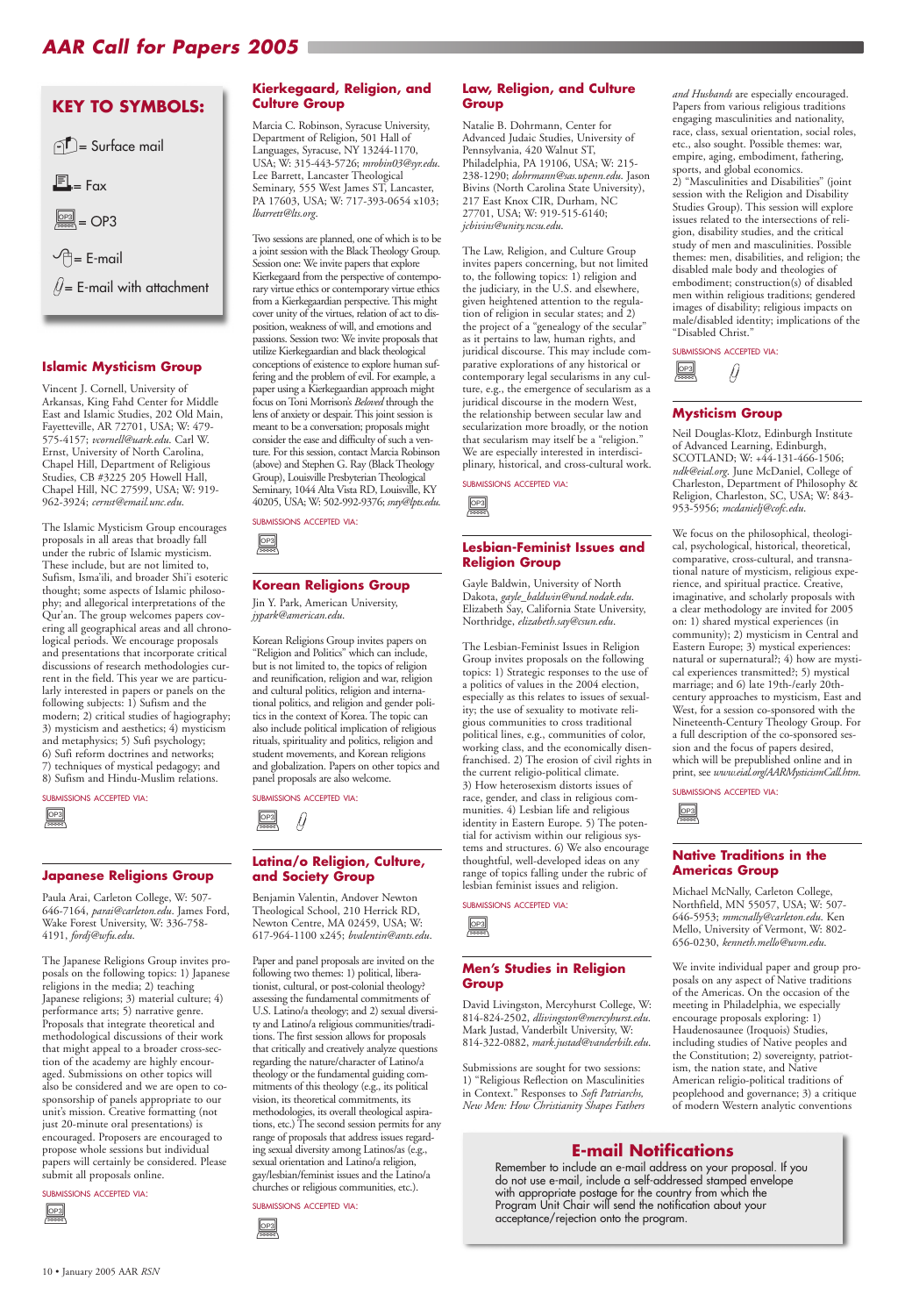# *Religious Studies News — AAR Edition*

applied to Native traditions; and/or 4) militarization, environmental racism, ecology, and Native lands (for a possible joint session with the Religion and Ecology Group). Proposals must be submitted electronically either by OP3 or by e-mail w/attachment to both co-chairs.

SUBMISSIONS ACCEPTED VIA:

#### **New Religious Movements Group**

Sarah M. Pike, California State University, Chico, W: 530-898-6341, *spike@csuchico.edu*.

Proposals are invited on the following topics: 1) NRMs in Central and Eastern Europe; 2) NRMs in Pennsylvania, and particularly in Philadelphia; 3) the overlap of, tensions between, or historical emergence of Neopagan and New Age movements; 4) NRMs and science fiction/fantasy, especially children's literature; 5) NRMs and their sacred texts; 6) new religions and Tantra (to be co-sponsored with the Tantric Studies Consultation, so please submit to both of us). Also, we welcome papers on all aspects of the study of NRMs.

#### SUBMISSIONS ACCEPTED VIA:

#### **Nineteenth-Century Theology Group**

Walter Wyman Jr., Whitman College, Walla Walla, WA 99362, USA; *wyman@whitman.edu*. Mark Hadley, McDaniel College, Westminster, MD 21157, USA; *mhadley@mcdaniel.edu*. Neil Douglas-Klotz, Edinburgh Institute for Advanced Learning, Edinburgh SCOT-LAND; *ndk@eial.org*. Harvey Hill, Berry College, Mt. Berry, GA 30149, USA; *hhill@berry.edu*.

1) "Ernst Troeltsch as Historian of Protestantism": papers exploring the significance of "Protestantisches Christentum und Kirche in der Neuzeit," "Protestantism and Progress," and Troeltsch's shorter essays on Luther, Calvin, and the Reformation. Walter Wyman serves as the contact for this session. 2) "Judaic Interpretations of Christianity/ Christian Interpretations of Judaism" (joint session with the Study of Judaism Section): on how major figures of 19th-century religious thought formulated the religious "other." Mark Hadley serves as the contact for this session. 3) "Late 19th-/Early 20th-Century Approaches to Mysticism, East and West" (joint session with Mysticism Group). See groups' Web sites for expanded call. Neil Douglas-Klotz and Harvey Hill both serve as the contacts for this session.

#### SUBMISSIONS ACCEPTED VIA:

#### **Person, Culture, and Religion Group**

SUBMISSIONS ACCEPTED VIA:  $\Theta$ 

Pamela Cooper White, Lutheran Theological Seminary at Philadelphia, W: 800-286-4616 x7375, *pcooper@ltsp.edu*. Kathleen Bishop, Madison, NJ, W: 973- 514-1185, *Kbish87@aol.com*.

Please do not contact PCR chairs directly to submit papers — use OP3 system only. Proposals are invited on 1) the psychodynamics of religious violence. Topics might include the psychodyamics of aggression; otherness, hybridity, and the role of the other; war and holy war; etc. 2) the psychology of anomalous experience and the nonunitary self. How, historically and in current theory, has psychology attempted to explain the unexplainable? Proposals might engage classical and relational psychoanalysis; self psychology and intersubjectivity theory; Jungian and transpersonal psychology; neuropsychology; etc. 3) (co-sponsored with Wesleyan Studies) Proposals employing social-scientific, historical, and/or theological approaches to such categories as conversion, sanctification, social holiness, and/or other transformations in Wesleyan traditions (see, for example, Haartman's new psychoanalytic study *Watching and Praying*). Other proposals on psychology and religion welcome. For contact information and details, see the PCR Web site: *pcr-aar.home.att.net*.

SUBMISSIONS ACCEPTED VIA:

#### **Platonism and Neoplatonism Group**

Willemien Otten, Utrecht University, W: +011-31-30-253-1843, *wotten@theo.uu.nl*. Gregory Shaw, Stonehill College, W: 508- 565-1355, *gshaw@stonehill.edu*.

"Neoplatonism, Dead or Alive: Is Neoplatonism a Living Tradition?" Scholarly consensus agrees that Neoplatonism begins with Plotinus (3rd century CE), but there is no agreement as to its end. Did the closing of the Athenian school under Damascius (6th century CE) mark the demise of Neoplatonism in the strict sense, forcing it to survive solely in Christian, Jewish, and Muslim expressions? Or did the tradition go underground, surfacing only when cultural conditions allowed? Or does a combination of these scenarios apply? We invite papers that will address the question of whether Neoplatonism constitutes a living tradition today, either within the dominant religions of the West or in new, lesser known communities or individuals that have claimed a direct link with the neoplatonic teachers of late antiquity.

#### **Pragmatism and Empiricism in American Religious Thought Group**

 $\begin{array}{c}\n\boxed{OP3} \\
\hline\n\end{array}$ OP3

Frederick J. Ruf, Georgetown University, Theology Department, Washington, DC 20057, USA; W: 202-687-6233; H: 301- 891-6845; *rufb@georgetown.edu*. David Lamberth, Harvard Divinity School, 45 Francis AVE, Cambridge, MA 02138, USA; W: 617-495-9578; H: 978-462- 5303; *david\_lamberth@harvard.edu*.



We are seeking papers or panel proposals for 2005 that take up the following topics (in no particular order): 1) reevaluating classical pragmatism: the critiques of Royce and Santayana; 2) pragmatism, empiricism, and evolution; 3) pragmatism, empiricism, and cognitive science; 4) pragmatism and pluralism (religious, ontological, epistemological); 5) the relevance of Brandom to contemporary pragmatism and religious thought. Other paper or panel proposals relevant to pragmatism and empiricism in American religious thought are also welcome. Please complete proposals online, or e-mail to both co-chairs.



SUBMISSIONS ACCEPTED VIA:

#### **Reformed Theology and History Group**

Katherine Sonderegger, Virginia Theological Seminary, *ksonderegger@vts.edu*. Robert Sherman, Bangor Theological Seminary, *rsherman@bts.edu*.



"Altering the Image of God? Defining the Human in an Age of Genetic Engineering." The Reformed Theology and History Group invites papers addressing questions that arise in our brave new world of genetic engineering. We welcome proposals, employing various methodologies, which address questions such as: Is there a distinctively Reformed definition of the "human" as the imago dei? Does genetic engineering threaten to alter, even sacrifice, that image? Can Reformed traditions provide guidance that is faithful to Reformed commitments and responsive to our capacity to change the building blocks of life? Does genetic knowledge of ourselves affect our understanding of God's sovereignty and/or human free will? How might Reformed traditions offer a cautionary, practical, and/or creative voice of faith to the ethics of bioengineering?

SUBMISSIONS ACCEPTED VIA:

#### **Religion and Disability Studies Group**

Deborah Creamer, Iliff School of Theology, 3700 E. Jewell AVE #C-205, Denver, CO 80210, USA; W: 303-765- 3178; H: 303-758-2611; F: 303-777- 0164; *dcreamer@iliff.edu*. Kerry Wynn, Southeast Missouri State University, 1609 Price DR, Cape Girardeau, MO 63701- 3045, USA; W: 573-651-2273; H: 573- 651-6651; F: 573-651-2272; *kwynn@semo.edu*.

1) Disability Studies speaks of disability in paradoxes. The Social Model shows how disability is socially constructed while the Medical Model places the "problem" within the individual. We seek proposals that develop or critique religious or theological models of disability that provide a third way that embrace both the social and individual realities of the disabled experience. 2) "Masculinities and Disabilities" (joint session with the Men's Studies in Religion Group). This session will explore issues related to the intersections of religion, disability studies, and the critical study of men and masculinities. Possible themes: men, disabilities, and religion; the





disabled male body and theologies of embodiment; construction(s) of disabled men within religious traditions; gendered images of disability; religious impacts on male/disabled identity; implications of the "Disabled Christ."



#### **Religion and Ecology Group**

Laurel D. Kearns, Drew University, W: 973-408-3009, *lkearns@drew.edu*. Beth Blissman, Oberlin College, W: 440-775- 8055, *beth.blissman@oberlin.edu*.



The Religion and Ecology Group invites all paper proposals exploring (inter)relationships between religions, cultures, and environments. We encourage thematically coherent session proposals and/or panels, and welcome all individual paper proposals related to the following themes: globalization and ecofeminism(s); religious freedom, nature religions, and ecological issues; militarization, environmental racism, and native lands; nature-based recreation as religious practice; environmental justice; eco-religious communities and bioregionalism; ecological religious practice and issues in the Northeast/USA or Eastern Europe; African-American religious response to environmental challenges; religious anti-environmentalism; Quakers, Mennonites, peace churches, and ecology; yoga and ecology; tantric worlds and landscapes; religious responses to creationism; space, ethics, and religion. Visit *www.religionandnature.com/aar* for more information, additional suggestions, and complete contact information for scholars interested in organizing sessions.



SUBMISSIONS ACCEPTED VIA:

**Religion and Popular Culture Group**



Gary M. Laderman, Emory University, Department of Religion, Atlanta, GA 30322-0001, USA; W: 404-727-4641; *gladerm@emory.edu*. Sarah McFarland Taylor, Northwestern University, Department of Religion, 1860 Campus DR, 4th Floor, Evanston, IL 60208-0850, USA; W: 847-491-4361; *sarah@ northwestern.edu*.

*(continued on p.12)*

### **Checklists**

#### **Prearranged Paper/Panel Session Proposals**

- ❐ Proposal being sent via proper method
- ❐ Current 2005 Memberships for all participants including presider
- ❐ Completed Prearranged Session Participant Form listing all participants including presider (not necessary in OP3)
- ❐ Proposal (1,000 words or fewer, double-spaced)
- □ For paper sessions: individual abstracts for all participants
- $\square$  For panel session: single abstract for the entire session
- ❐ Abstract(s) in an electronic format (150 words or fewer)

#### **Individual Proposals**

- ❐ Proposal being sent via proper method
- ❐ Current Membership for 2005
- ❐ Completed Participant Form (not necessary in OP3)
- ❐ Proposal (1,000 words or fewer, double-spaced)
- ❐ Abstract, in an electronic format (150 words or fewer)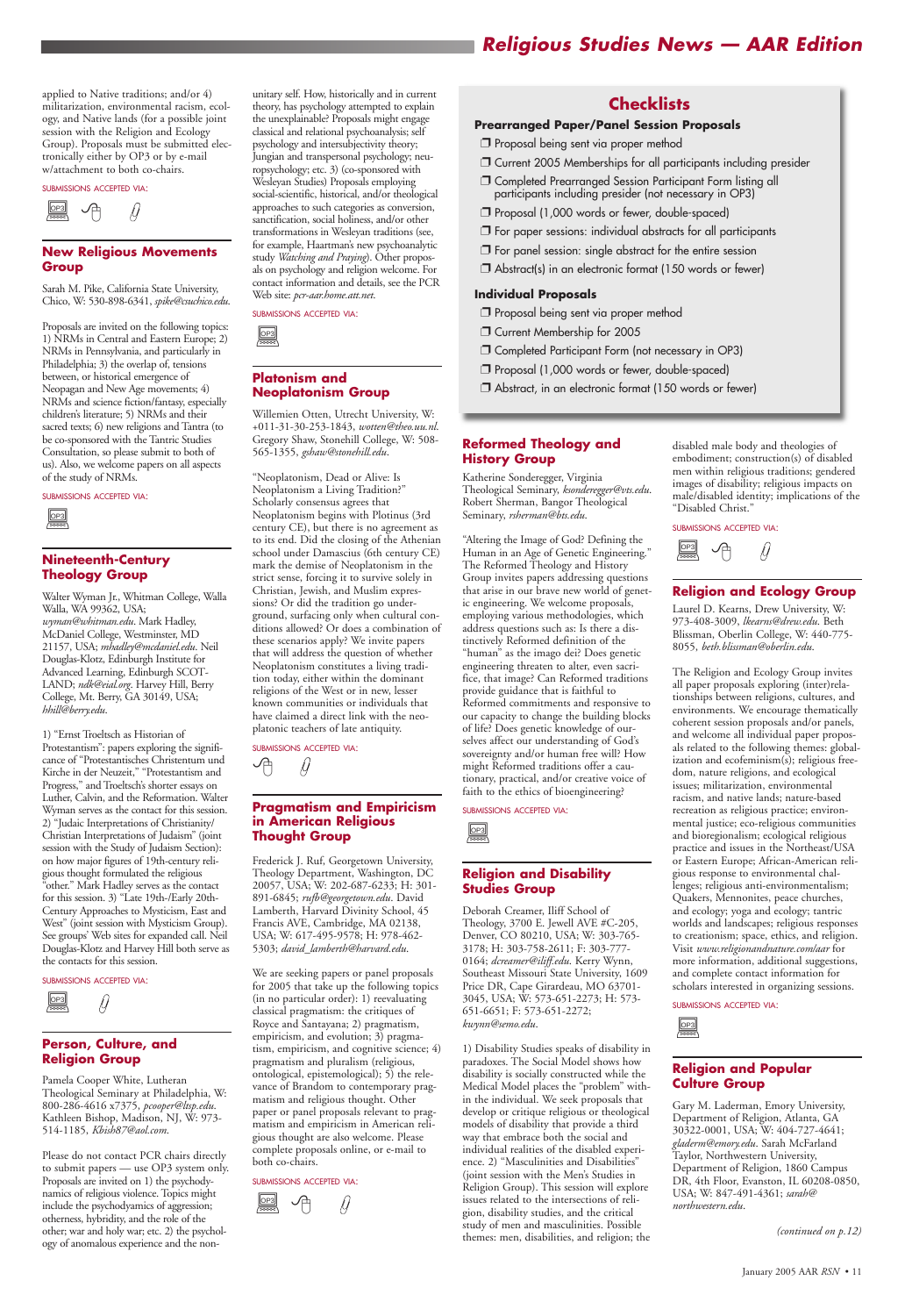Themes we would like to consider for our sessions: 1) globalized popular cultures; 2) politics, patriotism, and the culture of fear; 3) religion and parody; 4) animals; 5) dark side of the sacred; 6) religious dimensions of technology; 7) class analysis and popular culture; 8) religion and dance; 9) other interesting topics.

#### SUBMISSIONS ACCEPTED VIA:

#### **Religion and Science Group**

Greg Peterson, South Dakota State University, *greg.peterson@sdstate.edu*. Lisa Stenmark, San Jose State University, *lstenmark@earthlink.net*.

The Religion and Science Group is requesting papers and/or panels on the following topics: 1) space exploration and human purpose (including the ethics of exploration and its significance for how we think of human personhood and community); 2) responses to the work of Philip Clayton on emergence and theology; 3) Christian, Hindu, Muslim, and feminist/womanist perspectives on panentheism; 4) Eastern European or Orthodox approaches to religion and science; 5) pragmatist and empiricist approaches to cognitive science, evolution, or complexity (as part of a joint session with the Pragmatism & Empiricism in American Religions Group); and 6) science and religion reflections on the film *What the Bleep Do We Know?*

#### SUBMISSIONS ACCEPTED VIA:

#### **Religion in Latin America and the Caribbean Group**

Nelson Maldonado-Torres, University of California, Berkeley, *nmt@uclink.berkeley.edu*. Jeanette Reedy Solano, California State University, Fullerton, *jsolano@fullerton.edu*.

1) Religion, politics, and activism: reflections on the role of religion in politics today, especially but not uniquely in Cuba, Brazil, and Venezuela. Sub-topics include: activist spirituality and evangelicals and the political process. We also invite reflections on Mon. Romero's activism and legacy. 2) Sexuality, religion, and health. Topics related to the connection between sexual mores, the religious ideology behind them, and the lived expression of this relationship in the health of Latin Americans. Race as factor. 3) Liberation in non-Christian traditions in Latin America and the Caribbean. 4) Reevaluating popular religion. Critical readings of popular religious rites in Latin America and/or their transnational reenactment in the U.S. 5) With Latina/o Religion, Culture, and Society Group (invited authors panel), Latin Americans, and transnational religiosity: new paradigms.

SUBMISSIONS ACCEPTED VIA:

#### **Religion, Film, and Visual Culture Group**

Tony S. L. Michael, University of Toronto, 180 Beatrice ST, Toronto, ON M6G 3G1, CANADA; W: 416-971- 3137; F: 416-978-3305; *tmichael@ chass.utoronto.ca*. Amir Hussain, California State University, Northridge, Department of Religious Studies, #8316, 18111 Nordhoff ST, Northridge, CA 91330- 8316, USA; W: 818-677-2741; H: 818349-5349; F: 818-677-7112; *amir.hussain@csun.edu*.

We invite proposals for panels on the following: 1) the Left Behind series of books and movies; 2) metaphysics and philosophy and film; 3) film as cult or cult films (perhaps as part of a larger panel on cinema going as religious practice, or the culture of how films are received); 4) film, Internet, and religion (on Web-based communities that exist around films and how certain films are treated as religion); or 5) recent books on religion and film. We also invite co-sponsorship with the Comparative Studies in Hinduisms & Judaisms Group on film representations of Jewish and Hindu religious identity; with the Study of Islam Section on Muslim identity; with the Childhood Studies Consultation on films about or targeted to children; or with the Religion and Media Workshop.

#### **Religion, Holocaust, and Genocide Group**

Oren Baruch Stier, Florida International University, Department of Religious Studies, DM301C, Miami, FL 33199, USA; W: 305-348-6729; F: 305-348- 1879; *stiero@fiu.edu*. Katharina von Kellenbach, St. Mary's College of Maryland, Department of Philosophy and Religious Studies, St. Mary's City, MD 20686, USA; W: 240-895-4277; F: 240- 895-4436; *kvonkellenbach@smcm.edu*.

The group is committed to examining the religious dimensions of the Holocaust and/or other episodes of genocide in all their manifestations. Keeping in mind that 2005 marks both the 90th anniversary of the Armenian genocide and the 60th anniversary of the end of World War II, we are interested in proposals cognizant of methodological issues surrounding the study of perpetrators as well as victims. We especially invite proposals addressing the following questions: 1) Is there a "right" to or "ethical task" of forgetting? 2) What are the religious dimensions of testimony/testifying and/or the performances/ritual enactments that surround testimonies? As the international focus for 2005 is Central and Eastern Europe, we especially welcome proposals from scholars working in and/or researching on the region.

SUBMISSIONS ACCEPTED VIA:

#### **Religions, Medicines, and Healing Group**

Linda L. Barnes, Boston University School of Medicine, W: 617-414-4534, *lbarnes@tiac.net*. Suzanne J. Crawford, Pacific Lutheran University, W: 253-535- 8107, *crawfosj@plu.edu*.

Papers should demonstrate strong critical reflection on theoretical and methodological dimensions of the study of religions, medicines, and healing. Nontextual resources (e.g., visual, audio, and/or performative media) welcome. Women and minority scholars encouraged to apply. 1) Papers invited addressing the theme "Healing Emotions." Attention should be given to culturally/religiously constructed understandings of emotions; related explanatory models of affliction; and pertinent healing traditions and practices. Examples may be historic and/or contemporary, reflecting lived religion, and can

 $\underbrace{\fbox{0P3}}_{\fbox{\scriptsize{even}}}$ OP3



involve any religious tradition. 2) A central issue in medical anthropology involves defining and theorizing meanings of "efficacy," related to healing. Papers are invited for a second session that define and analyze meanings of healing efficacy from religious studies perspectives. Examples may reflect different meanings of efficacy within a given tradition, or interactions between traditions.



#### **Religions, Social Conflict, and Peace Group**

Marla Selvidge, Central Missouri State University, *selvidge@kc.rr.com*. Susan Windley-Daoust, Saint Mary's University of Minnesota, *swindley@smumn.edu*.



We invite paper proposals on two topics; 1) religions working together toward peace and justice. We seek proposals presenting contemporary case studies on specific social conflicts, and how the conflict addressed has been actively engaged by two or more religious groups joining forces. The conflict addressed in the case study and analysis may be civil, local, regional, international, or transnational in nature. 2) Christian mystical theology and social activism: how does Christian mysticism warrant the project of social engagement? We invite both methodological and systematic reflections on this question. This session will be co-sponsored by the Christian Systematic Theology Section.

SUBMISSIONS ACCEPTED VIA:

#### **Religious Freedom, Public Life, and the State Group**

Barbara A. McGraw, Saint Mary's College of California, 1170 Bollinger CYN, Moraga, CA 94556-2736, USA; W: 925- 377-0333; H: 925-631-0945; F: 925-376- 5625; *bmcgraw9@mac.com*.



The Religious Freedom, Public Life, and the State Group invites proposals on all aspects of the relationship between religion and the state, both domestic and international, historic and contemporary, and employing a diversity of methods. Possible topics include religion and politics (including political discourse); religion and the courts (including court decisions); and religion and legislation. This year we especially seek proposals addressing two topics: 1) religion and the politics of values; and 2) American empire and religion (see the Open and Relational Theologies Consultation call for papers for more on this co-sponsored topic). Submissions generally within the purview of our group are also welcome.

#### SUBMISSIONS ACCEPTED VIA:

### **Ritual Studies Group**

Nikki Bado-Fralick, Iowa State University, *nikkibf@iastate.edu*. Donna Seamone, McMaster University, *seawater@golden.net*.



We invite proposals on the following topics: pedagogy in the ritual studies classroom (in non-sectarian university settings); ritual and the courts; negotiating and planning rituals; civic rites; symbols, tools, and literalism in ritual; ritual and imitation/ritual and mimetic action; ritual life in Central and Eastern Europe. Individual paper and panel proposals are



welcome. Papers should attend to theory and method in the study of ritual. Additionally, in conjunction with the Ethics Section, we seek papers exploring the relationship of specific rituals to ethical attitudes, judgments, and debates. (Papers from all religious traditions are encouraged.) Proposals are invited which address reevaluating popular religious rites in Latin America/U.S. for a joint panel with the Religion in Latin America and the Caribbean Group. Please submit proposals for co-sponsored sessions to both the Ritual Studies Group and the cosponsoring section/group.

SUBMISSIONS ACCEPTED VIA:

#### **Roman Catholic Studies Group**



Jeff Marlett, College of St. Rose, Department of Religious Studies, 432 Western AVE, Albany, NY 12203, USA; *marlettj@mail.strose.edu*. Vincent J. Miller, Georgetown University, Theology Department, Washington, DC 20057- 1135, USA; *millerv@georgetown.edu*.



The group encourages proposals for individual papers or full sessions concerning theological, historical, and cultural studies of Catholicism. Session proposals may be edited. Particular interests: 1) 40th anniversary of the close of Vatican II: analyses of its implementation in the U.S.; reconsidering typologies of generational/ ideological responses to the Council; reconsidering timelines of reform in light of preconciliar social and liturgical movements; changes in devotion, spirituality, culture. 2) 50th anniversary of John Tracy Ellis's critique of Catholic intellectual life in America; various publics and alienations of Catholic intellectual life; relationship between theology and broader Catholic intellectual culture. 3) Catholicism and politics — analyses of public Catholicism in the U.S., particularly in light of the 2004 elections; the construction of abortion as a "Catholic" issue. 4) Colonial Catholicism, Philadelphia, Catholicism, and freedom.



#### SUBMISSIONS ACCEPTED VIA:

#### **Schleiermacher Group**

Julia A. Lamm, Georgetown University, *lammj@georgetown.edu*. Brent Sockness, Stanford University, *sockness@ leland.stanford.edu*.



This will be the second year of the group's reexamination of Schleiermacher's magnum opus, *The Christian Faith*. In 2004 we focused on Part I. This year we shall focus on the first half of Part II (specifically, propositions 62–112). In 2006, Part II as a whole; in 2007, the Introduction. Proposals are invited on the following: the doctrines of sin, the person and work of Christ, and regeneration and sanctification; the role and placement of these doctrines within the larger structure of the dogmatic system; method and implications; etc. Different and novel avenues of approach are encouraged (historical, constructive, comparative, structural), as are papers that seek to continue the conversation from 2004 and set forth issues for future sessions.

SUBMISSIONS ACCEPTED VIA:



12 • January 2005 AAR *RSN*

# *AAR Call for Papers 2005*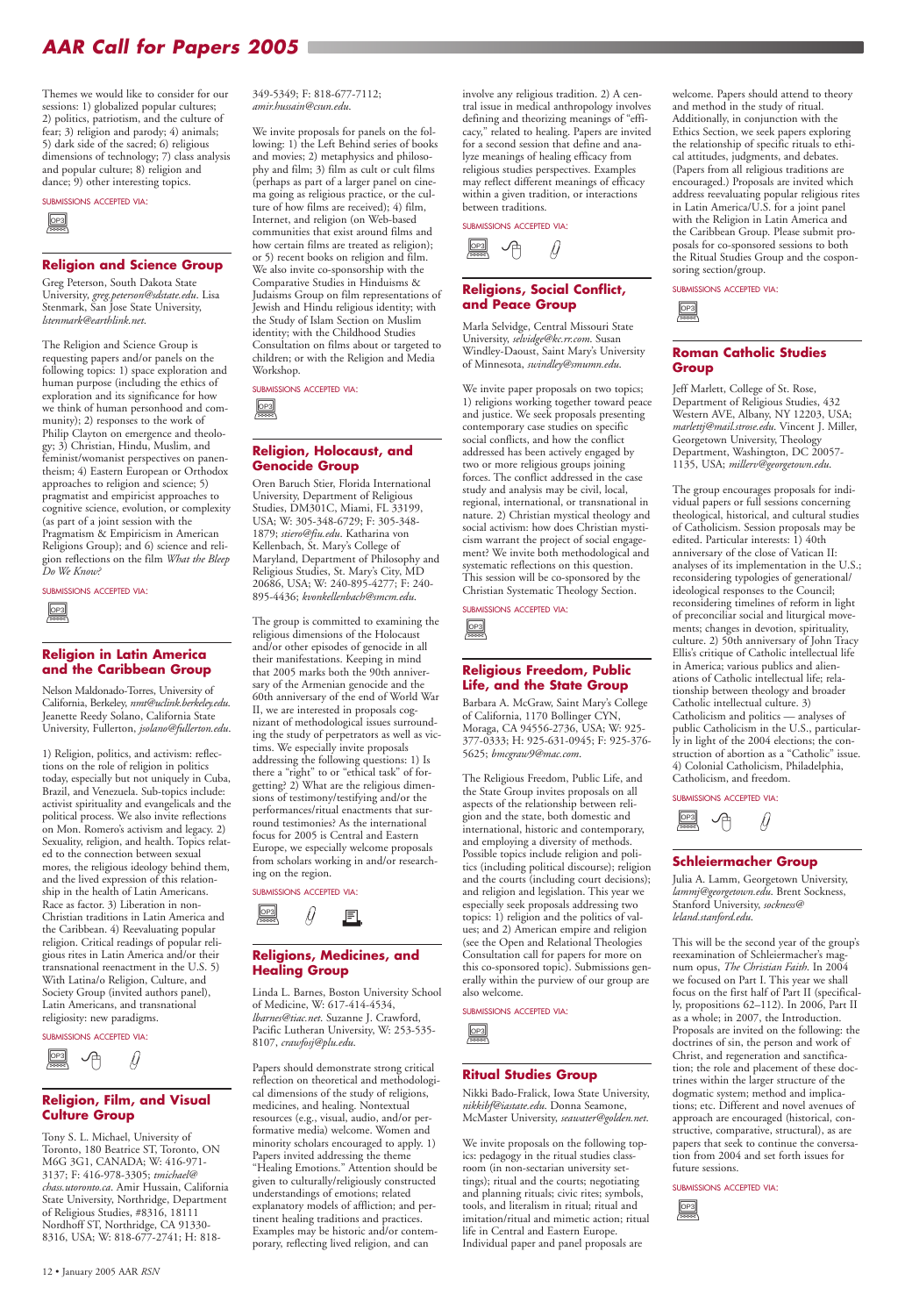

## *Religious Studies News — AAR Edition*

#### **Scriptural Reasoning Group**

Rachel Muers, University of Exeter, Department of Theology, The Queen's DR, Exeter EX4 4QH, UNITED KINGDOM; W: +44-1392-264240; *r.e.muers@exeter.ac.uk*. Peter Ochs,

University of Virginia, 1617 St. Anne's RD, Charlottesville, VA 22901, USA; W: 434- 924-6718; F: 434-924-1467; *pwo3v@ virginia.edu*.

Sessions of the Scriptural Reasoning Group bring together Jewish, Christian, and Muslim thinkers for reflection on a theme through the study of scriptural texts. Each paper should present in detail a single, brief scriptural passage (drawing on both textual scholarship and the scripture's reception history) and suggest how it addresses the contemporary reader's interest in the theme. Participants will be expected to submit draft papers in July, and to revise their papers in conversation with each other. This year we invite proposals in the following areas: 1) prophecy and the rejection of prophecy; 2) scripture and democracy; 3) learning and teaching (possibly, but not necessarily, developing ideas from our 2004 session).

#### SUBMISSIONS ACCEPTED VIA:

#### **Theology and Continental Philosophy Group**

Ellen Armour, Rhodes College, *armour@rhodes.edu*. Jeffrey Bloechl, College of the Holy Cross, *jbloechl@holycross.edu*.

We invite proposals that consider the contributions of continental philosophy to theologies concerned with radical democracy and/or bearing witness in a time of political upheaval. Proposals might address these issues through a response to questions of borders and boundaries, nomadism and sedentarism, or theory and activism, among others. Proposals from scholars working in any religious tradition are welcome. We particularly solicit proposals that consider these topics (or others that link religious thought and continental philosophy) via engagement with Islam.

#### SUBMISSIONS ACCEPTED VIA:



#### **Tibetan and Himalayan Religions Group**

José I. Cabezón, University of California, Santa Barbara, *jcabezon@religion.ucsb.edu*. Kurtis R. Schaeffer, University of Alabama, *kschaeff@bama.ua.edu*.

The mission of the Tibetan and Himalayan Religions Group is to create an environment that promotes conversation between different approaches to the study of Tibetan and Himalayan religions. Five panel proposals for the 2005 meeting were suggested at the business meeting of the 2004 meeting: 1) Buddhist kingship in Tibet; 2) divination in Tibetan religion; 3) conceptions of Tibet as sacred place; 4) the impact of Indian material culture on Tibetan religion; 5) contributions of foreign visitors to Tibetan religion. Paper submissions to the above panels are welcome, as are complete panel proposals or individual paper proposals on other topics relating to Tibetan and Himalayan religions. Please address queries to José I. Cabezón and Kurtis R. Schaeffer.

#### SUBMISSIONS ACCEPTED VIA:

#### **Tillich: Issues in Theology, Religion, and Culture Group**

Robison B. James (University of Richmond), 7914 Alvarado RD, Richmond, VA 23229, USA; W: 804-288- 2142; F: 804-287-6504; *rjames@ richmond.edu*. Mary Ann Stenger (University of Louisville), 7214 Heatherly SQ, Louisville, KY 40242, USA; W: 502- 852-0457; F: 502-852-0078; *masten01@ louisville.edu*.

Papers using the theology/philosophy of Paul Tillich (or relating to his thought) are invited on these themes: 1) public theology and democracy; 2) God, being, and God beyond being; 3) Langdon Gilkey on Tillich and on Niebuhr (possible joint session with the Theology and Religious Reflection Section); 4) worship and popular culture, including among Evangelicals, vis-à-vis Tillich's theology of culture (possible joint session with Evangelical Theology Group); 5) black and/or womanist theology; 6) academic teaching and the study of religion. Tillich-related papers on other themes will be considered, with specific themes for sessions determined by the merit of proposals received. A winning student paper will receive the \$300 Annual Tillich Prize. Please respond to both program units when proposing a paper for a joint session.



#### SUBMISSIONS ACCEPTED VIA:

#### **Wesleyan Studies Group**

Sarah Lancaster, Methodist Theological School in Ohio, *slancaster@mtso.edu*. Steve McCormick, Nazarene Theological Seminary, *stevemccormick@earthlink.net*; *smccormick@nts.edu*.

The group is open to any proposals providing historical or constructive engagement with the Wesleys or Wesleyan/Methodist traditions. This year we particularly solicit papers in these areas: 1) joint session with Person, Culture, and Religion Group: Papers are invited which explore conversion, sanctification, social holiness, or other forms of transformation in Wesleyan traditions from social scientific, historical, and/or theological perspectives (see, for example, Keith Haartman's new psychoanalytic study, *Watching and Praying*). 2) pan-Methodism: Papers are invited which study the relationship between the AME, CME, AME Zion, Union American ME, and UMC. Examples include but are not limited to distinctive doctrinal emphases, the relation between Wesleyan and black theology, historic divisions, and possibilities and/or obstacles to union.

SUBMISSIONS ACCEPTED VIA:

✷ *New Program Unit* ✷ **Western Esotericism Studies**

# **Group**

Allison Coudert, University of California, Davis, *apcoudert@ucdavis.edu*. Wouter J. Hanegraaff, University of Amsterdam, *w.j.hanegraaff@uva.nl*.



The Western Esotericism Studies Group at the AAR invites proposals for papers dealing with European and American esoteric traditions (alchemy, astrology, Hermeticism, Kabbalah, magic, mysticism, Rosicrucianism, secret societies) and their ramifications in art history, history, literature, politics, and religion. We welcome scholars from a wide range of perspectives, including critical theory, anthropology,

American studies, art history, history, history of religions, literature, philosophy, religious studies, sociology, and the full range of academic disciplines and fields that bear upon this area of study. Because the AAR will be meeting in Philadelphia, close to Bryn Athyn, we welcome papers dealing with Swedenborgianism and related currents. Consistent with the international focus of the 2005 meeting, proposals addressing Central and Eastern European issues and approaches are especially welcome.



#### SUBMISSIONS ACCEPTED VIA:

#### **Womanist Approaches to Religion and Society Group**

Evelyn L. Parker, Perkins School of Theology, Southern Methodist University,

W: 214-769-2069, *eparker@smu.edu*. Linda E. Thomas, Lutheran School of Theology at Chicago, W: 773-256-0778, *lthomas@ lstc.edu*.

The group invites papers or panels exploring 1) black women's religious experience; 2) interdisciplinary implications on black women's religious experience; 3) womanist sacred texts in literature and performance; 4) the black body as icon; 5) violence and metaphysics; and 6) reflections on the life of Alice Walker.

#### SUBMISSIONS ACCEPTED VIA:



## $\vee \uparrow$  = E-mail



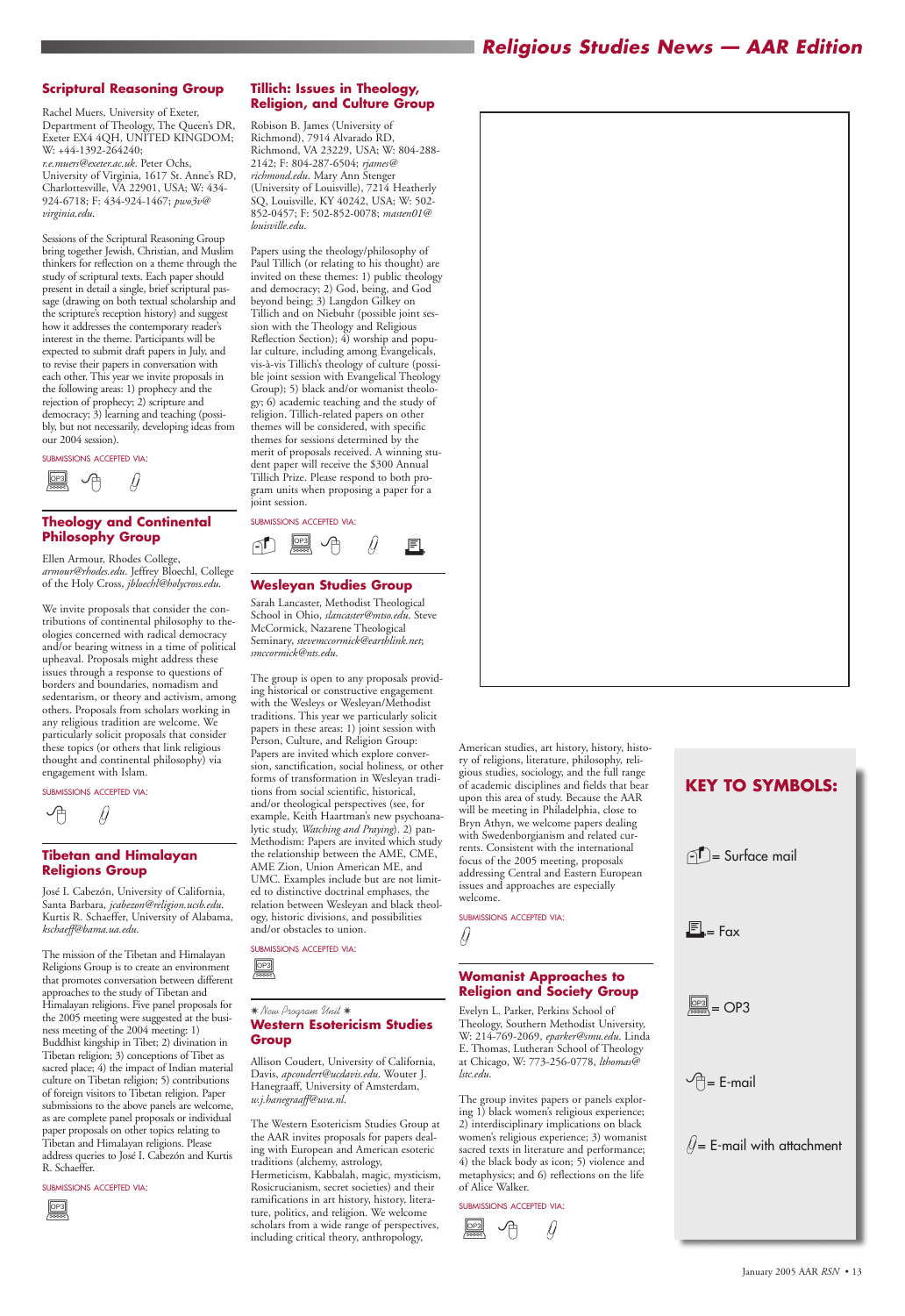# *AAR Call for Papers 2005*

**KEY TO SYMBOLS:**

 $\bigcap_{i=1}^n$  Surface mail

 $E_{\rm esc}$  Fax

The AAR solicits nominations for the **Ray L. Hart Service Award**. This award is given to persons whose dedication and service have made significant contributions to the AAR's mission of fostering excellence in the field of religion. Please send nominations to *bdeconcini@aarweb.org*.

| $\Box$ Dr.<br>$\Box$ Prof.                             |                                                                                                                                                                                                                                          |                           |
|--------------------------------------------------------|------------------------------------------------------------------------------------------------------------------------------------------------------------------------------------------------------------------------------------------|---------------------------|
| $\Box Mr$ .<br>$\Box$ Ms.<br>$\Box$ Other $\Box$ Name: |                                                                                                                                                                                                                                          | ID Number (for renewals): |
|                                                        | <u> 1980 - Jan Barbara, martin da basar da basar da basar da basar da basar da basar da basar da basar da basar</u><br>If your surname is not the last word in your name, please circle it (e.g. (Kim) Kyong Min, Juana Conzález Nuñez). |                           |
| Address:                                               | <u> 1980 - Jan Barat, margaret ar manar a shekara tsara a shekara tsara a shekara tsara a shekara tsara a shekara</u>                                                                                                                    | Office Phone:             |
|                                                        |                                                                                                                                                                                                                                          | Home Phone:               |
|                                                        | City:<br>State/Province:                                                                                                                                                                                                                 | $\Gamma$ Fax:             |
| Postal Code:                                           | Country:<br><u> 1986 - Jan Samuel Barbara, primeira e</u>                                                                                                                                                                                | E-Mail:                   |

Institution Where You Are Employed:

School or Department of Your Primary Appointment:

#### **MEMBERSHIP DUES** SBL

*You may also establish your membership online at* www.aarweb.org/membership. AMERICAN ACADEMY OF RELIGION

| Office Phone: |  |  |
|---------------|--|--|
| Home Phone:   |  |  |
| Fax:          |  |  |
| E-Mail:       |  |  |

#### **Discounts Available**

➀ **Student:**

❐ I am including a copy of my current valid student ID *and* I have not been a student member for seven or more years.

➁ **Retired:**

*Amount:* □ \$100 □ \$75 □ \$50 □ \$25 □ \$\_ □ General Operations and Programs ❐ Research Grants ❐ Teaching & Learning ❐ International Programs

- ❐ I am age 65 or older *and* I am retired from full-time employment.
- ➂ **SBL Member:**



❐ I am also a *current* member of the Society of Biblical Literature. *SBL dues must be paid separately to SBL.*

| $\lambda$ <sub>10</sub> m <sub>1t11</sub> re |  |
|----------------------------------------------|--|
|                                              |  |
| $-$                                          |  |
|                                              |  |

Cardholder's Name:

Cardholder's Signature:

RSN201

AMERICAN ACADEMY OF RELIGION 825 HOUSTON MILL ROAD, SUITE 300 • ATLANTA, GA 30329-4205, USA TELEPHONE 404-727-3049 • FAX 404-727-7959 • E-MAIL *aar@aarweb.org www.aarweb.org*

| Please circle the appropriate dues category. See<br>below for information on applicable discounts. | (2)      | <b>Member Discount</b><br>③ | $(2)$ & $(3)$            |         |
|----------------------------------------------------------------------------------------------------|----------|-----------------------------|--------------------------|---------|
| Annual Income                                                                                      | AAR      | AAR                         | AAR                      | AAR     |
| (in U.S. Dollars)                                                                                  | Standard | Retired<br>\$116            | <b>Standard</b><br>\$116 | Retired |
| \$90,000 or More                                                                                   | \$145    |                             |                          | \$93    |
| $$80,000 - $89,999$                                                                                | \$135    | \$108                       | \$108                    | \$86    |
| $$70,000 - $79,999$                                                                                | \$125    | \$100                       | \$100                    | \$80    |
| $$60,000 - $69,999$                                                                                | \$110    | \$88                        | \$<br>-88                | \$70    |
| $$50,000 - $59,999$                                                                                | \$95     | \$76                        | \$76                     | \$61    |
| $$42,000 - $49,999$                                                                                | \$80     | \$ 64                       | \$64                     | \$51    |
| $$38,000 - $41,999$                                                                                | \$70     | \$56                        | \$56                     | \$45    |
| $$34,000 - $37,999$                                                                                | \$65     | \$ 52                       | \$52                     | \$42    |
| $$30,000 - $33,999$                                                                                | \$60     | \$ 48                       | \$48                     | \$38    |
| $$26,000 - $29,999$                                                                                | \$55     | \$44                        | \$44                     | \$35    |
| $$22,000 - $25,999$                                                                                | \$50     | \$40                        | \$40                     | \$32    |
| Under \$22,000                                                                                     | \$40     | \$32                        | \$32                     | \$26    |
| Student ①                                                                                          |          | \$                          | 25                       |         |

#### **ANNUAL FUND**

*Please consider a gift to the Academy Fund.* Membership dues cover less than 30 percent of programs and services.

*Please fill in the demographic information below (optional). This is for AAR aggregate statistical use only.* Gender: □ Male □ Female Citizenship: □ U.S. □ Canada □ Other (specify): \_\_\_\_\_\_\_\_\_\_\_\_\_\_\_\_\_\_\_\_\_\_\_\_\_\_\_\_ Year of Birth:\_ Ethnic Background: □ Asian or Pacific Islander □ Black, Not Hispanic □ Native American or Native Alaskan ❐ Hispanic ❐ White, Not Hispanic ❐ Other: \_\_\_\_\_\_\_\_\_\_\_\_\_\_\_\_\_\_ Return to:

#### **PAYMENT DUE**

*Circle the appropriate dues category in the chart to the left and enter the amount owed in the space provided below.* Non-U.S. residents must include an additional \$10 for postage.

| Calendar Year               | 2005 |
|-----------------------------|------|
| Membership Dues             |      |
| Non-U.S. Postage (add \$10) |      |
| Annual Fund Contribution    |      |
| <b>TOTAL DUE</b>            |      |

#### **METHOD OF PAYMENT:**

Payment in full, drawn on a U.S. bank or Canadian bank (if on a U.S. dollar account), is required.

❐ Check or Money Order ❐ Visa, Mastercard, Discover, or American Express

Credit Card Number:

Expiration Date (mm/yy): $\_\_\_\_\_\_\_\_\_\_\_\_$  CID\*  $\_$ 

 $\frac{1}{\sqrt{2}}$  = OP3

 $\vee \uparrow$  = E-mail

 $\mathcal{U}$ = E-mail with attachment

\* Card Identification Number (required for Discover cards): 4 digits on front of American Express, 3 digits on back of other cards.

#### **Zen Buddhism Seminar**

Gereon Kopf, Luther College, Department of Religion and Philosophy, 700 College DR, Decorah, IA 52010, USA; *kopfg@luther.edu*. Jin Y. Park, American University, Department of Philosophy and Religion, 4400 Massachusetts AVE NW, Washington, DC, 20016, USA; W: 202-885-2919; F: 202-885-1094; *jypark@american.edu*.

Topic: Zen thought. What is Zen thought or Zen ideology? How are Buddhist con-

cepts of dependent co-arising, causality, karma, or enlightenment interpreted in Zen Buddhism? Is enlightenment sudden or gradual? What is Buddha nature or one mind? What is Zen ethics? How do we evaluate the legacy of Suzuki or Critical Buddhism?

SUBMISSIONS ACCEPTED VIA:





research agenda leading toward publication. They are expected to eventuate in publication(s). They are strictly limited in duration (five years) and membership (20). Members agree to continue the work of the seminar between Annual Meetings through correspondence, exchange of papers and bibliographies, and on listservs, etc. The single session at the Annual Meeting is devoted to consideration of previously distributed papers and to foster collaborations in a public setting that allows auditors to gain insight into the project, the process, and the people involved. While no new papers are presented at the session, auditors are welcome to attend.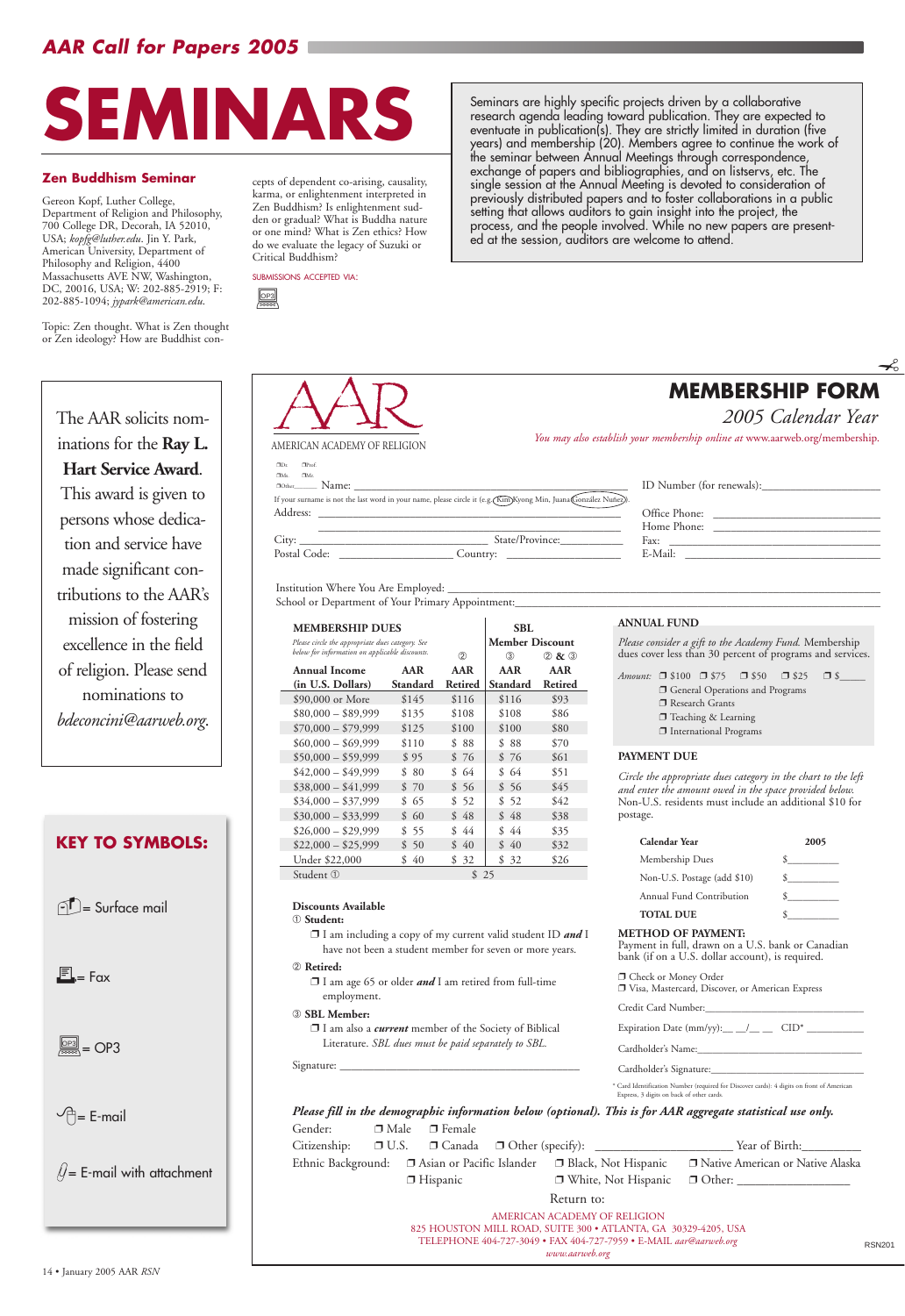#### **Animals and Religion Consultation**

Laura Hobgood-Oster, Southwestern University, *hoboster@southwestern.edu*. Paul Waldau, Tufts University, *paulwaldau@ aol.com*.

Proposals are invited on the following themes (throughout, "animals" refers to "other-than-human animals"): animals in specific religious traditions (Hinduism, Judaism, Eastern Orthodoxy, Amish, Native North American, etc.); animals/icons/images in popular culture/religion (for possible joint session with Religion and Popular Culture Group); South Asian traditions and animals; teaching religion and animals; comparing animals (thematic) in two or more traditions; sacrifice — "secular" (scientific research, factory farming, food production, etc.) and "religious"; globalization and animals (zoos, animals as capitalist product rather than sacred, etc.); animals in theology; relevance of animals to other general categories in religious studies; Matthew Scully's *Dominion*; animal iconography and American civil religion (monuments, symbols, etc.); ranking moral concern among animals (hierarchies); androcentric biases and ecological hermeneutics.

#### SUBMISSIONS ACCEPTED VIA:

#### **Augustine and Augustinianisms Consultation**

Robert P. Kennedy, St. Francis Xavier University, Department of Religious Studies, Antigonish, Nova Scotia B2G 2W5, CANADA; *rkennedy@stfx.ca*. Kim Paffenroth, Iona College, Department of Religious Studies, 715 North AVE, New Rochelle, NY 10801, USA; *kimpaffenroth@msn.com*.

Papers are invited on the theme "Augustine and Community." We are seeking a diversity of approaches, including but not limited to historical, sociological, and theological analyses of Augustine's communities: 1) the Church (especially in Africa), monastic life, family, friendship(s); 2) Augustine's thought on the common good, on the civitas, on the "massa"; 3) receptions of Augustinian notions related to community, both historical and contemporary, including questions of historiography (especially in recent work by Peter Brown).

#### **Childhood Studies and Religion Consultation**

Marcia Bunge, Christ College, Valparaiso University, Valparaiso, IN 46383, USA; *marcia.bunge@valpo.edu*. Bonnie Miller-McLemore, The Divinity School, Vanderbilt University, Nashville, TN 37240, USA; *bonnie.miller-mclemore@vanderbilt.edu*.

We invite proposals for the following sessions: 1) "Orphans and Adoption as Matters of Sex, Race, and Poverty: Interfaith Perspectives": explorations of diverse religious perspectives on orphans and adoption by scholars from all areas, with possible focus on Christian or Jewish grounds for adoption; Muslim care of orphans and prohibition of adoption; foster care; the role of gender or race in adoption; market aspects of U.S. adoptions from developing countries; wanted and unwanted children. 2) "Children, Women, War, and Politics" (co-sponsored with Women and Religion Section): Theoretical and practical religious explanations for and responses to children and women as victims, inheritors, and perpetrators of warfare, including such topics as child soldiers; inheritance of hatred and violence; war orphans; and healing of various wartime traumas.

SUBMISSIONS ACCEPTED VIA:



✷ *New Program Unit* ✷ **Contemporary Pagan Studies Consultation**

Wendy Griffin, Department of Women's Studies, California State University, Long Beach, CA 90840, USA; *wgriffin@csulb.edu*.

Proposals are invited on: 1) international approaches to quantifying numbers and demographics of Pagan practitioners, from census results or other data gathering techniques; 2) "believing" vs. "belonging" in contemporary Pagan communities; 3) contemporary Paganism in Eastern Europe (for a possible joint session with the New Religious Movements Group). We also welcome proposals on all aspects of the study of contemporary Paganism.

SUBMISSIONS ACCEPTED VIA:  $\begin{array}{c}\n\boxed{OP3} \\
\hline\n\end{array}$ OP3

SUBMISSIONS ACCEPTED VIA:

#### **Cultural History of the Study of Religion Consultation**

Richard Jaffe, Duke University, *richard.jaffe@duke.edu*. Tisa Wenger, Arizona State University, *tisa.wenger@ asu.edu*.

The Cultural History of the Study of Religion Consultation seeks proposals for papers or panels on the following topics: 1) the role of the courts and legal systems in developing concepts of religion in any part of the world; 2) how the cultural contexts in





communist and post-communist Central/ Eastern European countries have shaped local constitutions of religion and affected the field of religious studies more generally. We will also consider proposals on any subject that provides historical insight into the cultural invention and reinvention of "religion" and "religions" around the world. Submissions will be accepted online (OP3) or as e-mail attachments sent to either chair.



SUBMISSIONS ACCEPTED VIA:

#### ✷ *New Program Unit* ✷ **Daoist Studies Consultation**

Louis Komjathy, Department of Religion, Pacific Lutheran University, Tacoma, WA 98447, USA; *komjathy@plu.edu*.



We invite paper proposals on "Daoist Studies: Problems and Prospects," a session that will explore the state of the field of Daoist studies and theoretical issues in Daoist studies, specifically new interpretative models for understanding and teaching Daoism. Please send paper proposals via e-mail.

SUBMISSIONS ACCEPTED VIA:

√ලි Ų

January 2005 AAR *RSN* • 15

# *Religious Studies News — AAR Edition*

The AAR Public Understanding of Religion Committee invites nominations and self-nominations for the **Martin E. Marty**

**Award for Contributions to the Public Understanding of Religion.** The award is intended to bring greater recognition to scholars whose relevance and eloquence speak not just to scholars, but more broadly to the public as well. Nominees for this award do not have to be AAR members. Nominate online at *www.aarweb.org/awards/marty* or mail the name of nominee, his or her affiliation, and supporting information so that it is received by January 21, 2005, to Marty Nominations, AAR, 825 Houston Mill Road, Suite 300, Atlanta, GA 30329, USA.

# **GRADUATE SCHOOL OF RELIGION AND RELIGIOUS EDUCATION**

#### **FORDHAM UNIVERSITY**

#### **Assistant Professor of Pastoral Counseling**

Fordham University's Graduate School of Religion and Religious Education in New York City announces an opening for the full-time position of Assistant Professor of Pastoral Counseling. This will be a tenure-track teaching and research appointment with salary commensurate to rank and experience. Starting date: August 2005.

#### **Expected qualifications:**

- 1. completed Ph.D. in Counseling or Clinical Psychology
- 2. competency for coursework in Developmental and Clinical Psychology
- 3. knowledge of and interest in pastoral/spiritual ministries

essential

4. teaching and direction all graduate level

5. membership in or the interest in acquiring membership in American Association of Pastoral Counselors

Prospective candidates are invited to submit a letter giving expression to professional interests, accompanied by a current *curriculum vitae.* At the time of application candidates should also have requested three references of their choosing to submit letters of recommendation. Fordham is an Equal Opportunity Employer. Materials should be addressed to Dean, Rev. Anthony J. Ciorra, Graduate School of Religion and Religious Education, Fordham University, Keating Hall Rm. 307, 441 East Fordham Road, Bronx, NY 10458. Applications will be closed March 1, 2005.

Consultations are exploratory opportunities to test the degree and breadth of interest among members of the Academy in areas and topics of academic interest not currently included in the concerns of existing sections, groups, or seminars.



*(continued on p.16)*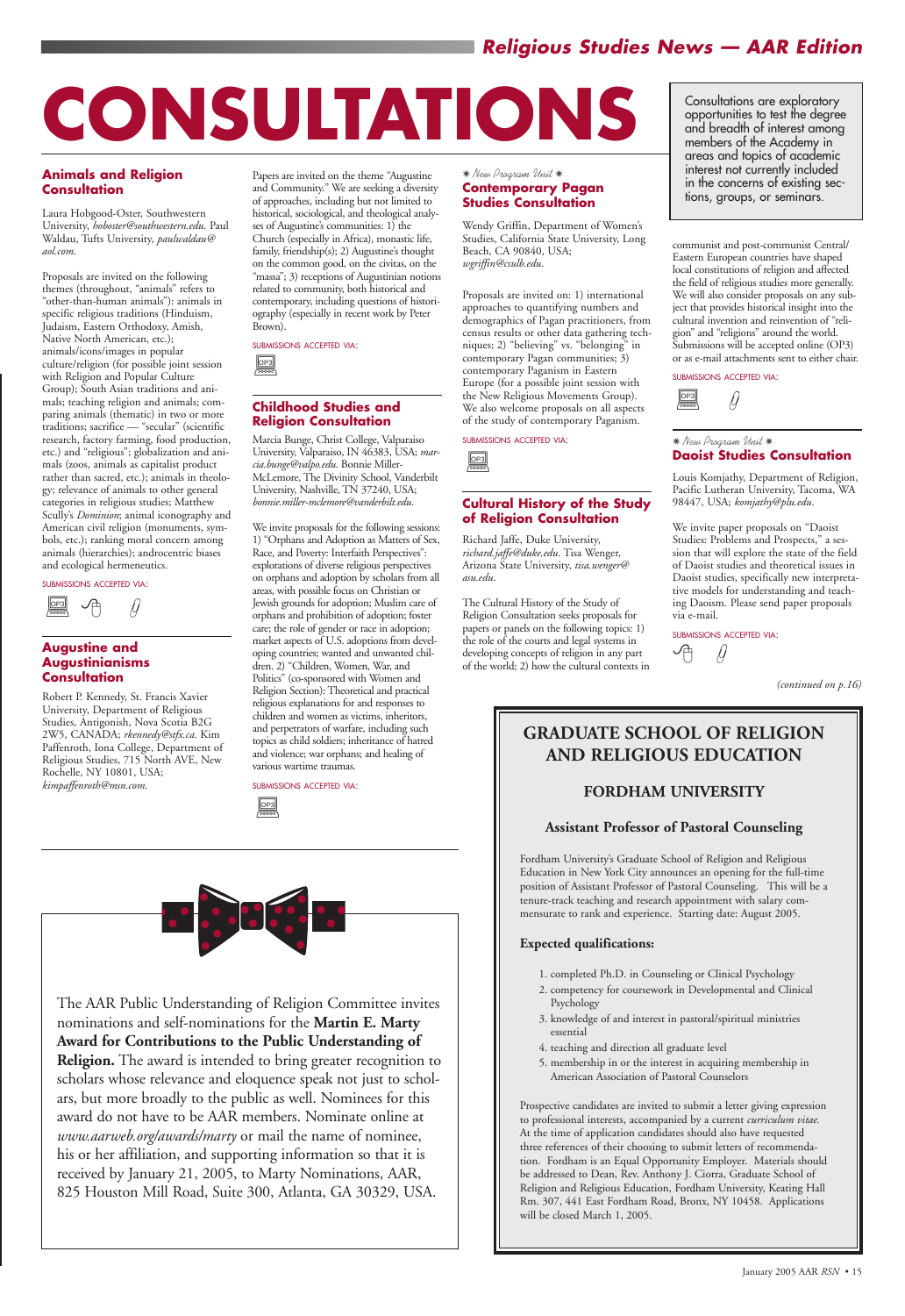✷ *New Program Unit* ✷

#### **Death, Dying, and Beyond Consultation**

Christopher Moreman, Indiana University of Pennsylvania, 525 Rear School ST, Indiana, PA 15701, USA; *c\_moreman@hotmail.com*. Kathleen Garces-Foley (University of California, Santa Barbara), 610 Dulce DR, Oxnard, CA 93036, USA; *kgarcesfoley@ hotmail.com*.

The focus of this consultation is broad, encompassing all aspects of the study of death, including, but not limited to: rituals of death and dying; beliefs in the afterlife; ethics; bereavement; psychology of dying; anomalous experiences with the afterlife; comparative studies of beliefs and/or rituals. The theme for 2005 is "Continuities and Discontinuities in Approaches to Death." Proposals examining questions such as how approaches to death have shifted historically and into the modern age; discussions of contemporary approaches to death and dying; the changing roles of medicine, science, and religion in the death process; or comparative studies across cultures or historical periods will be considered. Papers relating to any aspect of the study of death from any religious tradition or methodological approach will also be considered.

SUBMISSIONS ACCEPTED VIA:

#### **Foucault Consultation**

Tom Beaudoin, Santa Clara University, Religious Studies Department, 500 El Camino Real, Santa Clara, CA 95053, USA; *tbeaudoin@scu.edu*.

The Foucault Consultation welcomes proposals for papers or panels in two primary areas: 1) Exploring Foucault's work on Islam, especially in the context of his writings concerning Iran; we also welcome more general engagements with Islamic studies that are informed by Foucault. 2) On constructive philosophies and theologies of religion "after" Foucault; for example, how scholarship in philosophy or theology of religion proceeds from perspectives strongly informed and animated by Foucault. In addition, papers or panels on any topic that relate Foucault to religious or theological inquiry will be considered.

SUBMISSIONS ACCEPTED VIA:

#### ✷ *New Program Unit* ✷ **Liberal Theologies Consultation**

Christine Helmer, Claremont Graduate University, *christine.helmer@cgu.edu*.

Papers are welcome that define "liberal" in the relation of liberal theologies to historical and cultural questions: for example, how theology — whether historical or constructive incorporates these questions into its methodology in such a way defining the enterprise as "liberal." Also invited are papers relating liberal theologies to various methods in the study of religion, which might include contributions to developments in religion, possible risks involved in such an endeavor, and an analysis of the parameters constituting "liberalism" in religion(s). Papers may also address the question of "liberal" in the relation of theologies to politics: for example the historical development of this relation since the Enlightenment, the politics of "liberalism" or the political implications of liberal theologies, or liberal theologies in view of contemporary politics.

#### SUBMISSIONS ACCEPTED VIA:

#### **Open and Relational Theologies Consultation**

Thomas Jay Oord, Northwest Nazarene University, *tjoord@nnu.edu*.

For our session "Theologies of Mission in a Pluralistic Age," we seek proposals considering the contributions open and relational theologies might make to interreligious dialogue. Are there limits to how "open" an open and relational theology should be to other traditions? What might an open and relational theological apologetic be in a pluralistic age? We are also cosponsoring the session "American Empire and Religion" with Religious Freedom, Public Life, and the State Group. We encourage descriptive and prescriptive proposals. Does the United States act as an empire? If not, how not? If so, in what ways is it imperialistic? Upon what resources might religious traditions draw to answer these questions? Does religion in America embrace or oppose global domination?



SUBMISSIONS ACCEPTED VIA:

#### ✷ *New Program Unit* ✷ **Queer Theory and LGBT Studies in Religion Consultation**



Melissa M. Wilcox, Religion Department, Whitman College, 345 Boyer AVE, Walla Walla, WA 99362, USA; W: 509-527-5247; F: 509-527-5039; *wilcoxmm@whitman.edu*.

The Queer Theory and LGBT Studies in Religion Consultation invites proposals for papers that explore the intersections of LGBT studies and queer theory with the study of religion. We are especially interested in the following topics: 1) comparisons across genders in LGBT religious studies; 2) applications of queer theory to any aspect of the study of religion; 3) the potential impact of religious studies on the future development of queer theory; and 4) developing bisexual and/or transgender studies in religion.



SUBMISSIONS ACCEPTED VIA:

#### ✷ *New Program Unit* ✷ **Religion and Sexuality Consultation**

Catherine Roach, University of Alabama, Tuscaloosa, New College, Box 870229, Tuscaloosa, AL 35487, USA; *croach@nc.ua.edu*. R. Marie Griffith, Princeton University, Department of Religion, 1879 Hall, Princeton, NJ 08544, USA; *griffith@princeton.edu*.





We invite proposals on religion and sexuality, broadly conceptualized but focused on questions of why and how sex matters to religious persons, communities, or traditions. Topics may be historical or contemporary, and we especially encourage interdisciplinary approaches, interest in gender (broadly defined), and strong attention to theoretical and methodological issues. A multiplicity of topics and practices will be considered, examples of which may include polygamous relationships and complex marriage; debates over "free love" and celibacy; LGBT communities; prostitution and other forms of sex work; sex mysticism; censorship; pornography; erotica; sexual abuse scandals; or other current controversies in religion and sexuality. We welcome innovative program formats that allow for in-depth discussion, such as a round-table panel on the state of research in the area of religion and sexuality, or cross-cultural approaches to the topic.

SUBMISSIONS ACCEPTED VIA:

 $\boxed{\text{OP3}}$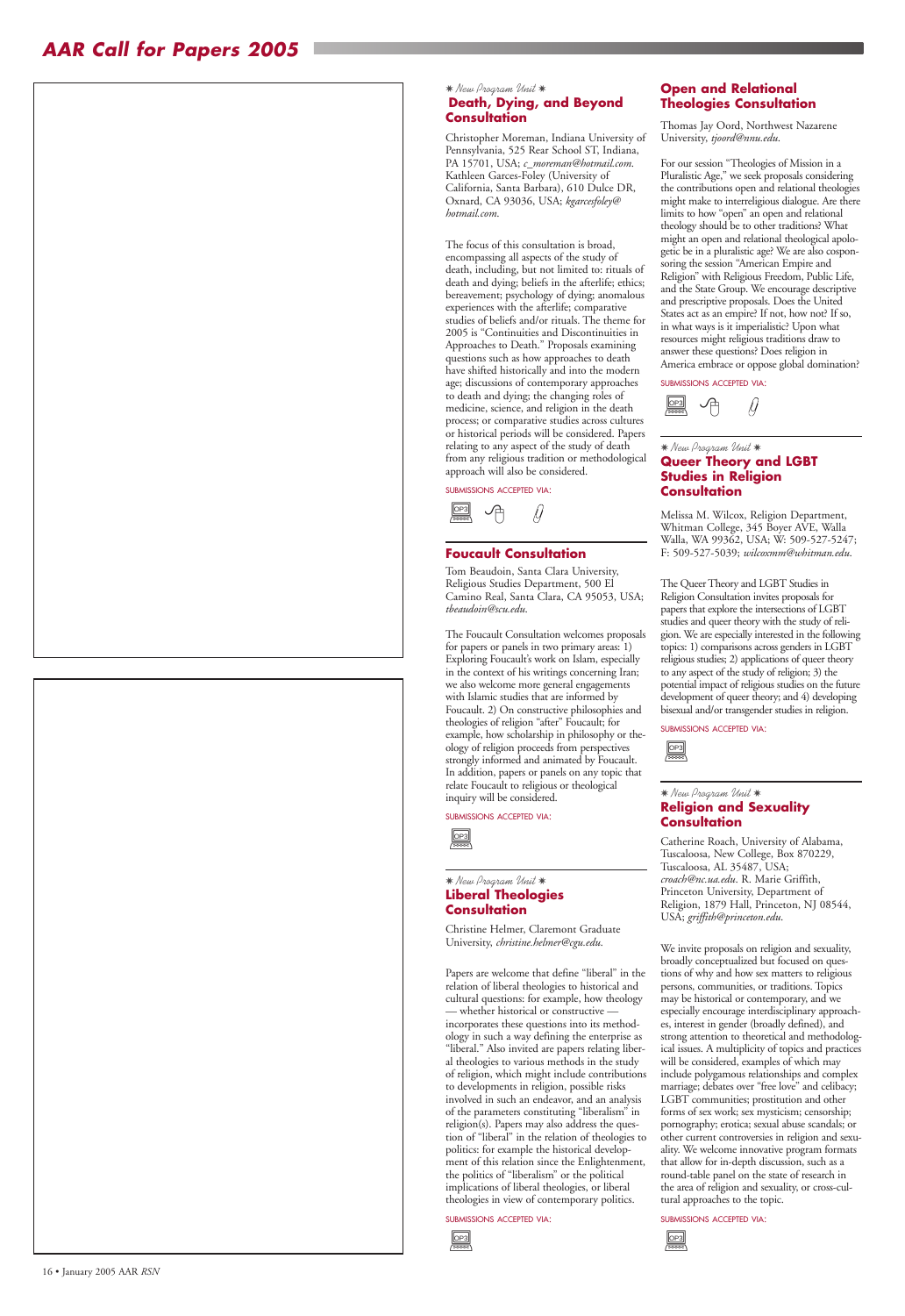# *Religious Studies News — AAR Edition*

The Committee on Teaching and Learning seeks nominations for the 2005 AAR Award for Excellence in Teaching.





Nominations of winners of campus awards, or any other awards, are encouraged. Procedures for the nomination process are outlined on the AAR Web site at *www.aarweb.org/awards/teaching.asp.*

#### **Religion, Media, and Culture Consultation**

Stewart M. Hoover, University of Colorado, Boulder, *hoover@colorado.edu*. Michele Rosenthal, University of Haifa, *rosen@research.haifa.ac.il*.

The Religion, Media, and Culture Consultation invites proposals for papers and panels in three broad areas for 2005: 1) the role of media and transnational media flows in interreligious conflicts and peace building efforts; 2) ethnographies of performance and audience, with media broadly understood, for a possible co-sponsored session with the Anthropology of Religion Group; 3) teaching religion with and through the media, teaching about the media as a "religious text," and/or the media as a mediating structure of knowledge about religion, for a possible co-sponsored session with the Academic Teaching and the Study of Religion Section. While we prefer proposals on the above themes, the consultation will also consider proposals or panels that focus upon any aspect of the intersections between religion, media, and culture.

SUBMISSIONS ACCEPTED VIA:

#### **Sacred Space in Contemporary Asia Consultation**

Steven Heine, Florida International University, Institute for Asian Studies, DM 300, University Park, Miami, FL 33199-0001, USA; W: 305-348-1788; F: 305-348-6586; *heines@fiu.edu*. Pamela D. Winfield, Meredith College, 2429 Greenway AVE, Raleigh, NC 27608- 1305, USA; W: 919-760-8308; *winfield@meredith.edu*.

 $\underbrace{\fbox{0P3}}_{\fbox{\scriptsize{even}}}$ OP3

"Map and Reality: Evolving Sacred Spaces in Asia." This consultation solicits various methodological approaches to topics such as: 1) UNESCO World Heritage Sites (especially their early modern history and religious context before WHS designation, conservation, the effects of international recognition, contemporary economics and relations amongst males/females, pilgrims, tourists, vandals, clerics, local communities, government officials). Other rele-

vant areas of inquiry will also be considered. 2) Issues of authenticity and authority. What constitutes a "real" religious site in Asia and who decides? 3) Projecting Asia (the use of Asian sacred space in classic and contemporary film, television, or other popular media). 4) Recycled, reconfigured, or reconstructed sacred spaces in Asia or other host countries.

SUBMISSIONS ACCEPTED VIA:

#### ✷ *New Program Unit* ✷ **Signifying (on) Scriptures Consultation**



The Signifying (on) Scriptures Consultation will be presenting a prearranged session at the 2005 Annual Meeting.

#### **Tantric Studies Consultation**

Glen Alexander Hayes, Bloomfield College, Department of Religion, 467 Franklin ST, Bloomfield, NJ 07003, USA; W: 973-748-9000 x236; *glen\_hayes@bloomfield.edu*.

The Tantric Studies Consultation invites papers and prearranged panels dealing with recent research in Tantric studies, including but not limited to the following topics: 1) Tantra, sexuality, and gender; 2) Tantric art and literature (cosponsored with the Arts, Literature, and Religion Section); 3) Tantra and New Religions (co-sponsored with the New Religious Movements Group); 4) a selected century of Tantric traditions across Asia; 5) misconceptions of Tantra and Tantric Studies; and 6) Bhairava. A central concern of the consultation is the collaboration of scholars in Tantric Studies that crosses the traditional boundaries of research based on geographic regions, specific traditions, and academic disciplines. It seeks to be a cross-cultural and cross-disciplinary enterprise. Graduate students and unaffiliated scholars are especially welcome to submit proposals.

SUBMISSIONS ACCEPTED VIA:

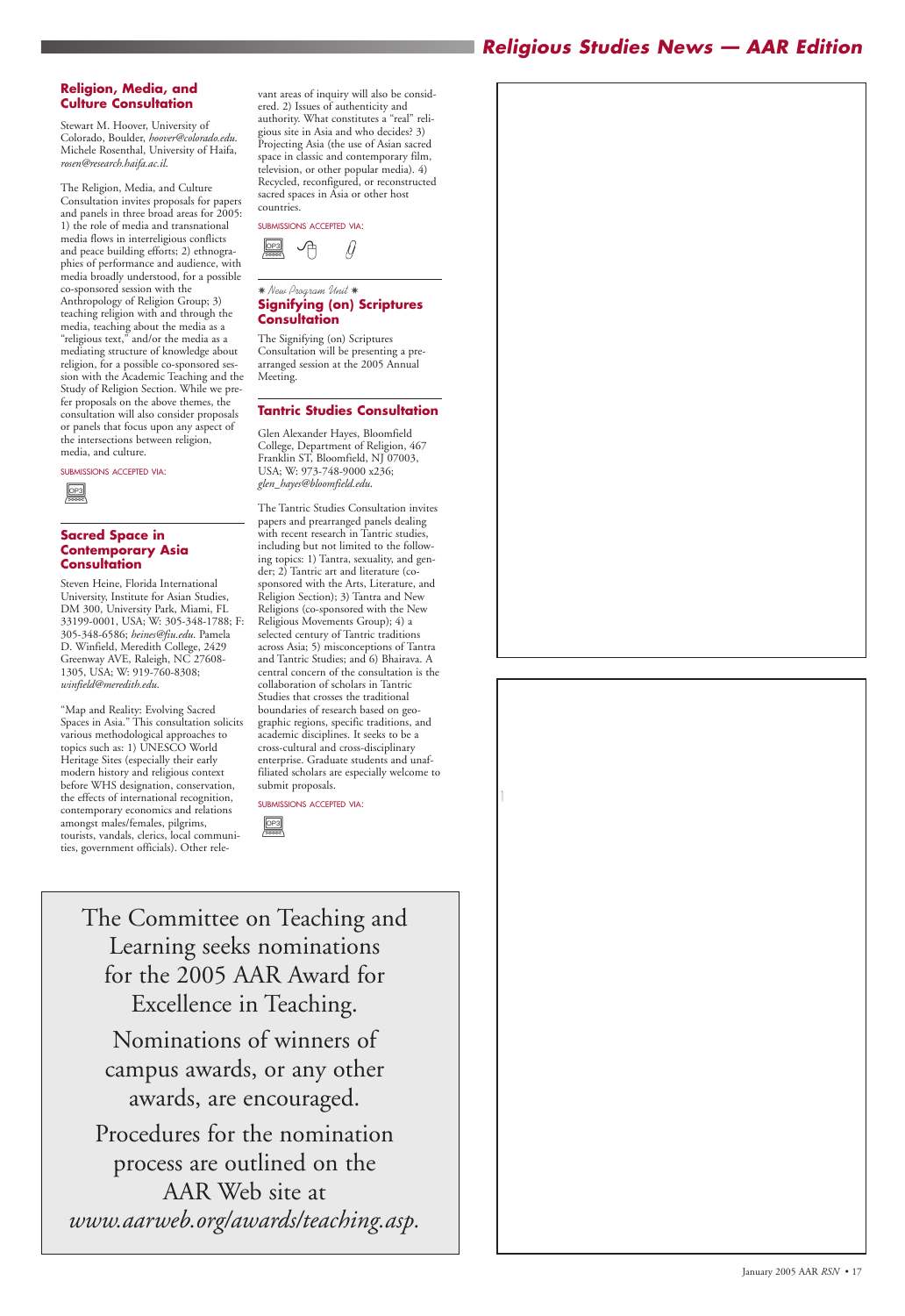# **The American Academy of Religion is pleased to announce the results of the elections for 2005. A total of 1,524 votes were cast.**

*President: Hans Hillerbrand President-Elect: Diana Eck Vice President: Jeffrey Stout Secretary: Michelene Pesantubbee*

# **Tariq Ramadan Session Videotapes Now Available**

Islamic scholar Tariq Ramadan's 2004 AAR Annual Meeting plenary address "Islam in the West: The North American Context" is now available on videotape.

Great for general classroom presentation and to stimulate timely discussion

# with students.

Limited supply VHS tapes, priced at cost at \$14 (includes domestic shipping). To order, call the AAR at 404-727-3049 or send an e-mail to *videotape@aarweb.org*.

# **Future AAR Annual Meeting Dates and Sites**

**2011 \_\_\_\_\_\_\_\_\_** 

November 19–22 San Francisco, CA

Please renew your membership now, and consider making an additional contribution to the AAR's Academy Fund. Membership dues cover less than 30 percent of programs and services.

Renew online at *www.aarweb.org/renewal*.

Or contact us at TEL: 404-727-3049 E-MAIL: *membership@aarweb.org*. Please see the Membership page, *www.aarweb.org/membership.*

# **2005 \_\_\_\_\_\_\_\_\_**

November 19–22 Philadelphia, PA

**\_\_\_\_\_\_\_\_\_ 2006** November 18–21 Washington, D.C.

# **2007 \_\_\_\_\_\_\_\_\_**

November 17–20 San Diego, CA

## **2008 \_\_\_\_\_\_\_\_\_**

October 25–28 Chicago, IL

# **2009 \_\_\_\_\_\_\_\_\_**

November 7–10 Montreal, QC

## **2010 \_\_\_\_\_\_\_\_\_**

TBA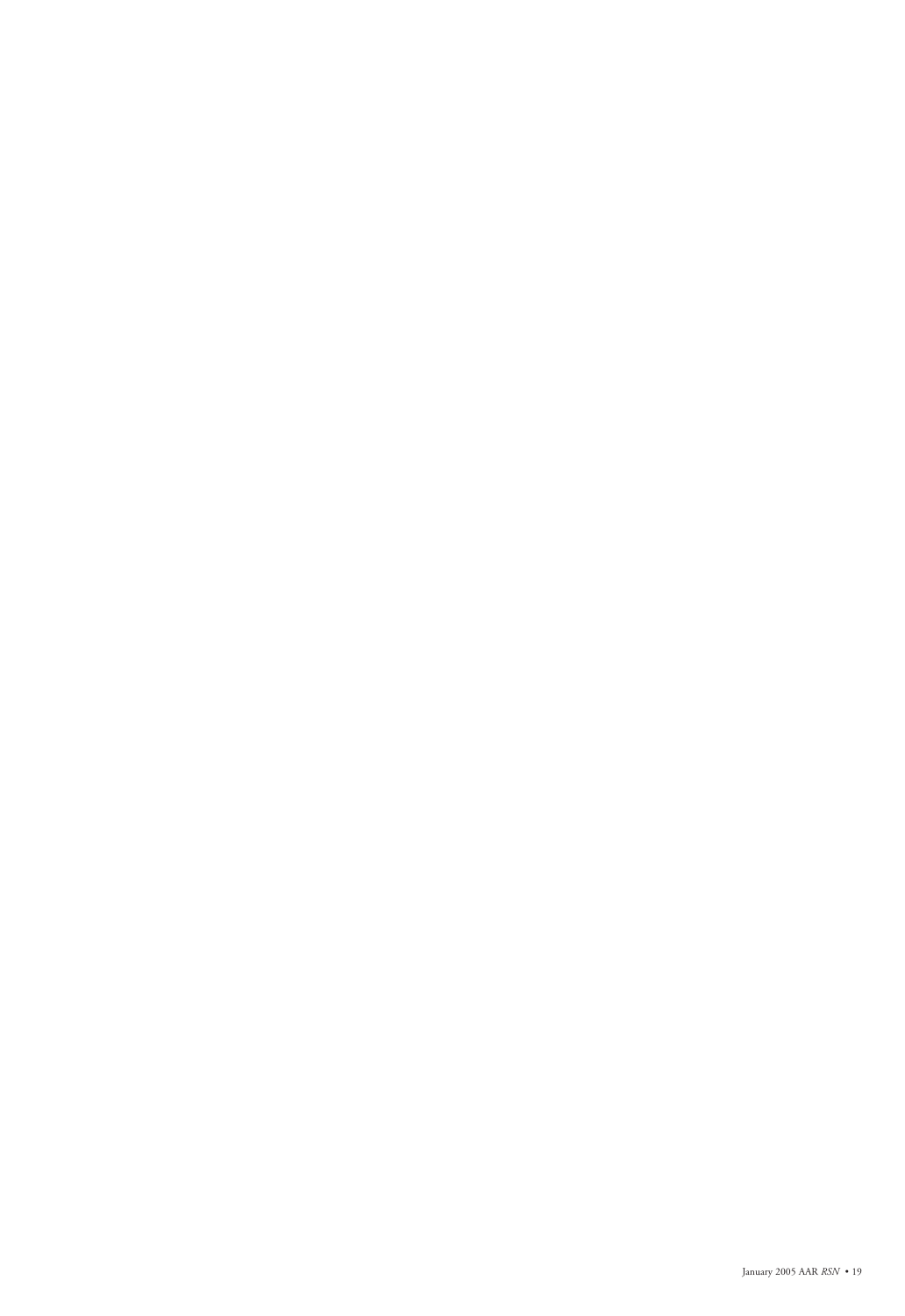# **Program Advisory Services**

- Annotated roster of qualified reviewers
- *Guide for Reviewing Programs in Religion and Theology*

# **Leadership Education**

- Chairs Annual Meeting Workshop
- Chairs Summer Workshop

# **Annual Meeting**

- Discounted fees
- Special Annual Meeting registration for non-religion faculty interviewers

• Priority access to the headquarters hotel

# **Information and Survey Resources**

• Survey reports

# **EIS Center Services**



✃

Enroll by Surface Mail: Academic Relations Program American Academy of Religion 825 Houston Mill Road NE, Suite 300 Atlanta, GA 30329-4246 USA



| Enrollment fees are based on the size of faculty, measured as full-time equivalents.<br>Further information can be found at www.aarweb.org/department/acadrel.asp. |
|--------------------------------------------------------------------------------------------------------------------------------------------------------------------|
| <b>FTE</b> Faculty<br>Fee<br>$1 - 5$<br>\$250                                                                                                                      |
| $6 - 12$<br>\$350<br>\$500                                                                                                                                         |
| 13 or more                                                                                                                                                         |
| <b>TO ENROLL</b>                                                                                                                                                   |
|                                                                                                                                                                    |
|                                                                                                                                                                    |
|                                                                                                                                                                    |
|                                                                                                                                                                    |
| membership information on the AAR Members-Only Menu.)                                                                                                              |
|                                                                                                                                                                    |
| Check one:                                                                                                                                                         |
| □ Check (payable to "AAR Academic Relations Program")                                                                                                              |
| Credit Card (Check one):                                                                                                                                           |
| $\Box$ Visa<br>□ MasterCard<br><b>J</b> American Express                                                                                                           |
|                                                                                                                                                                    |
| Credit Card Number<br><b>Expiration Date</b>                                                                                                                       |
| Cardholder Signature                                                                                                                                               |
|                                                                                                                                                                    |
| Name on Card (Please Print)                                                                                                                                        |
| $\mathbb{C}$<br>Enroll by Fax: 404-727-7959                                                                                                                        |

For more information, contact: Carey J. Gifford AAR Director of Academic Relations *cgifford@aarweb.org* 404-727-2270.

# *Because Every Student Deserves an Education that Includes the Study of Religion*

 **Enroll online:**  *www.aarweb.org/department*

# **ACADEMIC RELATIONS** PROGRAM

# **Departments and programs enrolled in the Academic Relations Program receive resources for strengthening the study of religion. These include:**

**ENROLLMENT** 

20 • January 2005 AAR *RSN*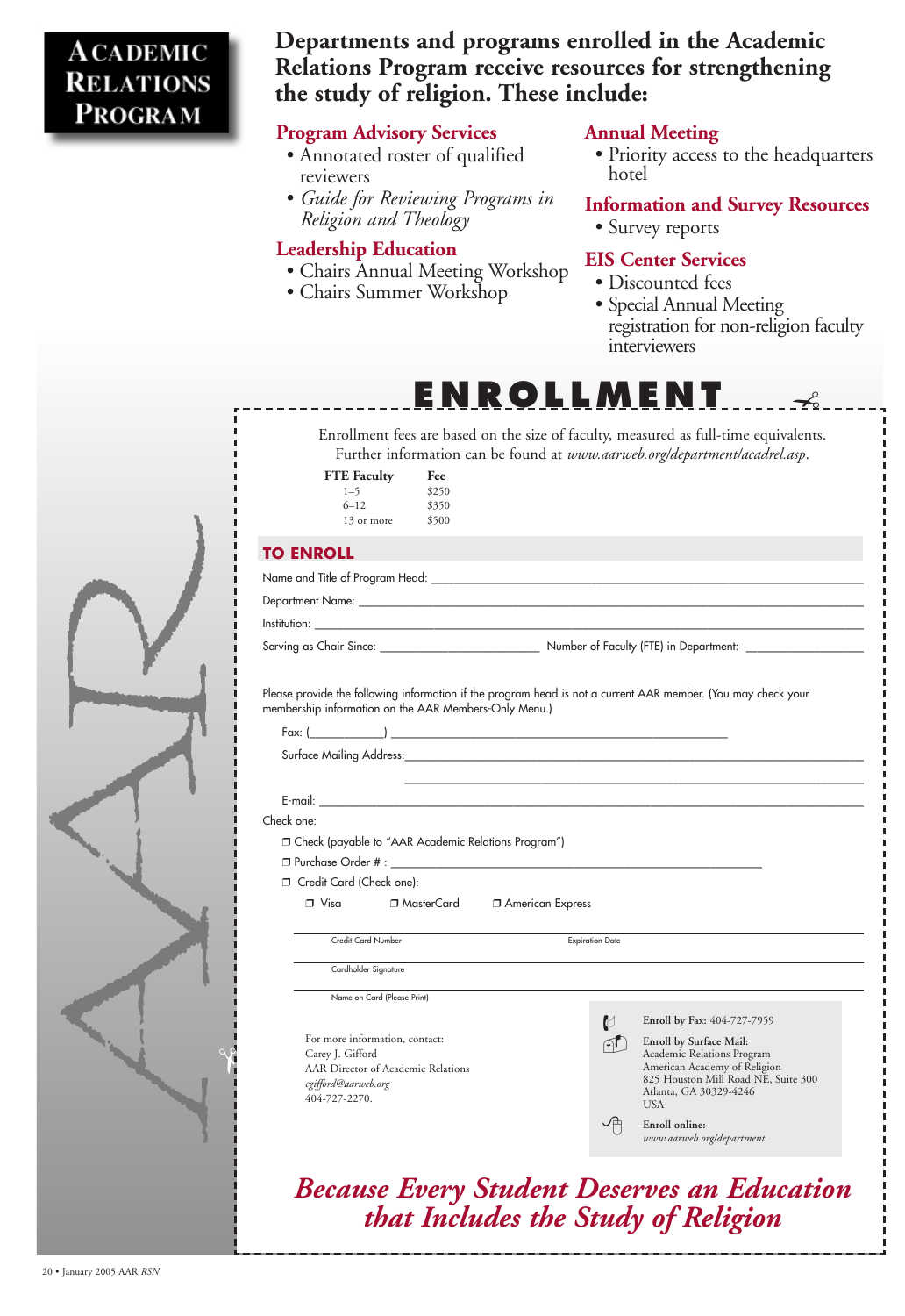# **A Message from the President**



Dear AAR colleagues,

During my term as president I have been privileged to serve with generous and productive colleagues who

devote much time and attention to the advancement of our professional organization. Over and over, in chairing meetings of the full Board of Directors as well as those of the Board's Executive Committee, I have been struck by the deep and abiding dedication that our colleagues bring to this important collegial service.

This year the American Academy of Religion has continued to move forward with the implementation of its Centennial Strategic Plan. One aspect of that implementation, the April 2003 Board decision to hold independent annual meetings after 2007, offers all of us an opportunity to rethink the structure and format of our yearly gathering. We are all familiar with our present time-block system, a planning format that builds the program on the basis of time slots that can accommodate four or five sequential papers or presentations. Do we want to reaffirm this format into the future? Or

do we want to experiment with other formats? In the last decade, pressure on program space has mounted every year. The growth of existing program units has been constrained and new initiatives struggle to find a place on the program. With the additional space offered by stand-alone meetings, can we relieve some of this evermounting pressure? Can we also plan prospectively to expand out programming into previously underrepresented areas of our field?

These questions and concerns prompted the Board to authorize the formation of a Task Force on the Annual Meeting. As I undertook the work of creating this Task Force, I felt supremely fortunate in being able to attract a major scholar in our field and a past AAR president, Judith Berling, to the leadership of this initiative. In consultation with the Executive Committee and our Executive Director, Judith and I solicited the participation of a superb group of colleagues: Jon Brockopp, Frank Clooney, Bill Dyrness, Kwok Pui Lan, Steve Tipton, and Emily Townes. The Task Force has proven to be remarkably productive and their creative and insightful report will be the subject of wide discussion within our Academy. As this discussion proceeds, I look forward to the fullest possible participation of our membership.

Two other goals of our *Centennial Strategic Plan* seek (a) "to advance publication and scholarly communication in the field" and (b) "to contribute to the public understanding of religion." Work toward the realization of these goals is already well launched. The various forms of scholarly and professional communication that our organization supports continue to grow and to reach new audiences. Our arrangements with Oxford University Press have offered enhanced distribution for our successful series and contributed to their further expansion. As we thank Glen Yocum for his years of editorial leadership, our *Journal of the American Academy of Religion* moves now through its transition to a new editor in January 2006, Charles Mathewes. Our quarterly newsletter, *Religious Studies News,* draws members and AAR staff into a collaborative venture that spans all scholarly areas and professional venues of our field. The semi-annual *Spotlight on Teaching*, under the able editorial direction of Tazim Kassam, has energized pedagogical exploration and development. A more recent online venture, Religionsource (*www.religionsource.org*), has garnered widespread acclaim from journalists and quickly achieved an impressive usage record as a database of experts in the many areas and aspects of the study of religion. These various forms of communication afford us opportunities for both

scholarly exchange and the broader dissemination of our multiple areas of expertise. They increase our ability to connect with an audience well beyond that of our students and colleagues.

All of these new and continuing initiatives attest to the vitality and the visibility of our Academy. They draw us together in collaborative ventures that advance our field and that support our vocations as scholars and teachers. None would be possible without the volunteer leadership and service demonstrated by so many of our colleagues and without the superb professional support that Barbara DeConcini and her staff unstintingly provide. We owe them our gratitude and appreciation and, in the name of the entire membership of the AAR, I would like to end this letter and my year as president with a very sincere word of thanks to them all. ❧

Jame M. Centiffe

Jane Dammen McAuliffe

# 2004 A NNUAL REPORT

#### **Vision**

The American Academy of Religion (AAR) is the preeminent scholarly and professional society in the field of religion, recognized as the field's leader in critical scholarship; teaching and learning about religion; and resources for pedagogy, programs, the professoriate, and the public understanding of religion.

## **Mission**

In a world where religion plays so central a role in social, political, and economic events, as well as in the lives of communities and individuals, there is a critical need for ongoing reflection upon and understanding of religious traditions, issues, questions, and values. The American Academy of Religion's mission is to promote such reflection through excellence in scholarship and teaching.

As a learned society and professional association of teachers and research scholars, the American Academy of Religion has over 9,500 members, most of whom teach in more than 1,500 colleges, universities, seminaries, and schools in North America and abroad. The Academy is dedicated to furthering knowledge of religions in all their forms and manifestations. This is accomplished through Academy-wide and regional conferences and meetings, research support, publications, professional development and outreach programs, and member services.

Within a context of free inquiry and critical examination, the AAR welcomes all disciplined reflection on religion — from both within and outside of communities of belief and practice — and seeks to enhance its broad public understanding.

#### **Goals**

To accomplish this mission, the AAR sets forth the following goals:

- 1. To promote research and scholarship in the field of religion.
- 2. To foster excellence in teaching and learning in the field.
- 

3. To facilitate our members' professional development.

4. To develop programming and participation in AAR regional groups.

5. To advance publication and scholarly communication in the field.

- 6. To contribute to the public understanding of religion.
- 7. To welcome into our conversation the various voices in the field of religion and to support and encourage diversity within the Academy.
- 8. To enhance awareness of the international context for the study of religion and to increase involvement in the AAR by scholars and teachers from around the globe.
- 9. To advance and secure the future of the academic study of religion.

# **Strategic Objectives**

As we prepare for the Academy's centennial in 2009, 100 years from the founding of its predecessor organization, we identify the following strategic objectives. The attention given to these objectives simply highlights them for special focus within the AAR's continuing commitment to cur-

rent and ongoing programs and services.

#### **1.To attract new members to the AAR.**

The notable growth of the AAR membership over the past ten years still leaves many scholars and teachers in the field of religion unaffiliated with the AAR. Both the field and the Academy will be stronger and intellectually richer if these colleagues choose to join our ranks.

#### **2.To enhance the role of the AAR in the profession.**

As a professional association, the AAR includes among its primary responsibilities collecting and analyzing data about the field; monitoring trends in the profession that affect individuals and departments (e.g., the increasing use of adjunct teachers, the erosion of tenure, the growing corporate culture in college and university administration); keeping members apprised of such developments; and taking action whenever appropriate on behalf of the field and its professors.

#### **3. To enhance the identity of the AAR within the larger scholarly community.**

As the field of religion continues to develop and to change its contours, there is growing interest and need to relate the field to cognate fields. At the same time, we have not yet made a thoroughly convincing case for our field within the liberal arts setting, among college and university administrators and colleagues.

**4.To clarify the identity and mission of the AAR vis-à-vis other scholarly societies in religion, holding stand-alone annual meetings beginning in 2008.**

> Currently the number of scholarly societies dedicated to the study of

> > See **CENTENNIAL PLAN**, p.22

# **Centennial Strategic Plan 2004–2009**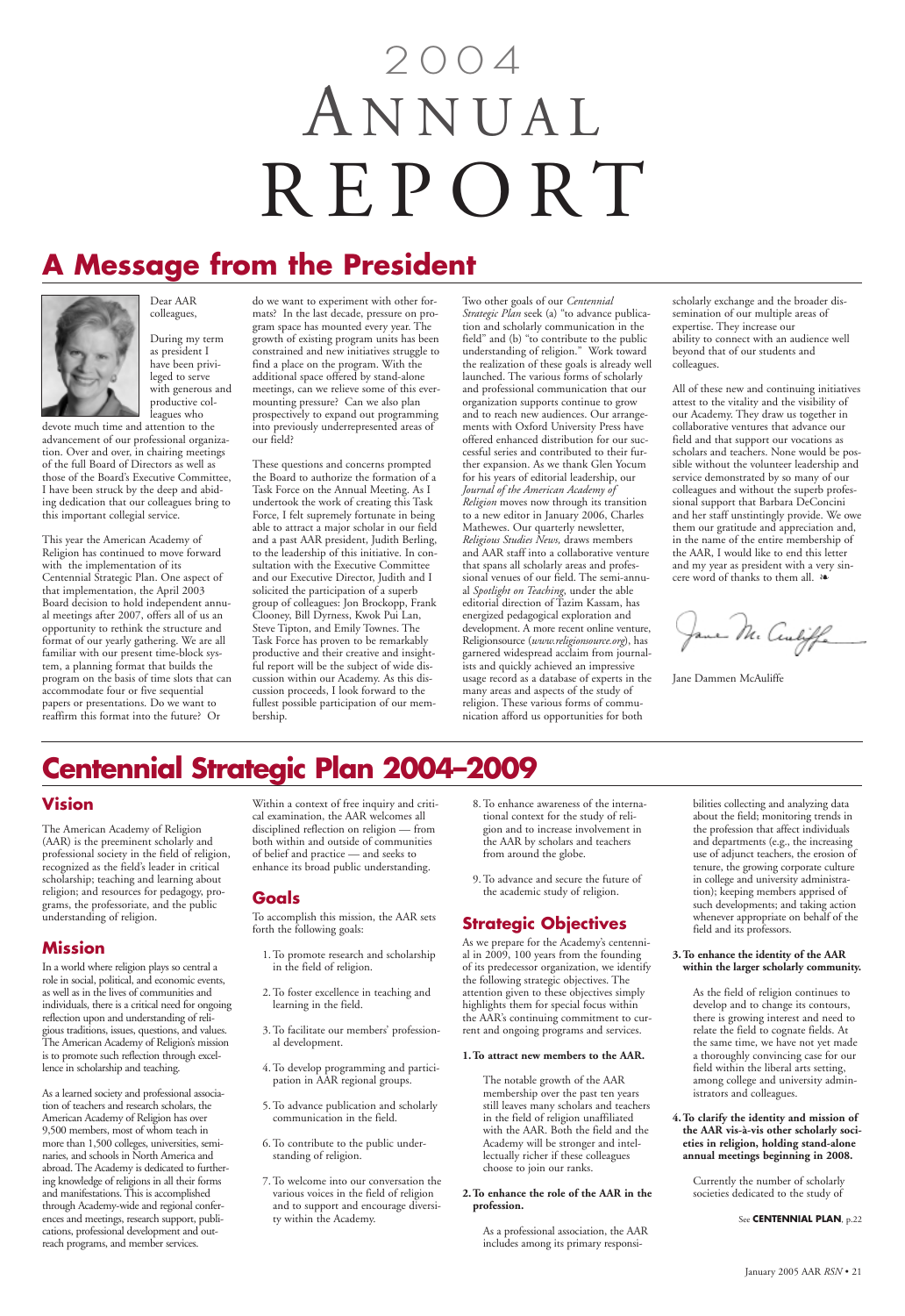# *AAR Annual Report*

**CENTENNIAL PLAN**, from p.21

religion is growing, and on a global scale. Some have a general focus; others very specific areas of interest. In order to insure a fruitful interaction with these societies, it is important

that the AAR have a clearly defined identity and mission of its own.

**5.To foster scholarly interaction among all approaches to the study of religion, including the ethical and theological perspectives that arise within particular religious traditions. Our objective is to welcome reflection from within and among particular religious traditions into our conversation.**

> As the Academy continues to grow in size and scope, it is important that the AAR stand-alone meeting not be mis-

understood as a gesture in favor of any single approach to the study of religion. The AAR must make ever clearer its mission to welcome critical reflection from all scholarly vantages and perspectives, from both within and outside of living faith traditions.

#### **6.To enhance the international dimension of the AAR.**

By its nature, the academic study of religion is an international enterprise. What is more, enhancing the AAR's international connections is increasingly important for the work of religion scholars and the flourishing of the field itself in today's interconnected world.

**7.To diversify the Academy's leadership and nurture leaders for the future.**

At the same time that colleges and universities are decreasing their historical support of scholarly societies, the AAR's growth and ambitious programming need more dedicated and competent volunteers to provide intellectual and strategic leadership. As the field's contours continue to change and succeeding generations of scholars and teachers join the Academy, it is important to nurture and cultivate new cadres of leaders, both regionally and Academy-wide, and to foster greater racial, ethnic, and gender diversity in the field and the Academy. To remain vital, the AAR must regularly review organizational structures to assure access and openness to change, as well as continuity and tradition.

#### **8.To prepare for the AAR's centennial in 2009.**

The forthcoming AAR centennial offers the opportunity to strengthen the institutional memory of the Academy and to take steps to maximize continuing leadership and service in the field far into the future.

**9.To enhance the financial security of the AAR.**

> The AAR's continued striving toward excellence as the leading scholarly and professional association in the field of religion is related to the financial resources available to imagine and undertake these and other emerging objectives. ❧

My words of greeting in the Annual Report usually address one or other of the past year's major activities. This year, I am taking as my inspiration Jane McAuliffe's gener-

ous words about the AAR Executive Office staff. Many, if not most, of our members identify the AAR with the Annual Meeting. But, as these annual reports aim to display, the Academy is engaged in a broad array of programs and services for members. The 12 people I recognize and celebrate here are the folks who make it all happen. They are the unsung gold medalists of the Academy, the cream in our coffee, the salt in our stew — you get the idea! So let me introduce you to the extraordinary and extraordinarily devoted members of the executive office team.

**Kyle Cole** is Associate Director of *Religionsource*, a position he has held since 2001. He is our chief media officer. Before joining the AAR staff, Kyle was a journalism professor at Baylor University, having earned the PhD in journalism at the University of Missouri. A Texan by birth, he has lived in Atlanta for the past three years. When he is not working, Kyle is an outdoorsman. He's also enjoying being a newlywed.

**Joe DeRose** is Director of Membership and Technology Services, a position he has held since 1999. He manages all AAR databases, the Web site (which he designed), and technological solutions. He came to the AAR from Emory University's Department of Medicine, where he did similar work on a much smaller scale for the Board Review Course in Internal Medicine. A native Atlantan, Joe earned the BA in Political Science (Emory University), but his technological wizardry is self-taught (or perhaps a direct infusion from above?). Joe keeps active by bicycling to work every day. He is an explorer whether it's a new hiking trail with his dog or a new country halfway around the world.

**Toby Director** joined the staff this year as an Administrative Assistant. She has extensive experience in multiple areas

including accounting, law, business management, education, nonprofit administration, and parenting. She is a CPA with education at Emory University (BBA), Georgia State (MBA), and Yale Law (Masters of Studies of Law), as well as doctoral work. She has served on the faculty of Emory Business School and Georgia Institute of Technology. Her greatest accomplishment, however, has been raising her four children — each a year apart in age — into caring, responsible young adults.

> It is my pleasure and privilege to sing their praises to you. Without them, not. <sup>≽</sup>

**Carey J. Gifford** is Director of Academic Relations, a position he has held since 2002. He spearheads programs for departments and institutions, conducting periodic surveys of the field, providing resources for teaching and learning and for department leadership, editing *RSN*, and supporting the Academic Relations, Teaching and Learning, and Publications Committees. Before joining the AAR, Carey worked for 13 years in nonprofit association management, and prior to that was Senior Editor at Abingdon Press. He earned the MDiv at Yale Divinity School and the PhD at Claremont Graduate University. He is a Certified Association Executive and a degree candidate in a counseling program. Raised in Arizona, he has lived in the South for 35 years. When he is not working, he enjoys his extended family, reading, and watching movies.

**Ina Ferrell** is Accounting Manager. She joined the AAR in February 2000. Ina earned the Certificate in Accounting at Mercer University. Before coming to AAR, she worked in the accounting department at Scholars Press; at the Aetna Life & Casualty Insurance Company (20+ years) as rating specialist, audit examiner and supervisor; and at Rich's Department Store (10+ years) as bookkeeper. At the AAR her responsibilities include the full range of financial operations for an annual budget in excess of \$2 million. Ina is a native Atlantan. In her spare time, she likes to dabble in writing and enjoys doing fun things with her family.

**John Harrison** is our Director of Finance and Operations. Before realizing that religion's up and industry's down, John worked for ten years in the pulp and paper industry as a conference planner and director of international activities. Prior to that, he was a YMCA director (five years). John grew up in Atlanta in the 1960's, attended

high school in Germany, earned the BS (biology and psychology) at the University of Georgia, and the MBA at Georgia State. John teaches an occasional Sunday school class, but spends most of his time outside of work with his wife and two young children.

**Steve Herrick** manages the AAR's government and media relations in his role as Director of External Relations and Religionsource. Before joining the AAR staff in 1994, he worked for Amnesty International in New York City and Atlanta, managed food stores in Oregon, and taught middle school social studies in Dallas. He earned the MA in political science, focusing on religion and law, and the BA (Texas Christian University) in history and German. He enjoys swimming in lakes and reading literary nonfiction.

**Myesha D. Jenkins** is Administrative Supervisor, a position she has held since 2002. She's the one who manages all our administrative support operations. She is staff liaison for the Task Force on Student Planning, Student Liaison Group, and Book Award Juries. Before joining the AAR, Myesha worked as a lead client advocate and shelter manager at two metro Atlanta domestic violence shelters. She earned the BA (religion and history) at Emory University and the MDiv at Princeton Theological Seminary. Myesha is currently pursuing a degree in Nursing at Georgia State University. Her research interests include the interface between religion and health and ethical issues in death and dying. She has lived in Atlanta all her life and loves the city's wonderful foliage and diversity. When not working, she enjoys family time with her very energetic six-year old daughter, Vashti, and her loving and supportive husband, Larry. She finds time to volunteer in the inpatient unit of the local community hospital's cancer center.

**Aislinn Jones** has been the Annual Meeting Program Director since January 2002. She manages the myriad logistical, planning, and programming details of coordinating a meeting for 8,800 attendees. Aislinn is a graduate of the University of Georgia (public relations) and is currently completing her dissertation for the PhD in Religious Studies (University of Stirling). Before returning to graduate school, she was a Web developer for IBM. A rare beast known as the

native Atlantan, Aislinn is pleased that working at the AAR allows her to live near her family and friends. In all of her spare time, Aislinn is interested in travel, greyhound and feline rescue, sewing, and other crafting projects.

**Allya Macdonald** has been working as an Administrative Assistant for the AAR Executive Office since 2003. She has a BA in religion and philosophy from the University of Georgia. Before coming to the AAR, Allya worked at Borders Books & Music and Emory University Bookstore. She is currently completing an assistantship in pottery at the Callanwolde Fine Arts Center in Atlanta. She is planning to pursue a MFA degree in ceramic arts in 2006.

**Shelly Roberts** is the Academic Relations Program Manager. She works primarily on the production of *Religious Studies News— AAR Edition* and on directing the annual Employment Information Services Center. She is from Tallahassee, Florida and earned a BA at Florida State University in International Affairs, with a concentration in Southeastern European studies. Shelly worked for five years as the office manager of Young Actors Theater, also in Tallahassee, before she came to the AAR two years ago. In her spare time, she likes to read nonfiction books, garden, and cook gourmet meals.

**Susan Snider** joined the AAR in 2001 as Administrative Assistant for the Religionsource project. She maintains the Religionsource scholar database and Web site. Before joining the AAR, Susan worked for Scholars Press, owned an antiques business, and worked in banking. She's a graduate of Wesleyan College, with a BA in philosophy and religion and theatre. Born in Florida, Susan moved to Atlanta in 1980.

Yours,

Barbara D. Corcin

Barbara DeConcini Executive Director

# **A Message from the Executive Director**

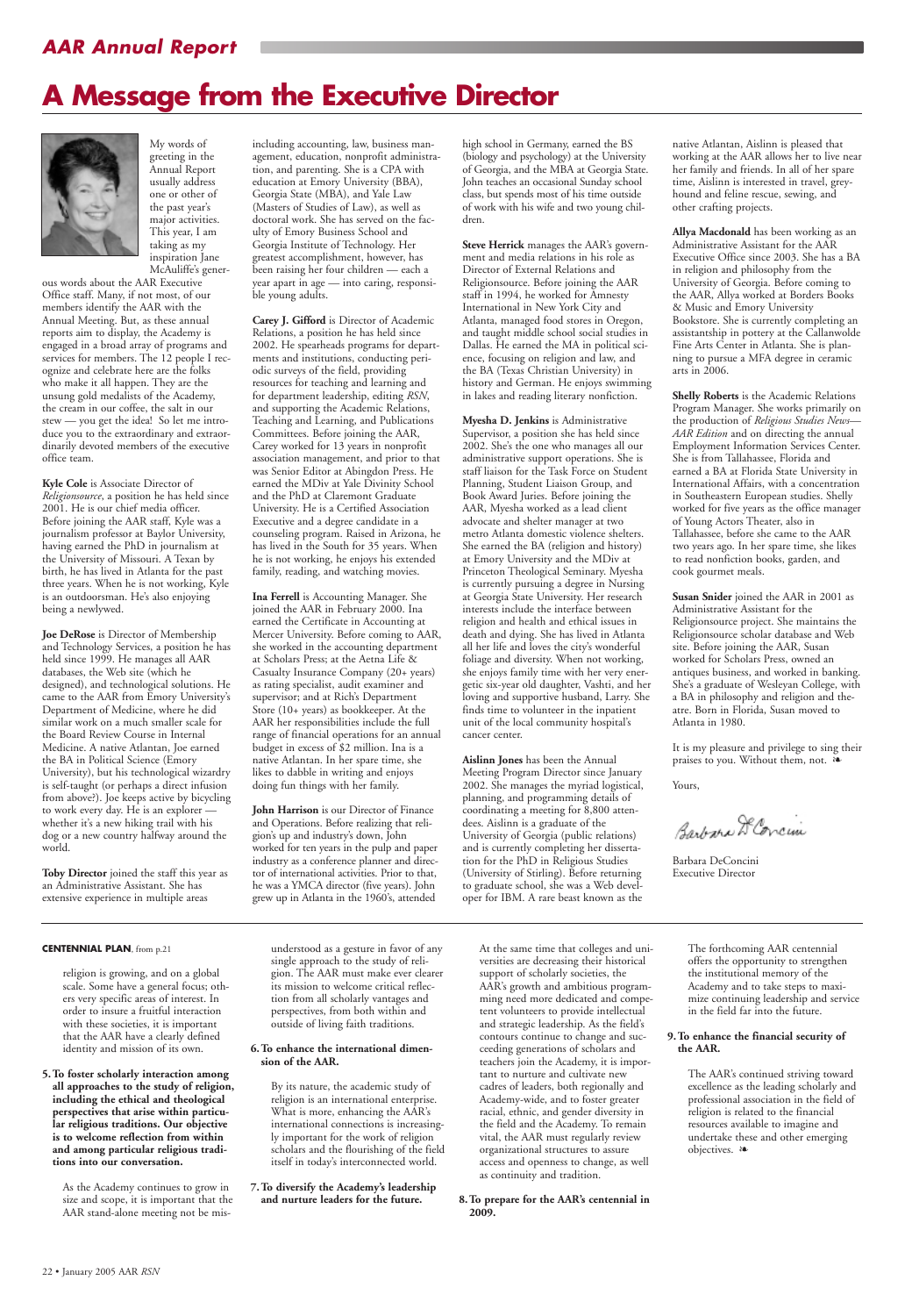# *Religious Studies News — AAR Edition*

# *2004 Board of Directors*

## **Officers**

Jane Dammen McAuliffe, President, Georgetown University

Hans J. Hillerbrand, President-Elect, Duke University

Diana Eck, Vice President, Harvard University

Susan E. Henking, Secretary, Hobart and William Smith Colleges

Barbara DeConcini, Treasurer, American Academy of Religion

#### **Members**

Rebecca T. Alpert, Temple University

Carol S. Anderson, Kalamazoo College

Linda L. Barnes, Boston University

Kimberly Bresler, Princeton Theological Seminary

Francis X. Clooney, Boston College

Dena S. Davis, Cleveland-Marshall College of Law

Frederick M. Denny, University of Colorado, Boulder

Eugene V. Gallagher, Connecticut College

Kwok Pui Lan, Episcopal Divinity School

Jane Marie Law, Cornell University

William K. Mahony, Davidson College

Mary McGee, Columbia University

Linda A. Moody, Antioch University, Los Angeles

Robert A. Orsi, Harvard University Peter J. Paris, Princeton Theological Seminary Jacqueline Z. Pastis, La Salle University Stacy L. Patty, Lubbock Christian University Mark Lloyd Taylor, Seattle University Deanna A. Thompson, Hamline University Glenn E. Yocum, Whittier College

# *Standing Committees* **Executive Committee**

Jane McAuliffe, Chair, Georgetown University Carol S. Anderson, Kalamazoo College Frederick M. Denny, University of Colorado Diana Eck, Harvard University Eugene Gallagher, Connecticut College Susan E. Henking, Hobart and William Smith Colleges Hans J. Hillerbrand, Duke University

Kwok Pui Lan, Episcopal Divinity School

Robert Orsi, Harvard University

## **Finance Committee**

Barbara DeConcini, Chair, American Academy of Religion Eugene V. Gallagher, Connecticut College Margaret Healy, Rosemont College Mark Lloyd Taylor, Seattle University

## **International Connections Committee**

Mary McGee, Chair, Columbia University

Elias Bongmba, Rice University Jonathan Brockopp, Pennsylvania State University

Steve Friesen, University of Missouri, Columbia

Richard Jaffe, Duke University

Nancy M. Martin, Chapman University

## **Nominations Committee**

Peter J. Paris, Chair, Princeton Theological Seminary

Harold G. Coward, University of Victoria Sheila Greeve Davaney, Iliff School of Theology

Robert Orsi, Harvard University

Steven M. Tipton, Emory University

## **Program Committee**

Barbara DeConcini, Chair, American Academy of Religion

David S. Cunningham, Hope College

Diana Eck, Harvard University

Mary McClintock Fulkerson, Duke University

W. Clark Gilpin, University of Chicago

Susan E. Henking, Hobart and William Smith Colleges

Hans Hillerbrand, Duke University

Jane Dammen McAuliffe, Georgetown University

Emilie Townes, Union Theological Seminary

Glenn E. Yocum, Whittier College

### **Publications Committee**

Francis X. Clooney, Chair, Boston College

Kimberly Rae Connor, Academy, University of San Francisco

Mark Csikszentmihalyi, Texts and Translations, University of Wisconsin, Madison

Susan E. Henking, Teaching Religious Studies, Hobart and William Smith Colleges

Jacob Kinnard, Cultural Criticism, Iliff School of Theology

James Wetzel, Reflection and Theory in the Study of Religion, Colgate University

Glenn E. Yocum, *JAAR*, Whittier College

#### **Public Understanding of Religion Committee**

Dena S. Davis, Chair, Cleveland-

Marshall College of Law

Michael Barkun, Syracuse University

David G. Hackett, University of Florida

Debra Mason, Religion Newswriters Association

> Ellen T. Armour, Rhodes College John Berthrong, Boston University Kathleen M. Erndl, Florida State University R. Marie Griffith, Princeton University Patricia O'Connell Killen, Pacific Lutheran University �

Laura Olson, Clemson University

Sarah Pike, California State University, Chico

# **Regions Committee**

Stacy Patty, Chair, Lubbock Christian University

Carol S. Anderson, Kalamazoo College

Linda Barnes, Boston University

#### **Status of Racial and Ethnic Minorities in the Profession Committee**

Kwok Pui Lan, Chair, Episcopal Divinity School

Karen Baker-Fletcher, Southern Methodist University

Laura Donaldson, Cornell University

Orlando Espin, University of San Diego Daisy L. Machado, Texas Christian University Anthony Pinn, Rice University

#### **Status of Women in the Profession Committee**

Rebecca T. Alpert, Chair, Temple University

Mary C. Churchill, University of Iowa

Janet R. Jakobsen, Barnard College Sarah Heaner Lancaster, Methodist

Theological School in Ohio Karen Pechilis Prentiss, Drew University

Gwendolyn Zoharah Simmons, University of Florida

## **Teaching and Learning Committee**

Eugene V. Gallagher, Chair, Connecticut College

Grace G. Burford, Prescott College

Nicola Denzey, Harvard Divinity School

Joyce Burkhalter Flueckiger, Emory University

Tazim Kassam, *Spotlight* Editor, Syracuse University

Sheila McGinn, John Carroll University

# *Ad Hoc Committees, Task Forces, and Juries* **Academic Relations**

Warren G. Frisina, Chair, Hofstra University Fred Glennon, Le Moyne College Kathryn Kleinhans, Wartburg College Laurie Louise Patton, Emory University

Elizabeth A. Say, California State University, Northridge

Terrence W. Tilley, University of Dayton

### **Employment Information Services Advisory**

Carey J. Gifford, Chair, American Academy of Religion

Debra Mubashshir, Beloit College

Wade Clark Roof, University of California, Santa Barbara

## **Independent Annual Meeting**

Judith Berling, Chair, Graduate Theological Union

Jonathan E. Brockopp, Pennsylvania State University

Francis X. Clooney, Boston College

William Dyrness, Fuller Theological Seminary

Kwok Pui Lan, Episcopal Divinity Schools

Steve Tipton, Emory University

Emilie M. Townes, Union Theological Seminary

# **Religion in the Schools**

Marcia Beauchamp, Chair, California Institute of Intergral Studies

Betty DeBerg, University of Northern Iowa

Bruce Grelle, California State University, Chico

Stephanie McAllister, Brookline High School

Diane L. Moore, Harvard University

Timothy L. Morehouse, Trinity School

## **Religion and Disabilities**

Kerry Wynn, Chair, Southeast Missouri State University

Kent A. Eaton, Bethel Seminary, San Diego

Mary Jo Iozzio, Barry University

F. Rachel Magdalene, Appalachian State University

J. Eric Pridmore, Drew University

# **Awards for Excellence**

M. David Eckel, Coordinator of Juries, Boston University

*Analytical–Descriptive Studies* Catherine M. Bell, Santa Clara

University

Martin Riesebrodt, University of Chicago

Steve Wasserstrom, Reed College

*Constructive–Reflective Studies*  Linell E. Cady, Arizona State University Julia A. Lamm, Georgetown University Dale S. Wright, Occidental College

*Historical Studies*

Anne M. Blackburn, Cornell University Bruce B. Lawrence, Duke University Laurie Maffly-Kipp, University of North Carolina, Chapel Hill

*Best First Book in the History of*

*Religions* 

Alan F. Segal, Chair, Barnard College,

Columbia University

John Carman, Harvard Divinity School Wendy Doniger, University of Chicago Thomas P. Kasulis, Ohio State University

Ursula King, University of Bristol Gerald J. Larson, Indiana University emeritus, UCSB emeritus

# **Research Grant Jury**

# **Governance and Structure**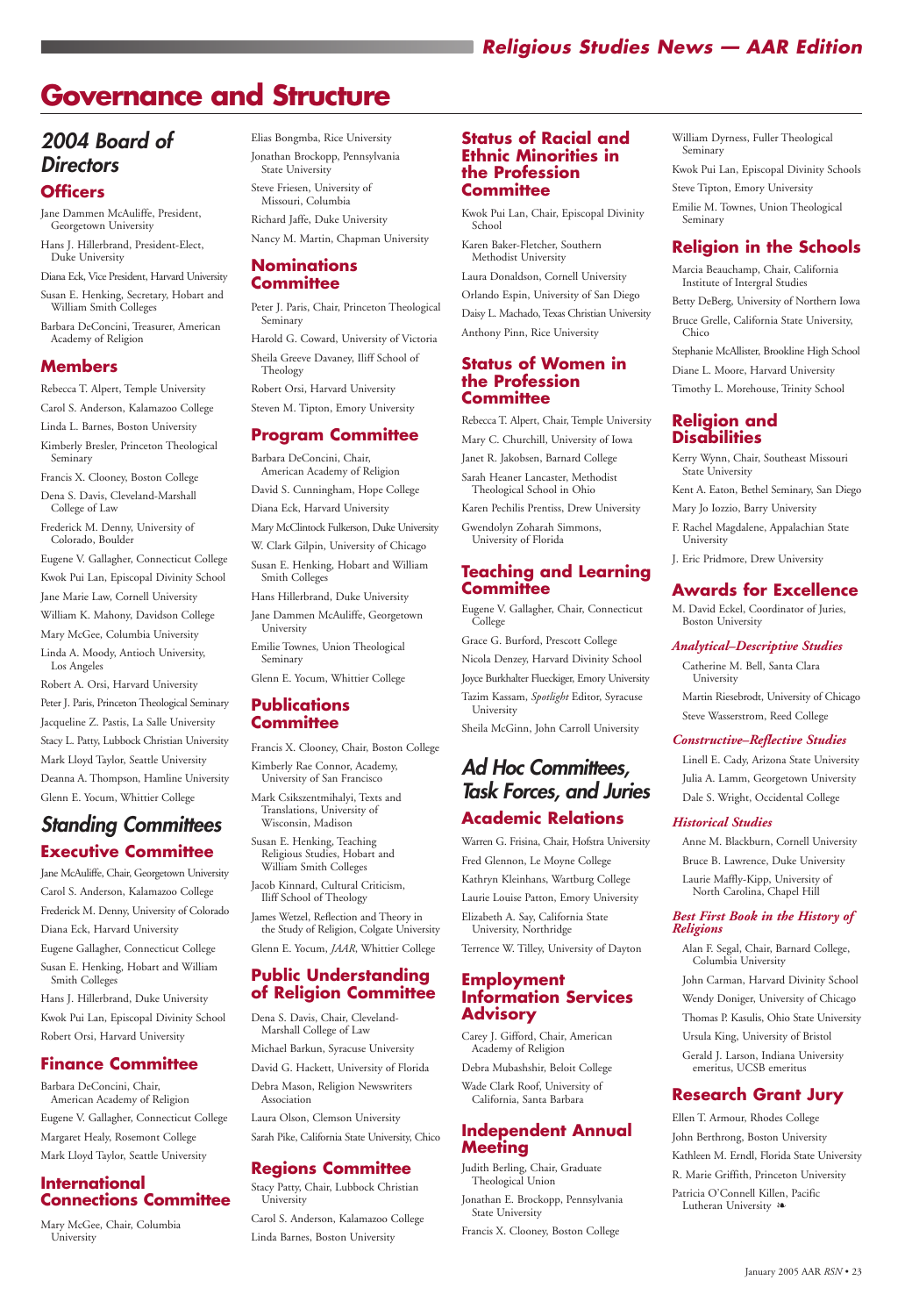AAR membership has grown substantially since 1994, with 2003 membership figures over 35 percent higher than at the beginning of this ten-year period. A small decline in membership in 2000 (probably related to the dissolution of Scholars Press and, with it, the joint AAR/SBL membership on a single form) was reversed in 2001. The 2003 membership was the highest in the AAR's history. Regular membership typically accounts for about 64 percent of the total; student membership has been steady at or near 30 percent; and the remainder of the membership is in the retired category. AAR memberships run for the calendar year.  $\bullet$ 

# *AAR Annual Report*

# **Membership Trends**



# **Access and Disability Issues**

# **AAR Office's Efforts to Improve the Environment**

# **AAR Report on Disability Issues**

The AAR benefits from its Task Force on Religion and Disabilities, which was chartered by the Board in 2002 to advise the organization on issues of accessibility. At its 2003 meeting, the AAR Board extended the tenure of the Task Force until 2006.

The AAR also benefits from executive office staff who are familiar with disability issues, including one who is disabled and two others who have worked with disabled persons for many years.

While this report focuses on the AAR's broad commitment to accessibility issues as well as recent innovations, a page containing detailed information about specific aspects of the AAR's work is maintained separately from this report, and can be found at *www. aarweb.org/other/accessibility/default.asp.*

## **Improvements in 2004**

The AAR redoubled its efforts to ensure Annual Meeting accessibility to persons with disabilities by sending the chair of the Task Force on Religion and Disabilities, along with the staff liaison to that task force, to San Antonio this spring. Their trip was intended to identify accessibility problems and to familiarize themselves with the environment. This expedition resulted in recommendations to the Annual Meeting Program Director that will benefit members with disabilities.

The AAR also augmented Annual Meeting information online with a page that describes the accessibility environment in San

Antonio: *www.aarweb.org/annualmeet/ 2004/accessibility.asp*. This page details the AAR Taxi Reimbursement Policy, provides disability-specific transit information, and lists services that may be important to persons with disabilities. It is expected that this will be a regular part of the Annual Meeting pages in the future.

## **Communications with Members**

The AAR has found many virtues in online communications with members, including the benefit to the environment (avoiding the waste of paper) and the lower cost (keeping dues down and focusing resources on areas that benefit members). Prime among these benefits, however, is that persons with visual impairments can access materials as easily as nondisabled members. Further, while many materials continue to be produced in print because print versions remain useful to our members, duplication of those materials on the Web site directly benefits AAR members who are visually impaired. We are pleased to report that all AAR print publications — *JAAR, Religious Studies News—AAR, Spotlight on Teaching,* the membership directory, and the Annual Meeting program book — are available online at or before the time of publication.

The AAR has established policies pertaining to its Web site to keep it accessible to persons with visual impairments.

The AAR has advised its front-office staff on receiving calls via telecommunications devices for the deaf (TDDs). ❧

This is the first of what is expected to be an annual report on the AAR's commitment to, and progress on, environmental issues as they affect our operations. It is hoped that this report will provide us with benchmarks for improving this commitment, as well as information on progress we have made.

## **Infrastructure**

The American Academy of Religion is headquartered at the Luce Center, which the AAR owns jointly with the Society of Biblical Literature. During the building's planning and construction, the AAR worked with the architects to create an environment that is functional, attractive, and of low impact to the environment.

> Through 2004, AAR employees who are enrolled in alternative transportation programs have been eligible to use the Emory University fleet of Ford Th!nk electric vehicles. Where possible, office errands have been completed using these vehicles.  $\triangleleft$

The building itself is set in woodland, and as few trees as possible were dislodged for its construction. No tree with a diameter greater than four inches was removed. The building is shaded by the tall trees surrounding it, and further shade against the midday sun is provided by wide overhangs above the windows on each floor, thereby decreasing air conditioning needs and electrical consumption. It is lit with energy efficient lights; except for security lights, the building is darkened at night. Each office has individual climate control, so that air conditioning or heating for portions of the building not in use can be turned off. While the building has elevators to provide full accessibility to wheelchairs, its atrium is designed to encourage the use of stairs. The parking lot was constructed with buffers to minimize water runoff, and the grounds — where they are landscaped

at all — are landscaped with plants that require amounts of water appropriate for the local climate. For dry periods, the area in the immediate vicinity of the building is equipped with an automated watering system, allowing us to keep the plants healthy while taking water only for a brief time at a late hour, in compliance with Georgia's voluntary outdoor watering restrictions.

## **Communications to Members and Others**

The AAR has made the decision to benefit the environment by prioritizing membership communications in electronic format — Web site updates and e-mail notices in lieu of printed communications. To that end, we do the following:

• The AAR Web site provides as much interactivity as possible, allowing members to retrieve and update information without using paper. (Paper options for membership records still

exist, of course, for members who lack access to the Internet or who simply prefer to use paper.)

• Communications that are not of longterm interest are produced online, such as *Openings* and *In the Field*. (Publications that members might wish to read at their leisure are printed on

paper and mailed.) The AAR uses a monthly e-Bulletin to communicate timely information to members without exhausting any nonrenewable resource.

• For 2004, we inaugurated a system of sending the first membership renewal message by e-mail, with follow-up when necessary by surface mail. It is hoped that this will substantially reduce our use of paper in this membership cycle.

For print versions of the membership renewal mailing, we use materials with an eye on environmental responsibility:

- All paper used in the inserts and envelopes contains some recycled content.
- All inks used in the printing are soy based.
- The envelopes do not contain the cellophane window, so they can be recycled in regular white paper bins.

# **Corporate Culture**

#### *Reducing and Reusing*

The AAR strongly encourages an environmental commitment among its employees. Products that can be reused are retained and restored to inventory. Most AAR employees print routine office communications (if they must print them at all) on the back sides of fax transmissions or other materials that have been acted upon and discarded. The AAR has provided its employees with PDAs and laptop computers, the portability of which allows these employees to avoid wasting paper in printing materials that can better be carried in

electronic format. All contracts that the AAR signs with hotels for the Annual Meeting contain the provision that all excess foodstuff be donated to local charities.

#### *Recycling*

The AAR participates in all available Emory University recycling programs, including white paper, colored paper, and magazine/newspaper recycling. On its own, the AAR collects and recycles aluminum cans. And toner cartridges are returned to the manufacturer for recycling.

#### *Alternative Transportation*

As an affiliate of Emory University, the AAR is eligible to participate in the Emory University Alternative Transportation Program. Several of the AAR's 13 employees participate in one or more alternative transportation programs, including carpooling, telecommuting, using public transportation, and bicycling. Another employee drives a hybrid car to minimize his impact on the environment. Additionally, the AAR has set up IT infrastructures to make it easier for employees to telecommute; several AAR employees telecommute one or more days a week.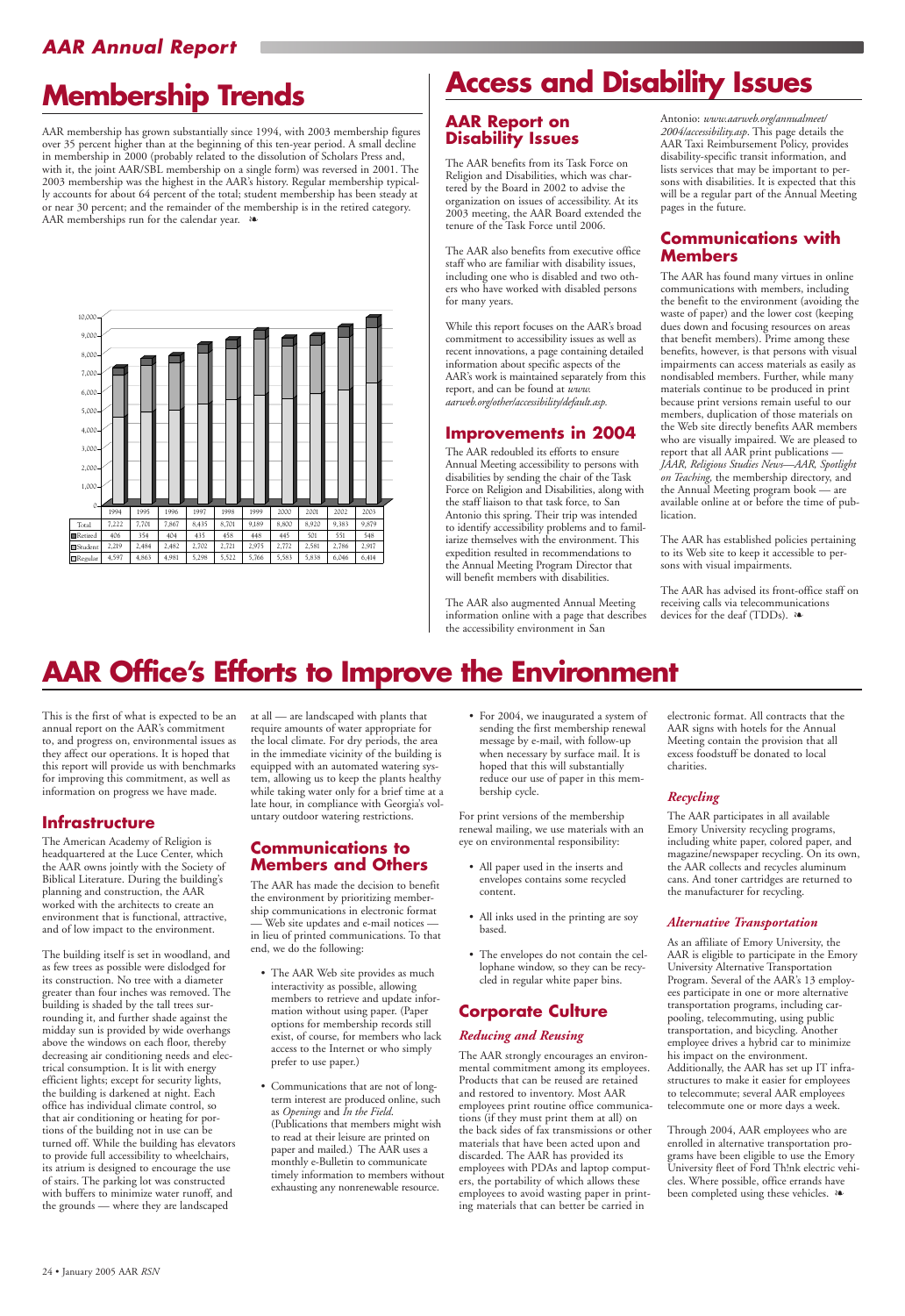# **Annual Meeting**

The AAR Annual Meeting is the largest scholarly conference on religion and, for the four days of the conference, the largest religion "bookstore." The meeting is large both in size and in complexity, from the number of registrants, sessions, and exhibitors to the number of special workshops and conferences of related scholarly organizations. Currently, the AAR program structure is comprised of 14 sections, 52 groups, 2 seminars, and 13 consultations, for a total of 81 program units. Plenary lectures, arts events, business meetings, professional development sessions, and a whole range of special events for various constituencies enhance the program. Eighteen scholarly organizations have formal ties with the Academy, and some 86 others hold their meetings at the AAR conference. ❧

\* Joint AAR/SBL was discontinued in 2000 due to the closing of Scholars Press. † Registrants who are members of AAR and of SBL.

*Exhibit Booths, AAR Sessions, Additional Meetings, 1999–2003*



*Annual Meeting Sessions by Program Unit, 1999–2003*



## *Annual Meeting Registration, 1999–2003* g g

March 12–14 Arizona State University Tempe, AZ ≥



January 2005 AAR *RSN* • 25

# *Religious Studies News — AAR Edition*

# **2005 Regional Meetings**

#### *Eastern International*

May 6–8 McGill University Montreal, Canada

#### *Mid-Atlantic*

March 3–4 Hyatt Regency New Brunswick, NJ

#### *Midwest*

April 8–9 DePaul Center Chicago, Illinois

#### *New England–Maritimes*

In 2005, the region will co-sponsor various conferences proposed by regional members.

#### *Pacific Northwest*

April 29–May 1 Seattle University Seattle, Washington

#### *Rocky Mountains–Great Plains*

April 8–9 University of Denver Denver, Colorado

#### *Southeast*

March 11–13 Adams Mark Hotel Winston-Salem, NC

#### *Southwest*

The AAR has developed plans for an enhanced government relations program aimed at increasing policy makers' understanding of and appreciation for the field and the work of religion scholars.  $\rightarrow$ 

March 12–13 Harvey Hotel, DFW Dallas, TX

#### *Upper Midwest*

April 16–17 Luther Seminary St. Paul, MN

#### *West*

- 2005 Philadelphia, PA, November 19–22 2006 Washington, D.C., November 18–21 2007 San Diego, CA, November 17–20
	- 2009 Montreal, Canada, November 7–10 2010 TBA
	- 2011 San Francisco, CA, November 26–29  $\infty$

# **Future AAR Annual Meeting Dates and Sites**

# **Outreach**

# **Resources for Media**

The AAR operates Religionsource, which provides referrals to journalists seeking informed sources on religion topics and provides scholars with tips on how to be a good source for journalists. The Pew Charitable Trusts has awarded the AAR a two-year \$560,000 renewal grant to continue Religionsource through September 2005.

This year, the AAR responded to more than 1,500 queries from journalists, including queries from ABC News, Associated Press, *Boston Globe*, *Chicago Tribune*, *Christian Science Monitor*, *Congressional Quarterly*, *Dallas Morning News*, (Toronto) *Globe and Mail*, *Los Angeles Times, Miami Herald*, National Public Radio, *The NewsHour with Jim Lehrer*, *Newsweek*, *New York Times*, Religion News Service, Reuters News Service, *St. Louis Post-Dispatch*, *Time*, *Washington Post*, and *Wall Street Journal*.

The AAR promoted Religionsource at seven annual conventions of various journalist associations, and Religionsource has been added to the search engine directories of Google.com, Ansme.com, Any Search Info (search-info.com), InternetResources.com, NetServe.com, Just-Religion-Links.com, and LTN.net (Spanish-language search engine).

At the annual meetings of the AAR, the Society for the Scientific Study of Religion, and the Canadian Society for

the Study of Religion, Religionsource provided workshops on how scholars can serve as good sources for journalists.

# **Public Advocacy**

Nine AAR members and staff participated in Humanities Advocacy Day, meeting with members of Congress representing Georgia, New York, North Carolina, Virginia, and Wisconsin to advocate increasing the National Endowment for the Humanities budget.

Executive Director Barbara DeConcini serves on the Board of Directors of the National Humanities Alliance, whose mission is advocacy for the humanities and social sciences at the federal and public policy levels.

For the third year in a row, 18 professors on a Fulbright program sponsored by the

University of California, Santa Barbara Religion Department visited the AAR executive offices in Atlanta for an orientation to the evolution of the field of religion in North America and the role of the AAR in the field. The professors were from faculties of law, language, and the humanities at universities in Africa, Asia, and Eastern Europe.

2008 Chicago, IL, October 25–28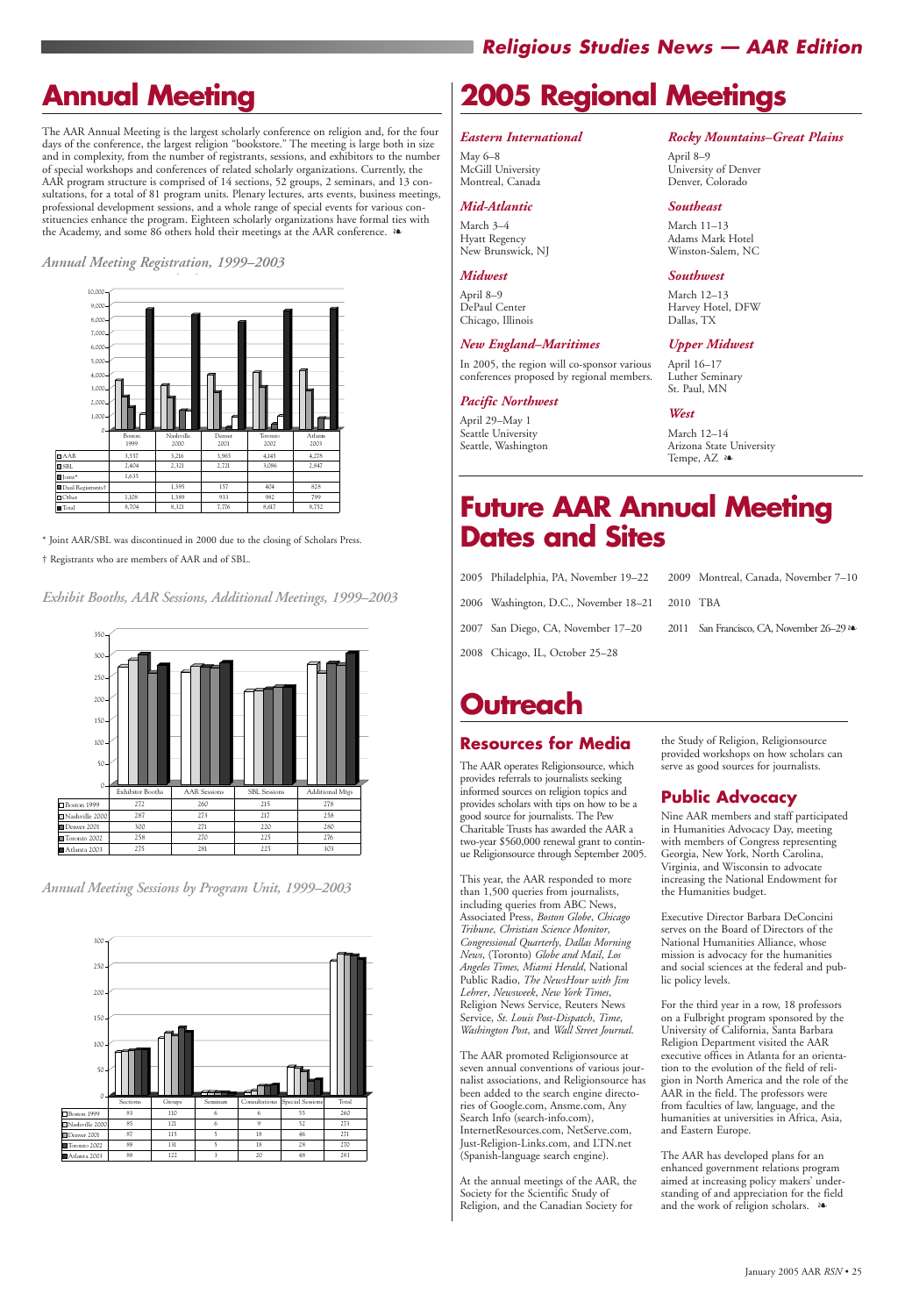# *AAR Annual Report*

## **New Monographs**

Nikki Bado-Fralick. *Coming to the Edge of the Circle*.

Mark Bosco, S. J. *Graham Greene's Catholic Imagination*.

Terry Godlove, editor. *Teaching Durkheim*.

Elizabeth Teresa Groppe. *Yves Congar's Theology of the Holy Spirit*.

Livia Kohn. *The Daoist Monastic Manual: A Translation of the Fengdau Kejie*.

Thomas W. Selover, translator. *Hsieh Liang Tso and the Analects of Confucius*.

Randall Styers. *Making Magic: Religion, Magic & Science in the Modern World.*

## **Monographs under Contract**

Carol S. Anderson, editor. *Teaching About Women and Religion.* 

Linda Barnes and Ines Talamantez, editors. *Teaching Religion and Healing*.

Catherine Bell, editor. *Teaching Ritual.*

David G. Bromley, editor. *Teaching New Religious Movements.* 

Arnfridur Gudmundsdottir. *Meeting God on the Cross: Feminist Christologies and the Theology of the Cross.* 

Joy Ann McDougall. *Pilgrimage of Love: Moltmann on the Trinity and Christian Life.*

Carolyn Jones Medine and Theodore Louis Trost, editors. *Teaching African American Religion.* 

Christian Moevs. *Love, Mind and Matter in Dante's Comedy.*

Habibeh Rahim. *The Rasa 'El of Abdallah Ansari.* 

Sara L. Rappe, trans. *Damascuis' Problems and Solutions Concerning First Principles*.

Lucian Turcescu. *St. Gregory of Nyssa and the Concept of Divine Persons.*

John Wall. *Moral Creativity: Paul Richoeur and the Poetics of Modern Life*.

Donna Yarri. *The Ethics of Animal Experimentation.* ❧

# **Publications**

The Academy has enjoyed a healthy year of publishing. Oxford University Press continues to publish *JAAR* and AAR monographs in five series. We also offer a grant program to fund the translation of projects for publishing in the Texts & Translations Series. During this past year we have published 7 new titles and have placed 13 new titles under contract. We have also published two issues of *Spotlight on Teaching* (*Teaching about Religions, Medicine, Healings*, and *Teaching about Religion and Violence)* and four issues of our newspaper of record, *Religious Studies News–AAR Edition*.

## **Series and Editors**

#### *Academy Series*

Kimberly Rae Connor Interdisciplinary Studies College of Professional Studies University of San Francisco 2130 Fulton ST San Francisco, CA 94117-1047 USA PHONE: 415-422-2869 FAX: 415-422-5036 E-MAIL: *connork@usfca.edu*

> James H. Foard, Arizona State University Mary McClintock Fulkerson, Duke **University**

#### *Cultural Criticism Series*

Jacob N. Kinnard Iliff School of Theology 2201 South University BLVD Denver, CO 80210 USA PHONE: 303-765-3164 FAX: 303-777-0164 E-MAIL: *jkinnard@iliff.edu*

#### *Reflection and Theory in the Study of Religion Series*

James Wetzel Department of Philosophy and Religion Colgate University 13 Oak DR Hamilton, NY 13346 USA PHONE: 315-228-7683 E-MAIL: *jwetzel@colgate.edu*

#### *Teaching Religious Studies Series*

Susan Henking Department of Religious Studies Hobart & William Smith Colleges Geneva, NY 14456-3382 USA E-MAIL: *henking@hws.edu*

#### *Texts and Translations Series*

Mark Csikszentmihalyi 1108 Van Hise Hall 1220 Linden DR University of Wisconsin–Madison Madison, WI 53706-1557 USA E-MAIL: *macsikszentm@facstaff.wisc.edu*

#### *Publication Committee Chair*

Jace Weaver, University of Georgia Dale S. Wright, Occidental College ��

The AAR editors invite and encourage members to contact them about research projects and publishing plans. Grant funds are available to subvent translation projects. **≥** 

Francis X. Clooney Department of Theology Boston College Chestnut Hill, MA 02467-3806 PHONE: 617-552-3883 FAX: 617-552-8228 E-MAIL: *clooney@bc.edu* ❧

# OXFORD UNIVERSITY PRESS

# **JAAR Editorial Board**



JOURNAL OF THE AMERICAN ACADEMY OF RELIGION

#### *EDITOR*

Glenn Yocum, Whittier College

Charles Mathewes, University of Virginia (2006 Editor Designate)

#### *ASSOCIATE EDITORS*

Gary Laderman, Emory University

Joseph L. Price, Whittier College

#### *BOOK REVIEW EDITOR*

Sheila Greeve Davaney, Iliff School of Theology

#### *PRODUCTION EDITOR*

Anne Enenback, Oxford University Press

#### *EDITORIAL BOARD*

Maria Pilar Aquino, University of San Diego

John Barbour, St. Olaf College

Catherine Bell, Santa Clara University

Maria Clara Bingemer, Pontifical Catholic University of Rio de Janeiro

Rudiger V. Busto, University of California, Santa Barbara

Brouria Bitton-Ashkelony, Hebrew University of Jerusalem

Caroline Walker Bynum, Institute for Advanced Study

José I. Cabézon, University of California, Santa Barbara

Linell Cady, Arizona State University

Elizabeth A. Castelli, Barnard College

David Chidester, University of Cape Town

Francisca Cho, Georgetown University

John Clayton, Boston University

Francis X. Clooney, Boston College

Paul B. Courtright, Emory University

Barbara DeConcini, Emory University

James J. DiCenso, University of Toronto

Paul Dundas, University of Edinburgh

Jean Bethke Elshtain, University of Chicago

Volney Gay, Vanderbilt University

Eddie S. Glaude, Jr., Princeton University

#### Terry F. Godlove, Jr., Hofstra University

Sunil Goonasekera, University of Peradeniya

Yudit K. Greenberg, Rollins College

Christine Gudorf, Florida International University

William David Hart, University of North Carolina, Greensboro

Nancy Howell, Saint Paul School of Theology

Martin S. Jaffee, University of Washington

David Jasper, University of Glasgow

Mark Juergensmeyer, University of California, Santa Barbara

Tazim R. Kassam, Syracuse University

Zayn R. Kassam, Pomona College

Olga Kazmina, Moscow State University

Hans G. Kippenberg, University of Bremen and University of Erfurt

Lonnie Kliever, Southern Methodist University

Kwok Pui-lan, Episcopal Divinity School

Bruce Lincoln, University of Chicago Divinity School

Colleen McDannell, University of Utah

Margaret R. Miles, Graduate Theological Union

Anselm Kyongsuk Min, Claremont Graduate University

Ebrahim Moosa, Duke University

Vasudha Narayanan, University of Florida

Michiaki Okuyama, Nanzan Institute for Religion & Culture

Robert A. Orsi, Harvard University

Peter J. Paris, Princeton Theological Seminary

John K. Roth, Claremont McKenna College

Abdulaziz Sachedina, University of Virginia

Geoffrey Samuel, University of Newcastle

Mona Siddiqui, University of Glasgow

Brian K. Smith, University of California, Riverside

Gary Snyder, Yuba Watershed Council;

John Strong, Bates College

Randall G. Styers, University of North Carolina at Chapel Hill

Richard Valantasis, Iliff School of Theology Manuel A. Vasquez, University of Florida

Miroslav Volf, Yale Divinity School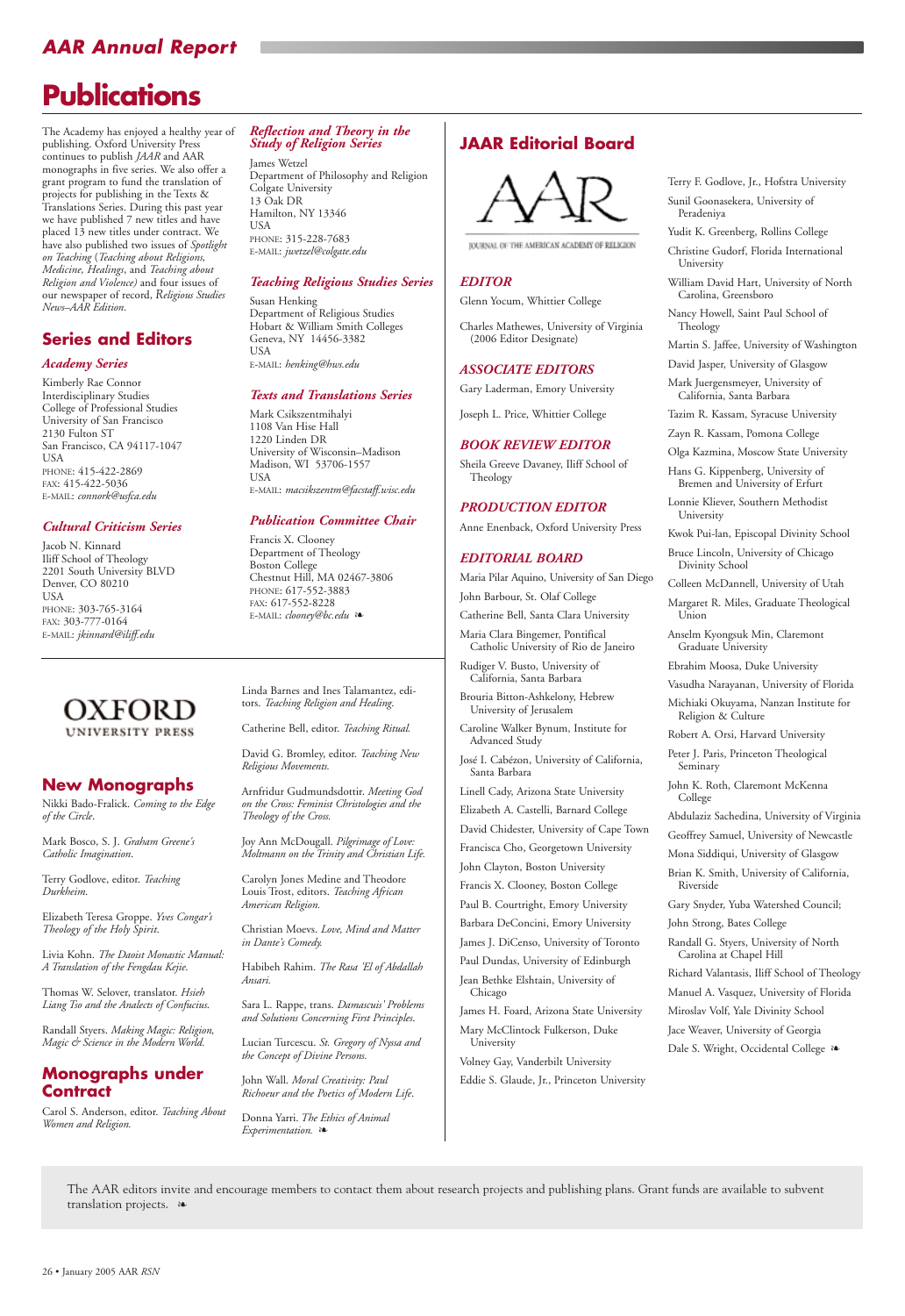#### *Awards for Excellence 2004*



#### **Analytical– Descriptive**

David H. Brown. *Santería Enthroned: Art, Ritual, and Innovation in an Afro-Cuban*

*Religion*. University of Chicago Press, 2003.



# **Constructive– Reflective** Jeffrey Stout.

*Democracy and Tradition*. Princeton University Press, 2004.

**Historical**

Alan Bray. *The Friend*. University of Chicago

Press, 2003.



#### *the History of Religions* Edward Slingerland.

*Effortless Action: Wu-wei Conceptual Metaphor and Spiritual Ideal in Early China*. Oxford University Press, 2004

January 2005 AAR *RSN* • 27

# *Religious Studies News — AAR Edition*

- Paula Arai, Carleton College *Healing Buddhist Women: Japanese Rituals of Transformation*
- Robert M. Baum, Iowa State University *Messengers of God: Diola Women Prophets in a West African Religious Tradition*
- Gudrun Buhnemann, University of Wisconsin–Madison *Tantric Iconology of Nepal*
- Jacob Paul Dalton, McMaster University *Beyond Anonymity: Paleographic Analyses of the Dunhuang Manuscripts*
- Nicola Denzey, Harvard Divinity School and York University, Toronto *Gendering the Journey: Women's Lives and Deaths from the Catacombs of Rome 200–400 CE*
- Paul C. Kemeny, Grove City College *The First Moral Majority: The New England Watch and Ward Society and*

*Moral Reform Politics in Late Nineteenthand Early Twentieth-Century America*

- Lance D. Laird, Boston University School of Medicine *The Profession of Islam and the Health Care Profession in Boston*
- Charles William Miller, University of North Dakota *The Bible in the Pacific: Ideology, Interpretation, and Colonialism in 19th Century Hawai'i*
- Vijaya Rettakudi Nagarajan, University of San Francisco *Trees in Temples and Temples in Trees:*

*Sacred Groves and the Commons in Tamil Nadu, India* Diana Walsh-Pasulka, University of

North Carolina, Wilmington *Child Immortality in the Nineteenth Century United States*

# **Book Awards**

The American Academy of Religion offers Awards for Excellence in order to recognize new scholarly publications that make significant contributions to the study of religion. These awards honor works of distinctive originality, intelligence, creativity, and importance; books that have a decisive effect on how religion is examined, understood, and interpreted.

The Friend

#### *News Outlets over 100,000 Circulation*

**First Place** Laurie Goodstein, *The New York Times* **Second Place** G. Jeffrey MacDonald, Religion News Service **Third Place** Ron Grossman, *Chicago Tribune*

#### *News Outlets under 100,000 Circulation*

**First Place** John Dart, *Christian Century* **Second Place** Julie Marshall, *The Daily Camera* **Third Place** Jane Lampman, *Christian Science Monitor*

#### *Opinion Writing*

| <b>First Place</b>  | Douglas Todd, Vancouver Sun    |
|---------------------|--------------------------------|
| <b>Second Place</b> | Steven Waldman, Beliefnet      |
| <b>Third Place</b>  | Bill Tammeus, Kansas City Star |

# **Media Awards**

# **Grants and Awards**

## **Research Grant Awards**

In the past 12 years, the Academy has awarded well over half a million dollars in research grants to members. Here are this year's awardees.

# **Excellence in Teaching Award**

In the spring of 2005 we will be conducting chairs workshops at the Eastern International and Rocky Mountains–Great Plains regional meetings. <sup>≽</sup>

Timothy Renick, Georgia State University

# **Martin E. Marty Public Understanding of Religion Award**

Huston Smith, Syracuse University, emeritus

# **The Department**

## **Academic Relations Program**

#### *Guides to the Study of Religion*

With the support of the Lilly Endowment, we completed five guides to promote, interpret, describe, and map the undergraduate and graduate study of religion. All are posted on the AAR Web site.

- ❖The full results of our graduate survey of academic doctoral programs in the U.S.; the resultant data and extensive analysis, along with several analytical articles published in *RSN*.
- ❖The full data and comprehensive analysis of the undergraduate survey, together with several analytical articles published in *RSN*. The second survey of undergraduate programs will be conducted in 2005–2006.
- ❖A comprehensive online searchable database of over 100 programs in the U.S. and Canada offering academic doctoral degrees in religion and theology. The guide is searchable by institution type, type of doctoral degree, fields of study, religious affiliation, Carnegie classification, key word, AAR region, and state or province. This promises to fulfill the need of undergraduate faculty for resources to advise their students regarding advanced study in the field.
- ❖An online finding list of nearly 900 undergraduate departments and programs of religion at accredited colleges and universities in North America.
- ❖The Why Study Religion Web site, directed to youth between the ages of 17 and 23, with the intention of creating awareness of and interest in the study of religion at the college and university level. The Web site contains:
- Lively text written to appeal to 17-to 23-year-old students and uninitiates to the field of religion
- Use of graphics, color, and photos placed throughout the 45-page site
- A navigation system that is easy and transparent

The Web site is organized around seven concepts: *Why Study Religion? What Is Religion? Some Misconceptions about Studying Religion. Pressing Issues in the Study of Religion. What Will I Study? Where Can I Go with the Study of Religion? Where Do I Start?*

The Academic Relations Task Force sponsored a workshop on Scholarship, Service and Stress: The Tensions of Being a Chair at the 2003 Annual Meeting. Twenty-three chairs discussed these topics with the panelists:

- Identity and Leadership: Laurie Patton, Emory University
- Professional Identity: Ellen Armour, Rhodes College; Joel Gereboff, Arizona State University; Patricia Killen, Pacific Lutheran University
- Leadership Styles and Department Cultures: Terrence Tilley, University of Dayton; Karen Jo Torjesen, Claremont Graduate University

• Discernment: Laurie Patton, Emory University

In San Antonio the Task Force will sponsor a workshop on *Being a Chair in Today's Consumer Culture: Navigating in the Knowledge Factory*. Our panelists will be Elizabeth Say, Gerald Vigna, William Mahony, Steve Friesen, Robert Neville, and Carol Anderson.

# **Leadership Workshops**

# **Teaching and Learning**

# **Spotlight on Teaching Virtual Teaching and**

This year's two issues of *Spotlight on Teaching* address Teaching about Religions, Medicines, and Healing, and Teaching with Site Visits. These issues are available on our Web site along with the full publication run of the series.

# **Learning Center**

The Center posts articles on pedagogy (*JAAR*, the Carnegie Foundation Perspectives, Advocacy in the



Classroom: Problems and Possibilities) and several new resources from the Wabash Center for Teaching and Learning in Theology and Religion. We are in the process of making available: the work of 20 teaching workshops; a section in support of religion in the schools; results of AAR projects, sponsored by the Carnegie Endowment, for secondary teachers who include religion in their syllabi; and a searchable image database. Developed by the Teaching and Learning Committee, and under the guidance of the Center Editor, Nicola Denzey, the Center's objective is to make scholarly contributions to teaching available to the entire field. ❧

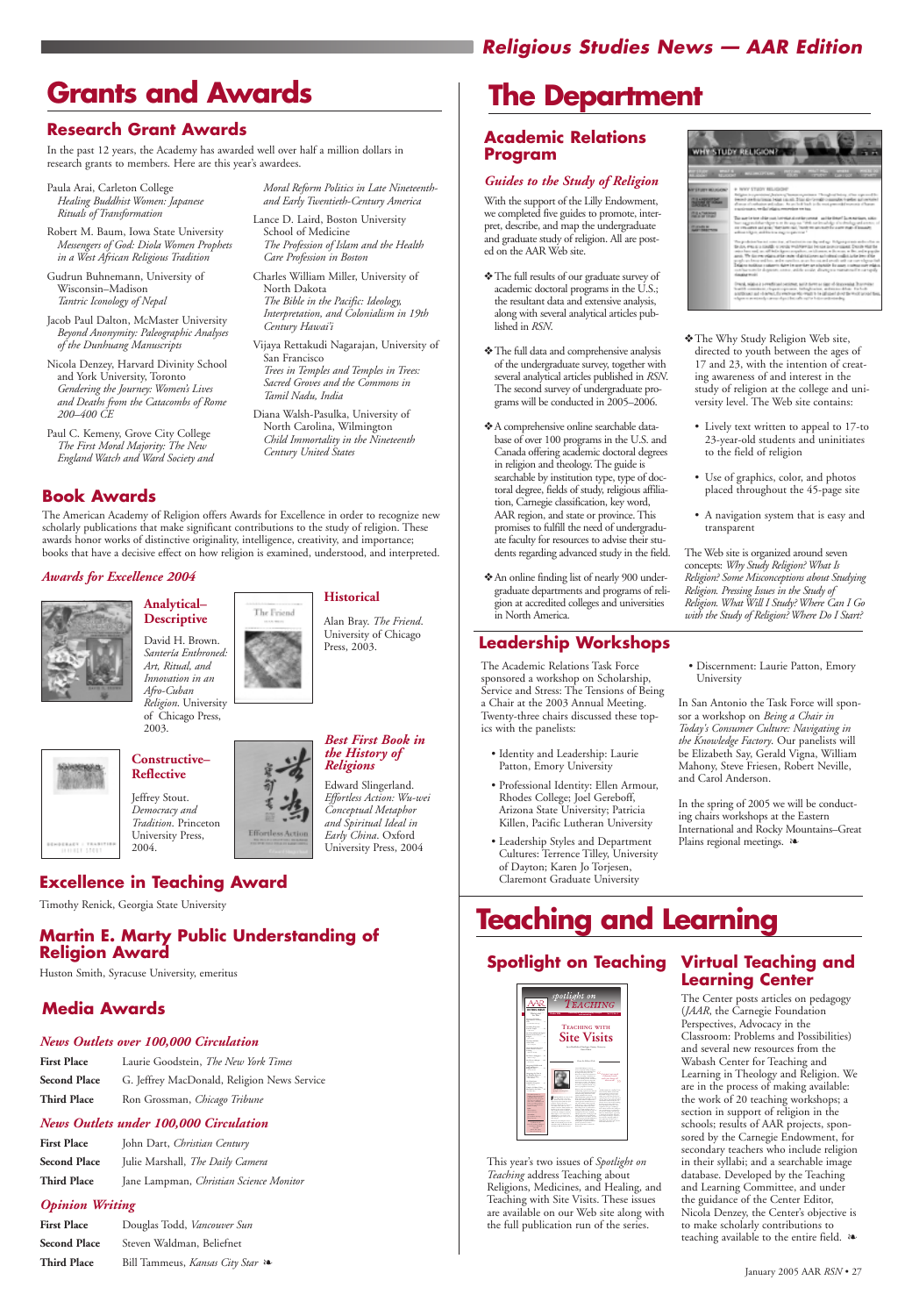# *AAR Annual Report*

# **The Profession**

#### **The Job Market in Religion**

The AAR administers the Employment Information Services for the field, providing opportunities for communication between employing institutions and candidates through *Openings Online* and the EIS Center at the Annual Meeting.

*Openings Online* appears monthly, offering the most comprehensive listing available of faculty and administrative positions. The EIS Center serves hundreds of interested candidates and employers by centralizing information about position announcements and candidate qualifications onsite at the

Annual Meeting. The Center also facilitates the interview process by providing semiprivate space in the Interview Hall, arranging access to private interview rooms, administering a message center for communication between job candidates and employers, and mounting programs on career development.

The 2003 EIS Center saw 405 candidates and 98 employers register, looking to fill a total of 121 positions. The ratio of registered candidates to registered positions was 3.35:1.

Each year, AAR gathers statistics on the use of the Center. Candidates and positions registered with the EIS Center do not represent all jobs in religion, nor even all jobs advertised in *Openings*. They do, however, provide some indicator about the state of the job market.

The EIS Center has always requested that registered candidates and employers select job classifications from a provided list. Candidates select the classifications that they consider to be their specialties, and employers select the classifications that best fit the description of the available position. Beginning in 2003, we required that candidates and employers designate one classification as the primary choice. Now, by including only the primary choice in the annual EIS statistics, we are able to report more accurately. This revised method of

reporting means that the 2003 job classification statistics are not comparable to the EIS statistics of the past.

The AAR attempts to gather data on the results of searches that participated in the EIS Center. These data include whether the position was filled, whether the appointee was interviewed at the EIS Center, and the rank, position type, education, gender, and ethnicity of the appointee. Analysis of the resulting data will form a picture of the religion job market beyond the interview process. These data are still being collected and are not yet available for publication.

| Old Testament                 | 4              | 9        | 4:9 | Editorial  |
|-------------------------------|----------------|----------|-----|------------|
| Pastoral Care                 |                | 4        | 1:4 | Library    |
| Preaching/Ministry            | $\overline{2}$ | $\theta$ | 2:0 | Other      |
| Comparative Religions         | 3              | 6        | 1:2 | Not Report |
| History of Religion (general) | $\theta$       | 5        | 0:5 | Total      |
|                               |                |          |     |            |

| <b>JOB CLASSIFICATIONS</b>                                  | <b>SNOLLISO</b> | <b>ANDIDATE</b> | ATIC  |
|-------------------------------------------------------------|-----------------|-----------------|-------|
| Asian Religions<br>(general or not listed separately)       | 3               | 2               | 1.5:1 |
| East Asian Religions<br>(general or not listed separately)  | 4               | 3               | 1.3:1 |
| South Asian Religions<br>(general or not listed separately) | 6               | 5               | 1.2:1 |
| Buddhism                                                    | 1               | 7               | 1:7   |
| Hinduism                                                    | 1               | 6               | 1:6   |
| Islam                                                       | 7               | 8               | 1:1.1 |
| Judaism                                                     | 1               | 5               | 1:5   |
| <b>Hebrew Bible</b>                                         | 9               | 48              | 1:5.3 |
| Catholic Studies                                            | 1               | 2               | 1:2   |
| Catholic Theology (all areas)                               | 8               | 8               | 1:1   |
| Christian Ethics                                            | 5               | 25              | 1:5   |
| Christian Studies                                           | 3               | 1               | 3:1   |
| Christian Theology (general or<br>not listed separately)    | 7               | 23              | 1:3.3 |
| Christian Theology:<br>Practical/Praxis                     | $\overline{0}$  | 8               | 0:8   |
| Christian Theology:<br>Systematic/Constructive              | 5               | 35              | 1:7   |
| Early Christian Literature/<br>New Testament                | 13              | 40              | 1:3.1 |
| History of Christianity/<br>Church History                  | 3               | 24              | 1:8   |
| Missiology                                                  | 1               | 0               | 1:0   |
| Old Testament                                               | 4               | 9               | 4:9   |
| Pastoral Care                                               | 1               | 4               | 1:4   |
| Preaching/Ministry                                          | $\overline{2}$  | $\mathbf{0}$    | 2:0   |
| Comparative Religions                                       | 3               | 6               | 1:2   |
| History of Religion (general)                               | $\overline{0}$  | 5               | 0:5   |

|                                                                                                                                        | <b>OSITION</b> | <b>ANDIDATE</b> | <b>ATIC</b> |
|----------------------------------------------------------------------------------------------------------------------------------------|----------------|-----------------|-------------|
| Introduction to Religion                                                                                                               | $\theta$       | $\overline{c}$  | 0:2         |
| Philosophy of Religion                                                                                                                 | 1              | 16              | 1:16        |
| Religion/Theology:<br>Two or More Subfields                                                                                            | 6              | 11              | 1:1.8       |
| Religious Ethics                                                                                                                       | 3              | 10              | 1:3.3       |
| World Religions                                                                                                                        | 6              | 0               | 6:0         |
| Arts, Literature & Religion                                                                                                            | $\theta$       | 5               | 0:5         |
| Central and South American<br>and Caribbean Religions                                                                                  | 1              | 1               | 1:1         |
| Critical Studies/Theory/<br>Methods in Religion                                                                                        | 1              | 5               | 1:5         |
| Gay/Lesbian Studies in Religion                                                                                                        | $\theta$       | 1               | 0:1         |
| Indigenous/Native/<br><b>Traditional Religions</b>                                                                                     | 0              | 0               | 0:0         |
| New Religious Movements                                                                                                                | $\overline{0}$ | $\theta$        | 0:0         |
| North American Religions                                                                                                               | 3              | 15              | 1:5         |
| Racial/Ethnic Minority Studies<br>in Religion                                                                                          | 1              | 3               | 1:3         |
| Social Sciences and Religion<br>(e.g., Religion & Society,<br>Anthropology, Economics,<br>Political Science, Psychology,<br>Sociology) | 1              | 7               | 1:7         |
| Women's Studies in Religion                                                                                                            | 1              | 4               | 1:4         |
| Administration (e.g., president,<br>dean, director, program director,<br>coordinator)                                                  | 1              | $\mathbf{0}$    | 1:0         |
| Editorial                                                                                                                              | $\overline{0}$ | $\theta$        | 0:0         |
| Library                                                                                                                                | $\overline{0}$ | 0               | 0:0         |
| Other                                                                                                                                  | 8              | 4               | 2:1         |
| Not Reporting                                                                                                                          | $\overline{0}$ | 47              | 0:47        |
| Total                                                                                                                                  | 121            | 405             | 1:3.3       |

# **Analysis**

As can be noted in the previous charts, the five subfields with the most positions available (in descending order) are:

- Early Christian Literature/New Testament
- Hebrew Bible
- Catholic Theology (all areas)
- Islam
	- Christian Theology (general or not listed separately)

The five primary subfields of candidates (again in descending order) are:

- Hebrew Bible
- Early Christian Literature/New Testament
- Christian Theology: Systematic/Constructive
- Christian Ethics
- History of Christianity/Church History

Also noteworthy are some of the ratios of employer classifications to candidate classifications. However, it is important to remember that only primary classification choices are shown. Many jobs fall under classifications that candidates are less likely to use to describe their primary field, but may well select as a secondary or tertiary specialization (e.g., World Religions or Christian Studies). The classifications with the highest job to candidate ratio are:

- World Religions
- Preaching/Ministry
- Missiology
- Administration
- Christian Studies ❧

| <b>EMPLOYERS</b>                 |        |  |  |
|----------------------------------|--------|--|--|
| <b>Total Registered</b>          | 98     |  |  |
| Preregistered                    | 76     |  |  |
| Registered Onsite                | 22     |  |  |
| Positions Available              | 121    |  |  |
| Ratio of Positions to Candidates | 1:3.35 |  |  |

| <b>CANDIDATES</b>       |       |
|-------------------------|-------|
| <b>Total Registered</b> | 405   |
| Preregistered           | 331   |
| Registered Onsite       | 74    |
| Female Participants     | 144   |
| Male Participants       | 261   |
| Ratio of Female to Male | 1:1.8 |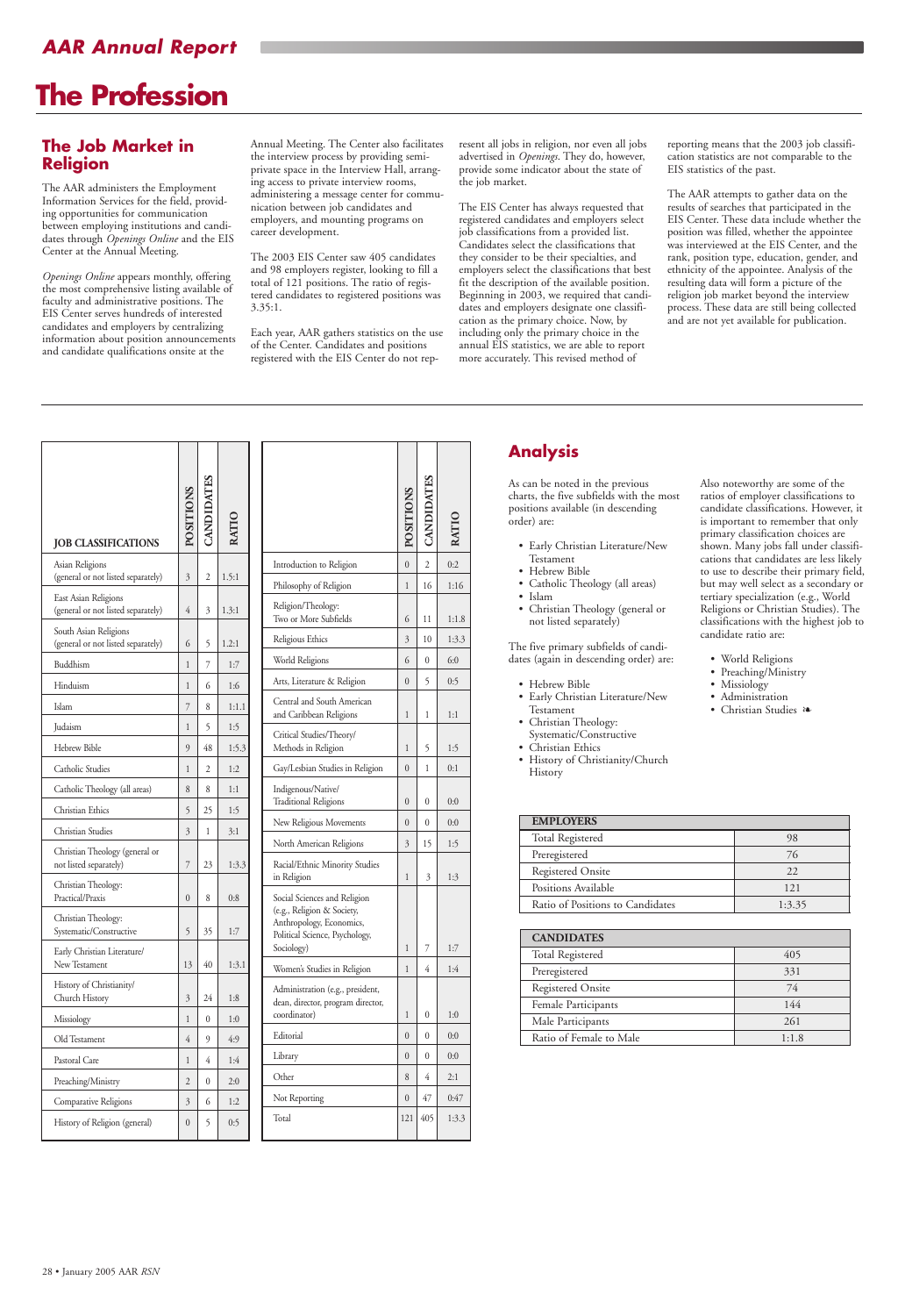|                                       | 2004                      | 2003<br>(Memo<br>only) |                                          |                              | Restricted        | Unrestricted Temporarily Permanently<br>Total<br>Restricted<br>2004 | <b>Total</b><br>2003<br>(Memo<br>Only) |
|---------------------------------------|---------------------------|------------------------|------------------------------------------|------------------------------|-------------------|---------------------------------------------------------------------|----------------------------------------|
| <b>ASSETS</b>                         |                           |                        | <b>REVENUES</b>                          |                              |                   |                                                                     |                                        |
| Cash and cash equivalents             | $$1,009,270$ $$1,065,629$ |                        | <b>AND GAINS</b>                         |                              |                   |                                                                     |                                        |
| Marketable securities                 | 5,468,879                 | 4,824,918              | Membership dues                          | $$633,188$ \;                | \$<br>$\sim$      | \$633,188<br>$\overline{\phantom{a}}$                               | \$576,142                              |
| Accounts receivable, net              |                           |                        | Grants                                   |                              | 569,779           | 569,779                                                             | 363,035                                |
| Shared annual meeting                 |                           | 6,352                  | ARP dues                                 | 5,000                        |                   | 5,000                                                               | 2,321                                  |
| Other                                 | 11,480                    | 15,601                 | Annual meeting                           | 947,722                      |                   | 947,722                                                             | 915,369                                |
| Shared Luce Center                    | 627                       | 17,797                 | Employment                               |                              |                   |                                                                     |                                        |
| Pew grant receivable                  | 343,000                   | 114,000                | information                              |                              |                   |                                                                     |                                        |
| Prepaid expenses                      | 45,748                    | 40,570                 | services                                 | 145,204                      |                   | 145,204                                                             | 99,654                                 |
| Furniture and equipment, net          | 31,713                    | 32,886                 | Label sales                              | 63,364                       |                   | 63,364                                                              | 48,947                                 |
| Share of Luce Center assets, net      | 2,212,231                 | 2,240,150              | Advertising and<br>publications          | 15,567                       |                   | 15,567                                                              | 7,870                                  |
| <b>Total assets</b>                   | $$9,122,948$ $$8,357,903$ |                        | Royalties                                | 4,053                        |                   | 4,053                                                               | 2,621                                  |
| <b>LIABILITIES AND NET ASSETS</b>     |                           |                        | Book sales                               | 21,479                       |                   | 21,479                                                              | 29,698                                 |
|                                       |                           |                        | Contributions                            | 32,523                       | 3,323             | 35,846                                                              | 28,828                                 |
| Accounts payable and accrued expenses | \$95,969                  | \$123,115              | Luce Center rental                       |                              |                   |                                                                     |                                        |
| Accrued vacation                      | 60,868                    | 55,832                 | income                                   | 106,798                      |                   | 106,798                                                             | 124,588                                |
| Deferred revenue - memberships        | 294,997                   | 291,979                | Interest and dividends                   | 79,172                       | 38,191            | 117,363                                                             | 159,644                                |
| Deferred revenue - annual meeting     | 420,727                   | 381,408                | Net assets released<br>from restrictions |                              | 634,775 (634,775) |                                                                     |                                        |
| <b>Total liabilities</b>              | 872,561                   | 852,334                | <b>Total revenues</b>                    |                              |                   |                                                                     |                                        |
|                                       |                           |                        | and gains                                | $$2,688,845 \quad $(23,482)$ |                   | \$2,665,363 \$2,358,717                                             |                                        |
| Net Assets                            |                           |                        |                                          |                              |                   |                                                                     |                                        |
| Unrestricted                          | 5,782,302                 | 5,167,927              |                                          |                              |                   |                                                                     |                                        |
| Temporarily restricted                | 1,368,085                 | 1,237,642              |                                          |                              |                   |                                                                     |                                        |
| Permanently restricted                | 1,100,000                 | 1,100,000              |                                          |                              |                   |                                                                     |                                        |
| Total net assets                      | 8,250,387                 | 7,505,569              |                                          |                              |                   |                                                                     |                                        |
| Total liabilities and net assets      | \$9,122,948 \$8,357,903   |                        |                                          |                              |                   |                                                                     |                                        |

# **Resources**

We conducted our audit in accordance with U.S. generally accepted auditing standards. Those standards require that we plan and perform the audit to obtain reasonable assurance about whether the financial statements are free of material misstatement. An audit includes examining, on a test basis, evidence supporting the amounts and disclosures in the financial statements. An audit also includes assessing the accounting principles used and significant estimates made by management, as well as evaluating the overall financial statement presentation. We believe that our audit provides a reasonable basis for our opinion.

To the Finance Committee American Academy of Religion Atlanta, Georgia

We have audited the accompanying statements of financial position of the American Academy of Religion as of June 30, 2004, and the related statements of activities and changes in net assets, and cash flows for the year then ended. These financial statements are the responsibility of the management of the American Academy of Religion. Our responsibility is to express an opinion on these financial statements based on our audit. The prior year summarized comparative information has been derived from the Academy's June 30, 2003 financial statements and, in our report dated August 28, 2003, we expressed an unqualified opinion on those financial statements.

In our opinion, the financial statements referred to above present fairly, in all material respects, the financial position of the American Academy of Religion as of June 30, 2004 and the changes in its net assets and its cash flows for the year then ended in conformity with U.S. generally accepted accounting principles.

Our audit was conducted for the purpose of forming an opinion on the basic financial statements taken as a whole. The additional information on page 14 is presented for the purposes of additional analysis and is not a required part of the basic financial statements. Such information has been subjected to the auditing procedures applied in the audit of the basic financial statements and, in our opinion, is fairly stated in all material respects in relation to the basic financial statements taken as a whole. ❧

August 27, 2004

Jones and Kolb, Certified Public Accountants

## *Independent Accountant's Report*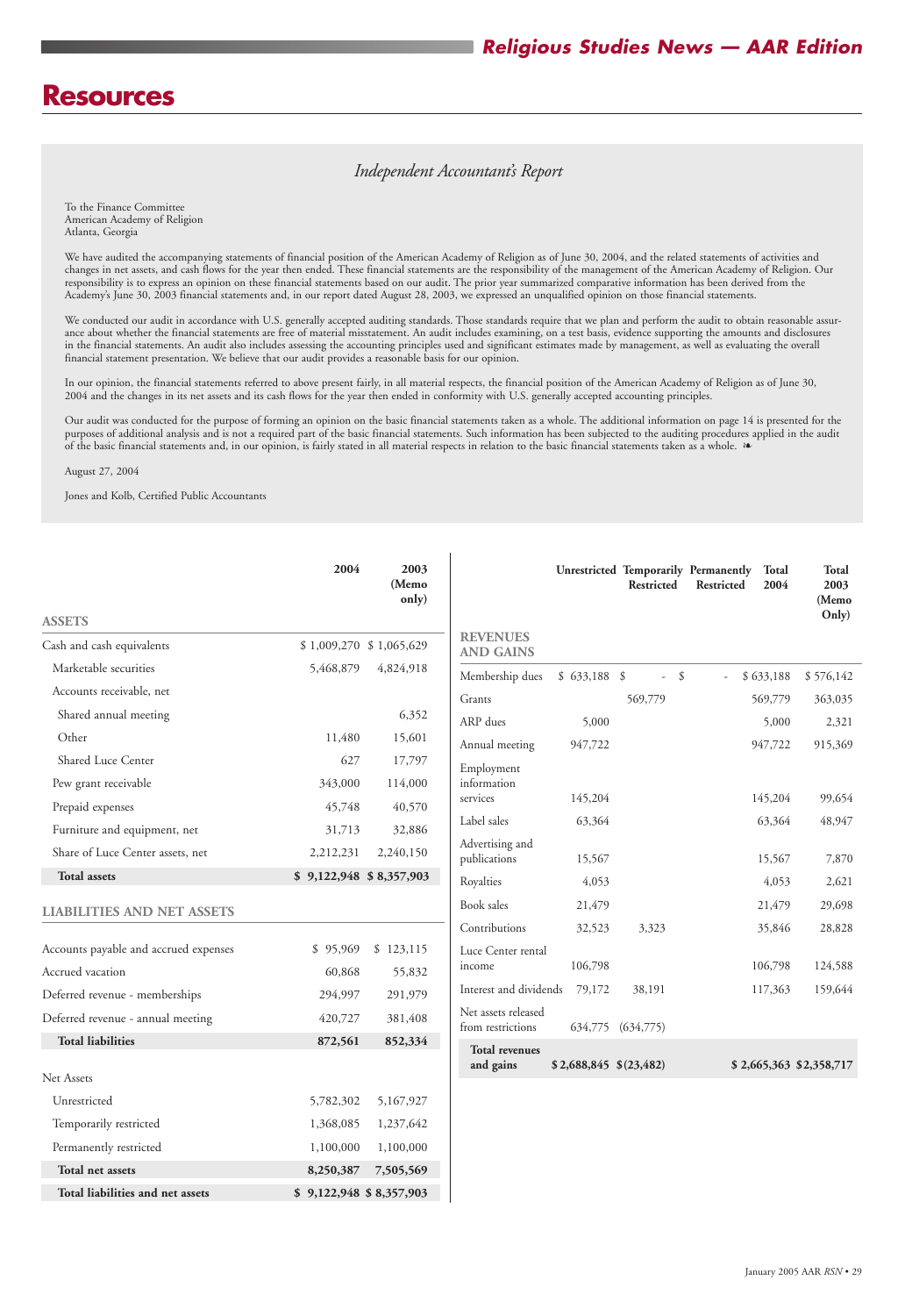# *AAR Annual Report*

|                                                                                           |                         | <b>Restricted</b> | <b>Unrestricted Temporarily Permanently Total</b><br>Restricted | 2004      | <b>Total</b><br>2003    |                                                                   | 2004       | 2003<br>(Memo |
|-------------------------------------------------------------------------------------------|-------------------------|-------------------|-----------------------------------------------------------------|-----------|-------------------------|-------------------------------------------------------------------|------------|---------------|
| <b>EXPENSES</b>                                                                           |                         |                   |                                                                 |           |                         |                                                                   |            | only)         |
| Research and                                                                              |                         |                   |                                                                 |           |                         | Cash flows from operating activities                              |            |               |
| publications                                                                              | \$274,365               |                   | $\overline{\phantom{a}}$                                        | \$274,365 | \$170,646               | Change in net assets                                              | \$744,818  | \$254,897     |
| Member services                                                                           | 263,270                 |                   |                                                                 | 263,270   | 249,452                 | Adjustments to reconcile change in net                            |            |               |
| Professional<br>development services 225,006                                              |                         |                   |                                                                 | 225,006   | 232,304                 | assets to net cash provided by (used in)<br>operating activities: |            |               |
| External relations                                                                        | 462,323                 |                   |                                                                 | 462,323   | 465,237                 | Depreciation                                                      | 69,498     | 69,930        |
| Annual meeting                                                                            | 612,231                 |                   |                                                                 | 612,231   | 542,456                 | Unrealized (gain) loss on investments                             | (410, 113) | (57,761)      |
| Luce Center expenses 134,224                                                              |                         |                   |                                                                 | 134,224   | 135,294                 | Change in marketable securities                                   | (10,959)   | (31, 127)     |
| General and                                                                               |                         |                   |                                                                 |           |                         | (Increase) decrease in receivables                                | (201, 357) | 244,735       |
| administration                                                                            | 282,861                 |                   |                                                                 | 282,861   | 294,025                 | (Increase) decrease in prepaid expenses                           | (5,178)    | 26,994        |
| Fundraising                                                                               | 76,378                  |                   |                                                                 | 76,378    | 66,061                  | Increase (decrease) in accounts payable                           | (27, 146)  | (12,503)      |
| Total expenses                                                                            | \$2,330,658             |                   |                                                                 |           | \$2,330,658 \$2,155,475 | Increase (decrease) in accrued vacation                           | 5,036      |               |
| Change in net assets                                                                      |                         |                   |                                                                 |           |                         | Increase (decrease) in deferred revenue                           | 42,337     | 47,984        |
| before investment<br>gains                                                                | 358,187                 | (23, 482)         |                                                                 | 334,705   | 203,242                 | <b>Total adjustments</b>                                          | (537, 882) | 288,252       |
|                                                                                           |                         |                   |                                                                 |           |                         | Net cash provided by (used in)<br>operating activities            | 206,936    | 543,149       |
| <b>Investment</b> gains                                                                   | 256,188                 | 153,925           |                                                                 | 410,113   | 51,655                  | Cash flows from investing activities                              |            |               |
|                                                                                           |                         |                   |                                                                 |           |                         | Acquisition of equipment                                          | (10, 476)  | (26,061)      |
| Change in<br>net assets                                                                   | 614,375                 | 130,443           |                                                                 | 744,818   | 254,897                 | Purchase of marketable securities                                 | (252, 819) | (1,973,653)   |
|                                                                                           |                         |                   |                                                                 |           |                         | Proceeds from sales of marketable securities                      |            | 1,706,358     |
| Net assets<br><b>Beginning of</b>                                                         |                         |                   |                                                                 |           |                         | Net cash provided by (used in)<br>investing activities            | (263, 295) | (293, 356)    |
| the year                                                                                  | 5, 167, 927 1, 237, 642 |                   | 1,100,000                                                       | 7,505,569 | 7,250,672               | Net increase (decrease) in cash<br>and cash equivalents           | (56,359)   | 249,793       |
| Net assets<br>End of the year \$5,782,302 \$1,368,085 \$1,100,000 \$8,250,387 \$7,505,569 |                         |                   |                                                                 |           |                         | Cash and cash equivalents<br>Beginning of year                    | 1,065,629  | 815,836       |
|                                                                                           |                         |                   |                                                                 |           |                         | Cash and cash equivalents                                         |            |               |

 $\overline{\phantom{a}}$ 



*Distribution of Expenses Sources of Revenue*

End of year \$1,009,270 \$1,065,629

[Note: Audit reports are accompanied by many pages of footnotes, giving further information and describing the accounting methods used. Please contact the AAR for these footnotes.]

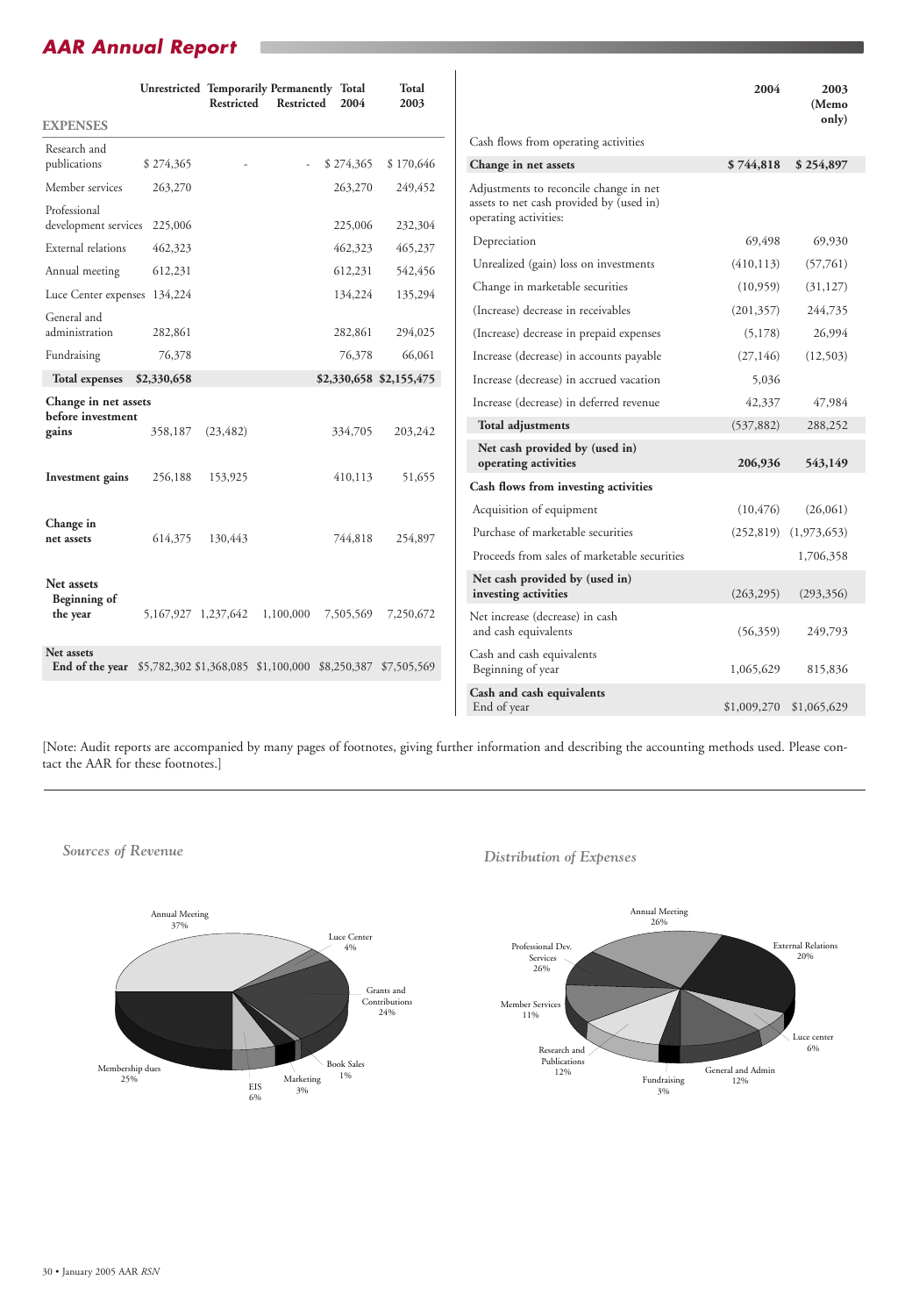# **The AAR deeply appreciates our contributors for their support during fiscal year 2004.**

The Academy expresses our gratitude to the following foundations which have supported our work during the last several years. Special appreciation goes to the boards and executive staffs of:

> The Ford Foundation, Inc. Georgia Council for the Humanities The Henry Luce Foundation Japan Foundation New York Office Japan-United States Friendship Commission The Lilly Endowment, Inc. Northeast Asia Council (NEAC) of the Association for Asian Studies The Pew Charitable Trusts

AAR's development activities are a crucial part of our programs and services. Members' generous contributions to the Academy Fund year after year support programs and important initiatives for our members and the field. In 2004 membership dues accounted for less than 25 percent of our annual budget. We are grateful for all contributions, whether they come in with membership renewals, annual meeting registrations, direct mail solicitations, or are spontaneous gestures of generosity. Most donors do not restrict their gifts, though the AAR also welcomes contributions directed to special programs.

Tazim Kassam<sup>23</sup> Zayn Kassam Frances Kissling

Ahmed Subhy Mansour E. Ann Matter<sup>3</sup> Mary McGee<sup>12</sup> Linda A. Moody<sup>1</sup> Vasudha Narayanan Peter Ochs<sup>3</sup> Peter J. Paris<sup>12</sup> Stacy L. Patty<sup>12</sup> Richard J. Scheuer Winnifred Fallers Sullivan<sup>3</sup> James Wetzel<sup>2</sup> Glenn E. Yocum 12

Anonymous Ernest Z. Adelman Rebecca T. Alpert<sup>12</sup> Carol S. Anderson<sup>12</sup>

This following list reflects donations received from July 1, 2003, through June 30, 2004. We strive for accuracy in our records. Please notify the AAR office of any incorrect listings.

Members and friends who would like to remember the American Academy of Religion in their wills or estates are asked to contact the AAR Executive Director, Barbara DeConcini, for information (404-727-3049).

<sup>1</sup> indicates current board members <sup>2</sup> indicates current committee members, *JAAR* editorial board, or jurors <sup>3</sup> indicates current program unit chairs or steering committee <sup>4</sup> indicates current **Gifts of \$500 or more** Irvin J. Borowsky Barbara DeConcini<sup>12</sup> & The Haworth Press, Inc. Robert A. Orsi 123 Steven C. Rockefeller **Gifts of \$200 or more** Mary F. Bednarowski Frederick M. Denny<sup>12</sup> David Noel Freedman Eugene V. Gallagher<sup>123</sup> Peter C. Hodgson Margaret D. Hutaff Jeon Ho-Ryeon (Haeju) Julianna Lipschutz William K. Mahony<sup>1</sup> Alvord M. Beardslee Catherine M. Bell Jon L. Berquist<sup>3</sup> Susan Power Bratton Frank Burch Brown Bui Hum John E. Burkhart William J. Cassidy John B. Cobb<sup>3</sup> Kimberly Rae Connor<sup>2</sup> Paula M. Cooey M. Shawn Copeland<sup>3</sup> Allison P. Coudert S. D. Crites John Crossley Leslie Cunningham Dena S. Davis<sup>12</sup> Adarsh Deepak Corinne Dempsey Diana L. Eck<sup>12</sup> Malcolm David Eckel Frank K. Flinn Andrew O. Fort Warren G. Frisina Francisco O. Garcia Volney P. Gay William D. Geoghegan Raúl R. Gómez Ray L. Hart Hans J. Hillerbrand 12 Jess Hollenback Betty Holley<sup>4</sup> Amir Hussain 3 William J. Hynes Mary Jo Iozzio Robert A. Jonas Martin Kavka<sup>3</sup> Ursula King Franklin H. Kohutek Bruce B. Lawrence 3 Timothy Light H. Elliott Lipschultz Francis Madsen Steven Masood Jane Dammen McAuliffe 12 Robert C. Neville<sup>3</sup> Tokiyuki Nobuhara Jim O'Connor Kofi A. Opoku 3 Judith B. Perkins Karl E. Peters Richard Pilgrim Bill Pitts Patrick Pranke<sup>4</sup> Jill Raitt Timothy M. Renick Charles H. Reynolds Martin Rumscheidt<sup>3</sup> Karen D. Scheib Susan L. Schwartz Ines M. Talamantez<sup>3</sup> Mark Lloyd Taylor<sup>12</sup> Sarah McFarland Taylor $^{\rm 3}$ 

members

students

Walt Lowe

Martin Marty

Catherine L. Albanese Brenda L. Alexander Peter J. Awn Ann Marie B. Bahr John S. Baird Thomas G. Bandy Linda L. Barnes<sup>1</sup> Stephen C. Berkwitz Judith A. Berling Victor Blake<sup>4</sup> William L. Blizek Robert T. Bobilin Donna Bowman Rita Nakashima Brock Bernadette Brooten Roger Brown<sup>4</sup> Robert A. Bruttell Harry M. Buck Thomas Burke<sup>4</sup> Shyam Buxani David W. Cain Dolores L. Christie David L. Coleman G. Byrns Coleman Gasper Colon Paul B. Courtright Helen Crovetto David R. Crownfield David S. Cunningham<sup>23</sup> Edward E. Curtis<sup>3</sup> Sheila Greeve Davaney<sup>2</sup> Wade H. Dazey Gary Delaney Deangelis Dedunupitiye Upananda 4 John Dillenberger George F. Dole Bruce Duncan James Ebert George Elder Cynthia Eller Jean Bethke Elshtain Koenraad Elst Ina Ferrell Millicent C. Feske Jim Fodor Oliver Freiberger Richard Gelwick Paul George Edmund T. Gilday P. Roger Gillette Ariel Glucklich Elizabeth Goldstein<sup>4</sup> Darrell L. Guder Gregory Hansell Daniel Hardy<sup>3</sup>

Robert D. Baird

Kent Brintnall<sup>4</sup>

Chris Downing

James Hearn<sup>4</sup>

Jerry A. Irish

Charles L. Lloyd

#### **Gifts of \$100 or more**

Azorji Eugene Edozie

Joel Hecker<sup>3</sup> Susan E. Henking<sup>12</sup> Susan T. Hollis G. Victor Sogen Hori Horie Norichika Mary Huie-Jolly<sup>3</sup> Pamela Jones<sup>4</sup> Stephen Kaplan Toyofumi Kato Robert P. Kennedy<sup>3</sup> Mari Kim 4 Charles A. Kimball Noel Q. King Anne Kleinkopf 4 Jens Kreinath Kwok Pui Lan $^{\rm 123}$ Nadia M. Lahutsky Sarah Heaner Lancaster<sup>23</sup> Francis Landy David R. Larson Solange Lefebvre Franklin H. Littell Lowell & Lois Gehr Livezey David W. Lotz Michael B. Lukens<sup>3</sup> J. Rebecca Lyman Lawrence Mamiya Gary A. Mann Douglas R. McGaughey Michael M. Mendiola Michael Merrill<sup>4</sup> Jerry D. Meyer Julie Miller Anne Moore Ebrahim E. I. Moosa Eric Mount Victoria Mouradian<sup>4</sup> Isabel Mukonyora Fritz Muntean F. Burton Nelson Gordon D. Newby<sup>3</sup> Patrick Nichelson Dennis A. Norlin Vivian-Lee Nyitray 3 Yoshiko Oda Amy G. Oden Christopher Osgood Benjamin W. Owens Park Eunsung Park Joon Surh Jacqueline Z. Pastis<sup>13</sup> David Perrin Regina Pfeiffer Sylvia Picard Schmitt Judith Plaskow Titus Presler Sally M. Promey Rodney Purvis Jan Jaynes Quesada Yuan Ren Frank Reynolds Traugott Roser Philip Rousseau Don E. Saliers

Joy Barrow S. Scott Bartchy Finbar Benjamin Alfred Benney Barbara Bernstengel Jerome W. Berryman Kune Biezeveld Bonnie Birk Kathleen Bishop<sup>3</sup> Beth Blissman<sup>3</sup> Stephen B. Bondurant Larry D. Bouchard Narelle Bouthillier<sup>4</sup> Douglas Bowman Barbara Boyd Gretchen Brabander<sup>4</sup> Kathlyn A. Breazeale John Breen Kimberly Bresler<sup>14</sup>

Mary Evelyn Tucker & John A. Grim Catherine Tinsley Tuell 4 Carol Welles<sup>4</sup> Paul B. Whittemore Richard John Wiebe James B. Wiggins

#### **Gifts of \$50 or more**

Judy Saltzman Kathleen M. Sands Lamin Sanneh Richard S. Sarason Elizabeth A. Say A. Gregory Schneider<sup>3</sup> Penny Schoyer William Schweiker Vanina G. Sechi John C. Shelley Mary J. Slavin George S. Spink Mary Ann Stenger<sup>3</sup> Daniel B. Stevenson<sup>3</sup> Jacqueline I. Stone Rachael Street M. Thomas Thangaraj Deanna A. Thompson<sup>13</sup> Sybil Anne Thornton Iain Torrance Emilie M. Townes<sup>2</sup> Anton C. Vrame Watanabe Manabu Joann Ford Watson Trevor Watt Preston N. Williams Vernon B. Williams<sup>4</sup> Tyanna Yonkers Day **Gifts of \$25 or more** Anonymous David H. Aaron Carol Adams Erin H. Addison<sup>4</sup> Ridgeway Addison 4 Rachel R. Adler

Afe Adogame Sang Jin Ahn Erica Appelros Kate Arthur<sup>4</sup> Jane Atchison-Nevel Jonathan Aukeman Barbara E. Austin-Lucas

Alice Bach Ellen Barrett Laura E. Brock Gennifer Brooks<sup>4</sup> G. Gallagher Brown<sup>4</sup> Pamela K. Brubaker Jorunn Jacobsen Buckley<sup>3</sup> Julianne Buenting <sup>34</sup> Mike Bullard David L. Burggraff Kenneth L. Burres Hugh Burtner José I. Cabezón 3 Ellen Cahn<sup>4</sup> Jared Calaway<sup>4</sup> Carnegie Samuel Calian Jacqueline Cameron<sup>4</sup> Juan E. Campo Heyward Canney Susanna Bede Caroselli Thomas Cattoi<sup>4</sup> Dean Chiasson<sup>4</sup> Min-Ah Cho<sup>4</sup> Jong Seong Choi Norris J. Chumley 4 Soon Woo Chung Laura Clayton Furst Francis Connolly-Weinert Steven Conrad<sup>4</sup> Charles Conway Robert David Coolidge 4 Mary Anne Cooney ' Chris Cowan Peggy P. Cowan Austin B. Creel Reginald Crenshaw Mary Locke Crofts Donald A. Crosby<sup>3</sup> John M. Crowley John Cutright Delia da Cunha Nancy Danger E. Randolph Daniel Michael I. N. Dash Charles E. DeBose Devin DeWeese Philippe Dieudonné Neil Douglas-Klotz 3 Donald Dreisbach Joseph D. Driskill<sup>3</sup> Eric Dubuis Thomas Dunbar Riggins R. Earl Kent A. Eaton Josh Eisen<sup>4</sup> Eliza Ellison Edward J. Enright Marv Erisman Carl D. Evans Alina Feld M. Jamie Ferreira George W. Fisher Paul Joseph Fitzgerald Aileen Fitzke Gavin Flood Wayne Whitson Floyd